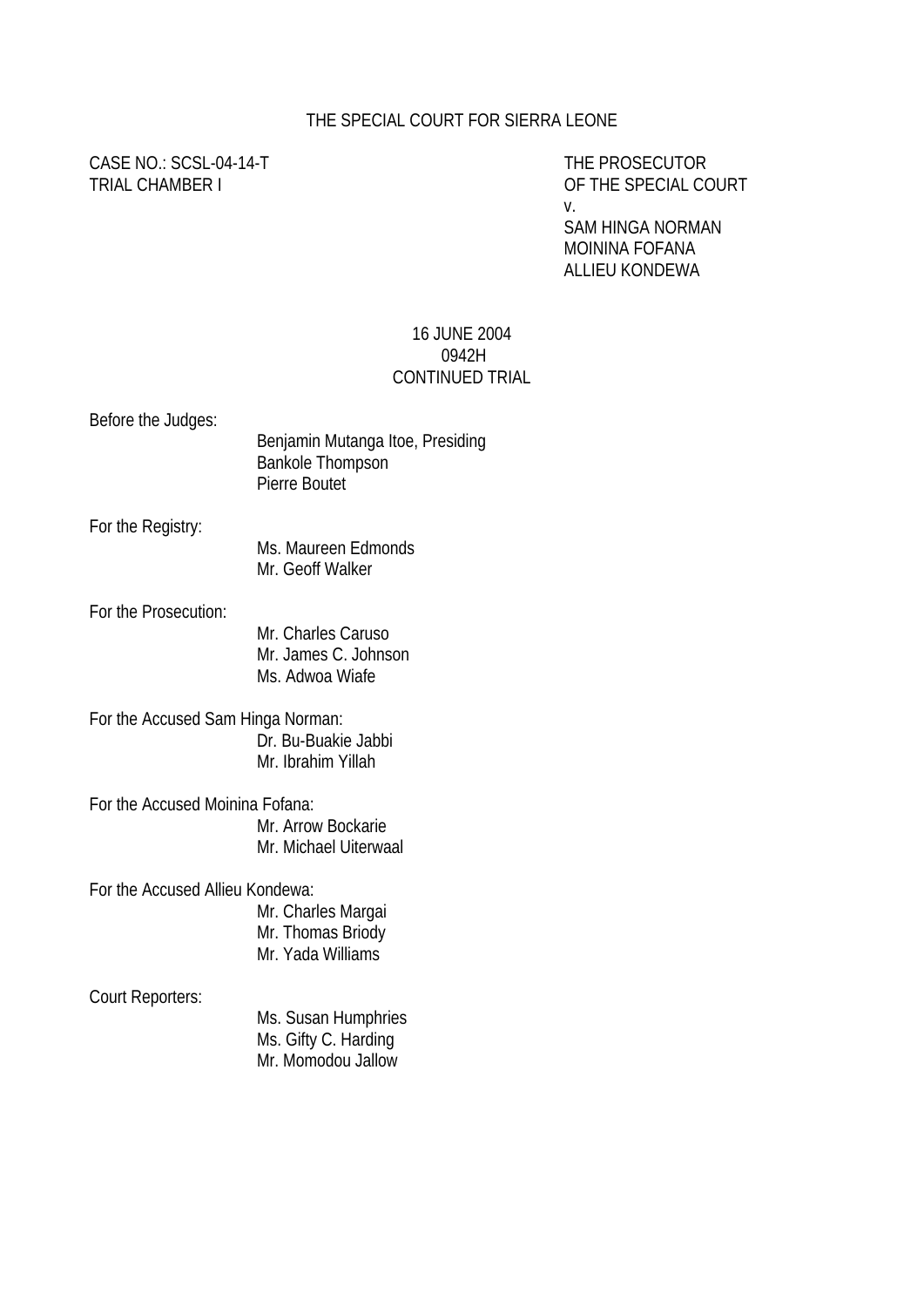## I N D E X

## **WITNESS**

# For the Prosecution: WITNESS TF2-157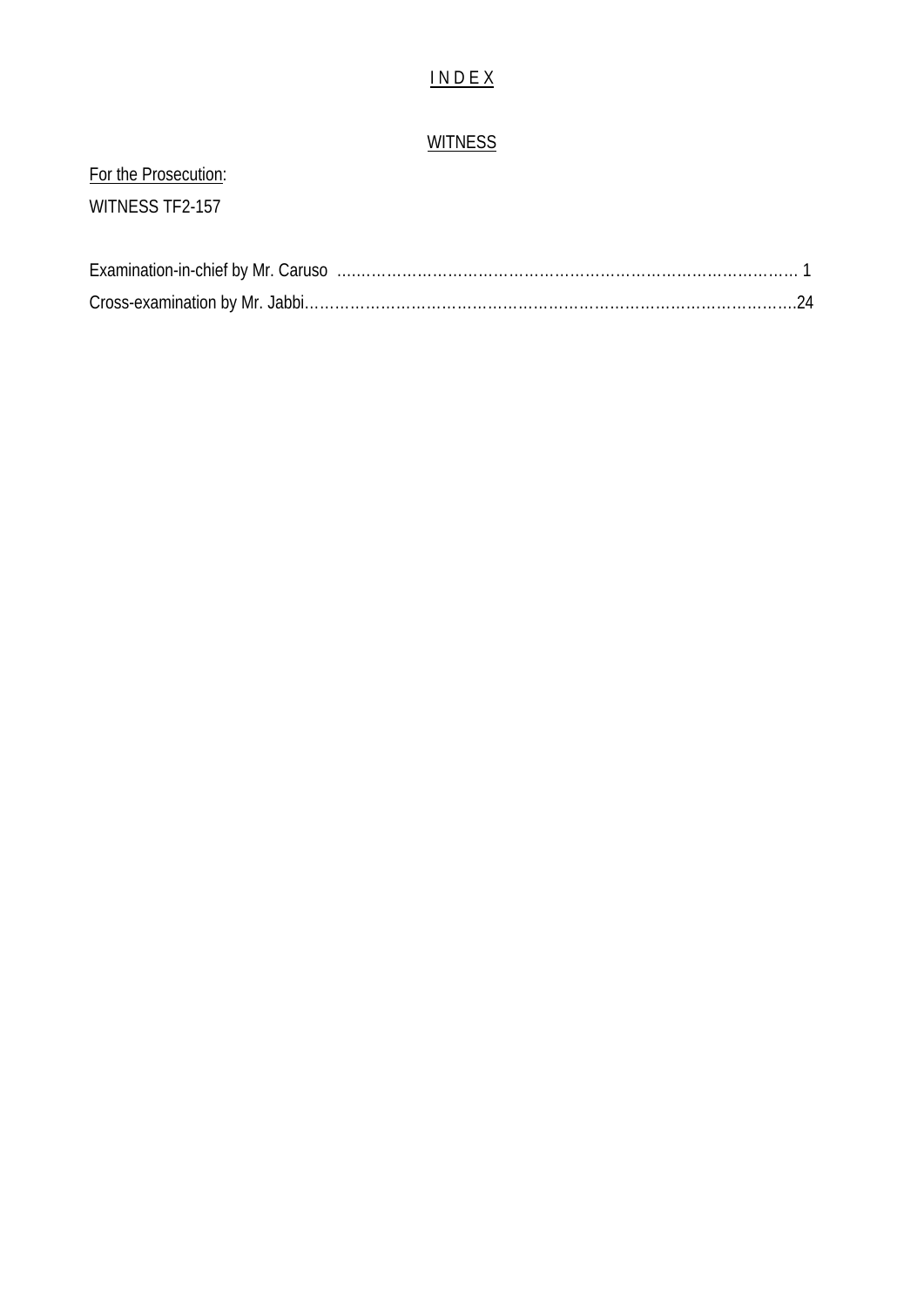| 2 | MR. PRESIDENT: |
|---|----------------|

- 3 We resume the trial, and I suppose appearances are as before -- as they were before?
- 4 MR. CARUSO:
- 5 Your Honour, for the Prosecution, Charles Caruso. To my right, Ms. Adwoa Wiafe, to my left, Mr. Jim
- 6 Johnson. Thank you, Your Honour.
- 7 MR. PRESIDENT:
- 8 Good, thank you. For the Defence the composition is constant?

1 PROCEEDINGS

- 9 MR. JABBI:
- 10 Indeed, My Lord.
- 11 MR. PRESIDENT:
- 12 Good. We will call on the Prosecution to call the second witness.
- 13 MR. CARUSO:
- 14 Yes. This time, Your Honour, the Prosecution would call the witness referred to in court records as
- 15 TF2-157.
- 16 MR. PRESIDENT:
- 17 TF2-150 --
- 18 MR. CARUSO:
- 19 Seven.
- 20 *(Declaration made by Witness TF2-157 in English)*
- 21 JUDGE BOUTET:
- 22 Mr. Prosecutor, we take it that this witness will testify with the assistance of interpreters.
- 23 MR. CARUSO:
- 24 That's correct, Your Honour.
- 25 JUDGE BOUTET:
- 26 From what to what?
- 27 MR. CARUSO:
- 28 From *Mende* to English, as I understand it, Your Honour.
- 29 JUDGE BOUTET:
- 30 Thank you.
- 31 32 WITNESS TF2-157, first having been duly sworn
	- testified as follows:
- 34 EXAMINATION-IN-CHIEF
- 35 BY MR. CARUSO:
- 36 Q. Sir, will you tell us how old you are, please?
- 37 A. I am xx.

33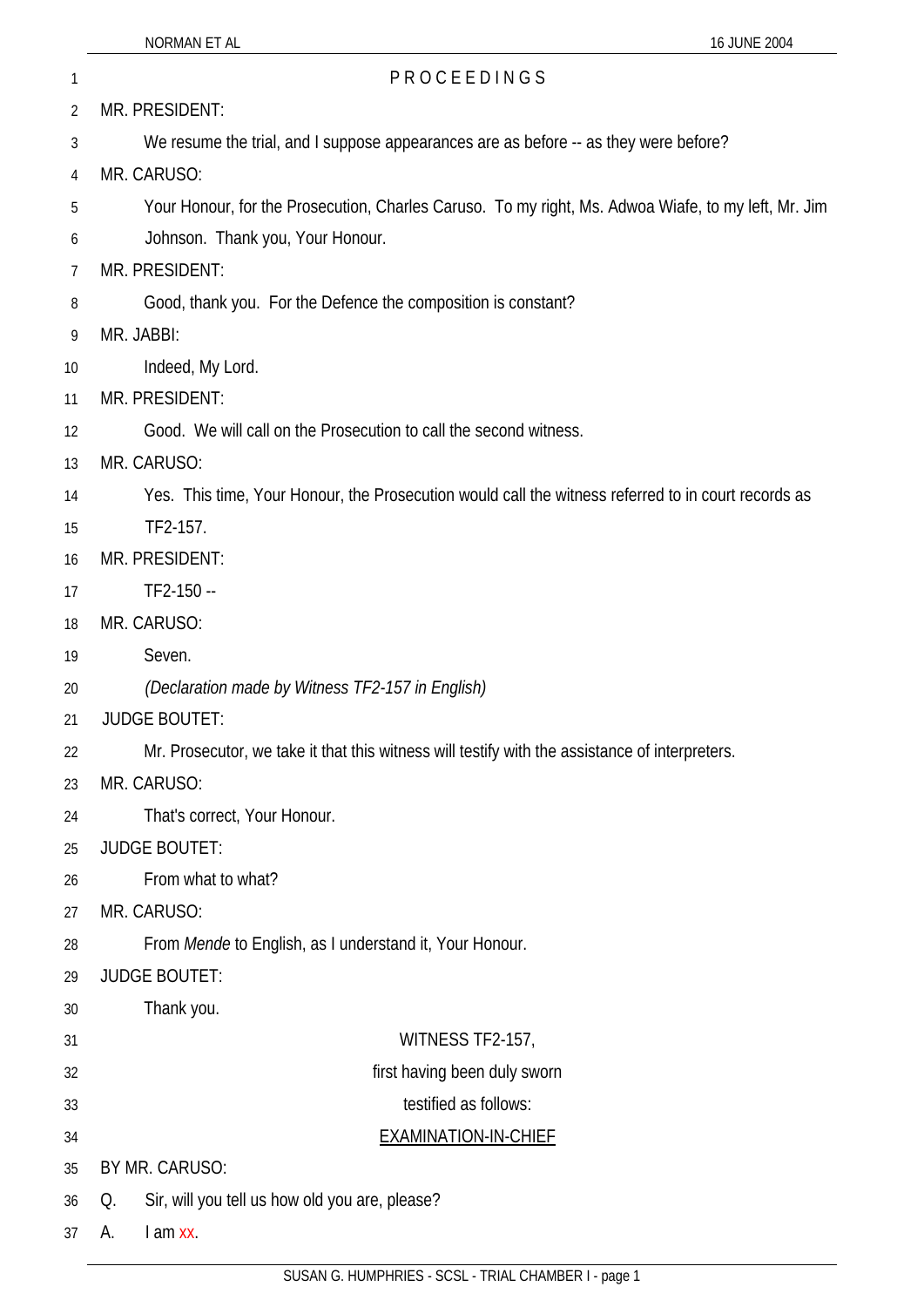- 1 Q. I'm sorry, I didn't hear that.
- 2 A. I'm xx years old.
- 3 Q. I beg your pardon, would you tell us that one more time, please?
- 4 A. I am xx years old.
- 5 Q. Where were you born, sir?
- 6 JUDGE BOUTET:
- 7 Just one minute, Mr. Caruso, I just want to make sure that everybody hears what is going on. Is
- 8 everybody on the Defence side hearing the interpreters? Yes, thank you.
- 9 MR. CARUSO:
- 10 Thank you, Your Honour.
- 11 BY MR. CARUSO:
- 12 Q. Where were you born, sir?
- 13 A. I was born in Xxxxx.
- 14 Q. How long have you lived there, sir?
- 15 A. Yes.
- 16 Q. How long have you lived there, sir?
- 17 A. I do not understand the question.
- 18 Q. How long have you lived in Xxxxx?
- 19 A. Since I was born I have lived – I've been living in Xxxxx.
- 20 Q. Do you live there now?
- 21 A. Yes.
- 22 Q. And *(inaudible)* sir, with whom do you reside, sir?
- 23 A. I'm staying in my house in Xxxxx
- 24 Q. Do you live with your family?
- 25 A. Yes.
- 26 Q. Do you have children, sir?
- 27 A. Yes.
- 28 Q. How many children do you have?
- 29 A. I have seven children.
- 30 Q. Do you have a wife, sir?
- 31 A. Yes.
- 32 Q. How long have you been married?
- 33 A. We've been for 25 years.
- 34 Q. Sir, have you ever attended school?
- 35 A. Yes, I went to school.
- 36 Q. How far did you go with school, sir?
- 37 A. I stopped at class one.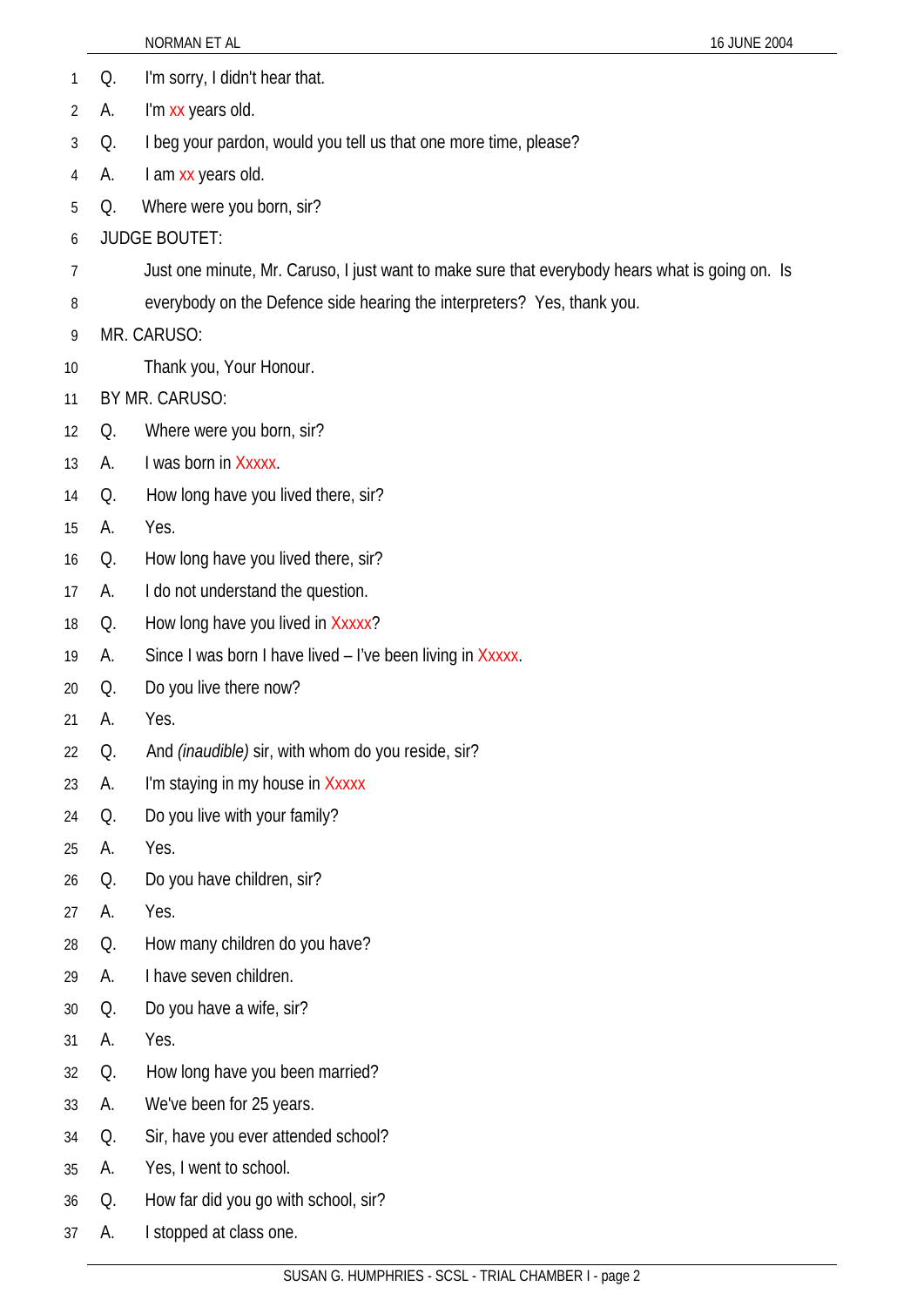|    |    | NORMAN ET AL<br>16 JUNE 2004                                                                         |
|----|----|------------------------------------------------------------------------------------------------------|
| 1  | Q. | Can you read and write, sir?                                                                         |
| 2  | А. | No.                                                                                                  |
| 3  | Q. | What language do you speak?                                                                          |
| 4  | A. | I only speak Mende.                                                                                  |
| 5  | Q. | What do you do for a living, sir?                                                                    |
| 6  | А. | I am a farmer.                                                                                       |
| 7  | Q. | Do you farm in Xxxxx?                                                                                |
| 8  | А. | Yes.                                                                                                 |
| 9  | Q. | Whose land do you farm, sir?                                                                         |
| 10 | А. | I am the owner of the land on which I farm.                                                          |
| 11 | Q. | Do you have any other occupation?                                                                    |
| 12 | А. | No.                                                                                                  |
| 13 | Q. | Do you have any other special skills, anything else you've ever done?                                |
| 14 | А. | I did not understand the question.                                                                   |
| 15 | Q. | Do you have any special skills, anything else you have ever done for work?                           |
| 16 | А. | No.                                                                                                  |
| 17 | Q. | Now, sir, were you a resident of Xxxxx in 1991?                                                      |
| 18 | А. | Yes.                                                                                                 |
| 19 | Q. | Was there a change that came in Xxxxx in 1991?                                                       |
| 20 | А. | Yes.                                                                                                 |
| 21 | Q. | Explain to us, sir, if you would, what that change was.                                              |
| 22 | A. | Yes                                                                                                  |
| 23 | Q. | If you would, please, explain to us what the change in Xxxxx was in 1991.                            |
| 24 | А. | In 1991 when we were at Xxxxx, we heard that rebels have come, that they were coming. When we        |
| 25 |    | heard that they were coming, we were panic stricken in Xxxxx, we were scared. They came for up to    |
| 26 |    | ten miles, ten miles to Xxxxx. They came with – through that other street that has a distance of six |
| 27 |    | miles to Xxxxx. But they didn't reach there, we only heard about them. At that time some people fled |
| 28 |    | to the bushes and everybody was feeling very scared.                                                 |
| 29 | Q. | Did any other group come to Xxxxx in 1991 as a result of this change by the rebels?                  |
| 30 | А. | What type of group are you talking about?                                                            |
| 31 | Q. | Was there any kind of group of soldiers or military that came to Xxxxx?                              |
| 32 | А. | The ones that we heard about were the soldiers who came to Xxxxx.                                    |
| 33 | Q. | Were you in Xxxxx when the soldiers came?                                                            |
| 34 | А. | Yes.                                                                                                 |
| 35 | Q. | What occurred when the soldiers came?                                                                |
| 36 | A. | One morning we saw a truck of soldiers which came and stopped by the junction. At that time they     |
| 37 |    | came down and they summoned everybody at the junction. Wherever you turn you see soldiers and        |
|    |    |                                                                                                      |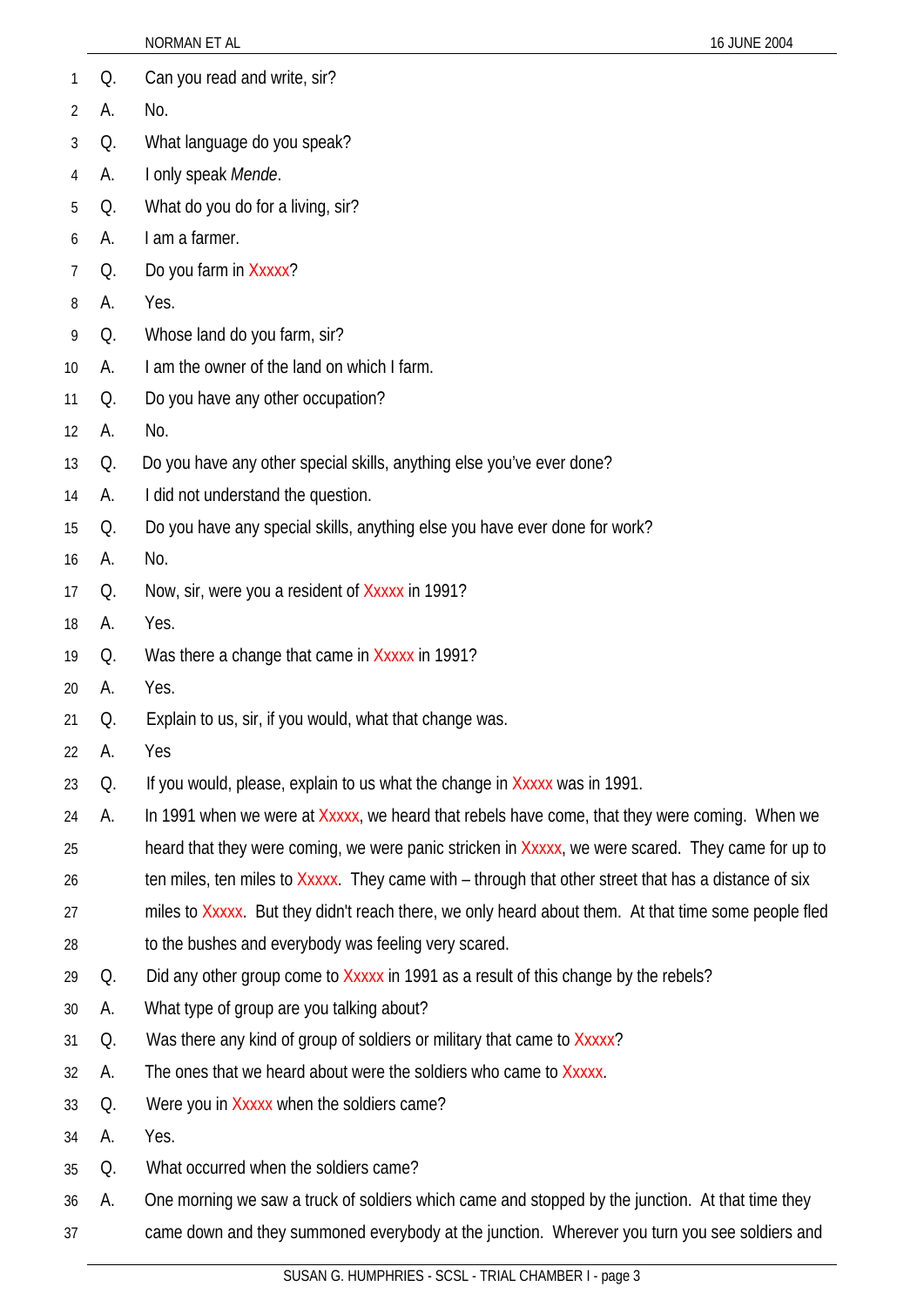| 1  | they were summoning people to the junction. They were all over the place inviting people to be at the   |  |
|----|---------------------------------------------------------------------------------------------------------|--|
| 2  | junction. So they said they had suspected us for being rebels. We were there, we were screened          |  |
| 3  | and no rebel was found amongst us, and they told us -- they told us that, "The government has sent      |  |
| 4  | us so that we can stay here to send the rebels away." So they asked and nobody was amongst us           |  |
| 5  | who was a rebel.                                                                                        |  |
| 6  | MR. YILLAH:                                                                                             |  |
| 7  | Sorry to interrupt the proceeding. I am not <i>(inaudible)</i> the interpreter's translation.           |  |
| 8  | THE ENGLISH INTERPRETER:                                                                                |  |
| 9  | Let him check his volume.                                                                               |  |
| 10 |                                                                                                         |  |
| 11 | Can you hear me now?                                                                                    |  |
| 12 | <b>JUDGE BOUTET:</b>                                                                                    |  |
| 13 | Are you on the right channel, on the English channel?                                                   |  |
| 14 | MR. YILLAH:                                                                                             |  |
| 15 | I am on the English channel, I am not getting the interpretation -- translation. Sorry to interrupt the |  |
| 16 | proceedings.                                                                                            |  |
| 17 | MR. PRESIDENT:                                                                                          |  |
| 18 | Did you check the volume?                                                                               |  |
| 19 | <b>JUDGE BOUTET:</b>                                                                                    |  |
| 20 | Mr. Yillah, have you <i>(inaudible)</i> .                                                               |  |
| 21 | MR. YILLAH:                                                                                             |  |
| 22 | I just lost the (inaudible).                                                                            |  |
| 23 | <b>JUDGE BOUTET:</b>                                                                                    |  |
| 24 | And the translation, you repeat the last -                                                              |  |
| 25 | THE ENGLISH INTERPRETER:                                                                                |  |
| 26 | Can you hear me now?                                                                                    |  |
| 27 | MR. YILLAH:                                                                                             |  |
| 28 | Yes.                                                                                                    |  |
| 29 | <b>JUDGE BOUTET:</b>                                                                                    |  |
| 30 | Please proceed. Mr. Yillah, shut your mike. Close your mike.                                            |  |
| 31 | BY MR. CARUSO:                                                                                          |  |
| 32 | Did the soldiers stay in Xxxxx?<br>Q.                                                                   |  |
| 33 | Yes.<br>А.                                                                                              |  |
| 34 | Where did they stay in Xxxxx? Where did they live?<br>Q.                                                |  |
| 35 | When they came they stayed where the police were.<br>A.                                                 |  |
| 36 | Where did the soldiers live?<br>Q.                                                                      |  |
| 37 | At the junction.<br>A.                                                                                  |  |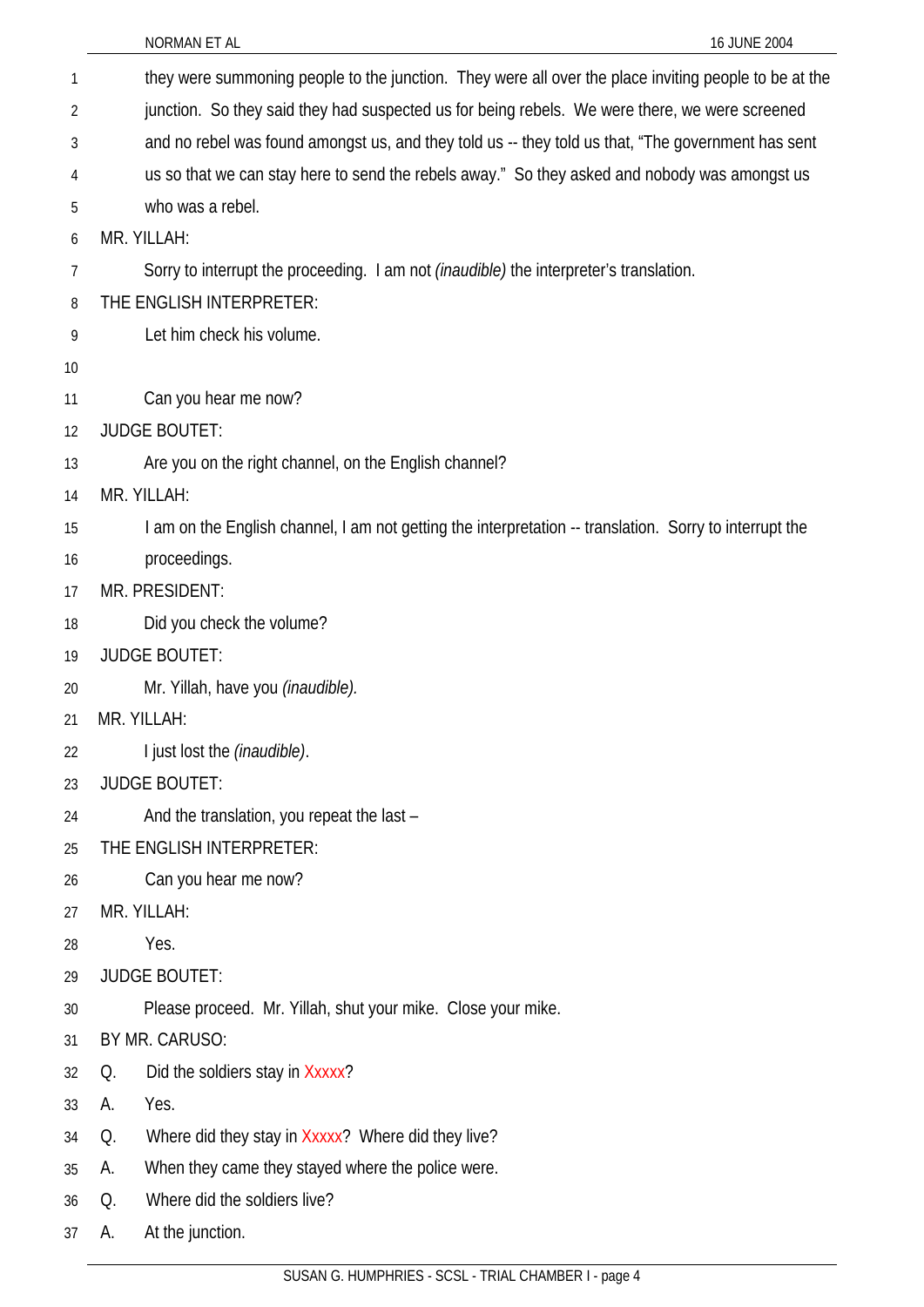|                 |    | 16 JUNE 2004<br>NORMAN ET AL                                                                            |
|-----------------|----|---------------------------------------------------------------------------------------------------------|
| 1               | Q. | Did any soldiers live with the residents of Xxxxx?                                                      |
| 2               | А. | Yes.                                                                                                    |
| 3               | Q. | Were there many people in Xxxxx who invited the soldiers to live with them?                             |
| 4               | А. | Yes. The soldiers were asking for some place to stay and indeed they were giving it to them.            |
| 5               | Q. | Why did the people of Xxxxx give them a place to stay?                                                  |
| 6               | А. | These were strangers who had come to protect us. So that if they came in with respect and asking for    |
| 7               |    | a place to stay, you obviously have to give it to them.                                                 |
| 8               | Q. | Did you give the soldiers yourself, personally, any place to stay? Did you have a soldier staying with  |
| 9               |    | you?                                                                                                    |
| 10 <sup>°</sup> | А. | No, I harboured no soldier because we were -- the space was not enough for all of us in our             |
| 11              |    | household.                                                                                              |
| 12              | Q. | What was the relationship like between the soldiers and the people of Xxxxx?                            |
| 13              | А. | The relationship was cordial; there was no ill feeling amongst us.                                      |
| 14              | Q. | What activities, if any, did the soldiers and the people of Xxxxx participate in together?              |
| 15              | А. | I didn't see any of the kind. I didn't see anything they did as one between themselves, the soldiers    |
| 16              |    | and the people of Xxxxx. Only that if anybody does anything wrong to you, you will tell them, and if    |
| 17              |    | they find him guilty they will deal with him.                                                           |
| 18              | Q. | How would you describe the relationship between the people of Xxxxx and the soldiers, was it good       |
| 19              |    | was it bad?                                                                                             |
| 20              | А. | Yes, it was fine. It was cordial.                                                                       |
| 21              | Q. | Now you mentioned to us that the rebels were coming. Where were they coming from?                       |
| 22              | А. | They were coming from the direction of the border towards Pujehun.                                      |
| 23              | Q. | Do you know the name of the group that the rebels used? Did you know what name they went by?            |
| 24              | А. | At that time the name we heard was that they were <i>Bukinabes</i> . They were referring to the rebels. |
| 25              | Q. | Did you ever know them by any other name?                                                               |
| 26              | А. | Yes.                                                                                                    |
| 27              | Q. | What was that?                                                                                          |
| 28              | А. | They were also called RUF.                                                                              |
| 29              | Q. | Now, did the RUF ever attack Xxxxx itself?                                                              |
| 30              | А. | Yes.                                                                                                    |
| 31              | Q. | Can you recall approximately what year that was?                                                        |
| 32              | А. | I can't remember the year, but they attacked Xxxxx.                                                     |
| 33              | Q. | Can you recall how many times they attacked Xxxxx?                                                      |
| 34              | А. | When I was there they attacked there four times.                                                        |
| 35              | Q. | Were the rebels ever successful in taking over Xxxxx?                                                   |
| 36              | А. | No.                                                                                                     |
| 37              | Q. | Why was that?                                                                                           |
|                 |    |                                                                                                         |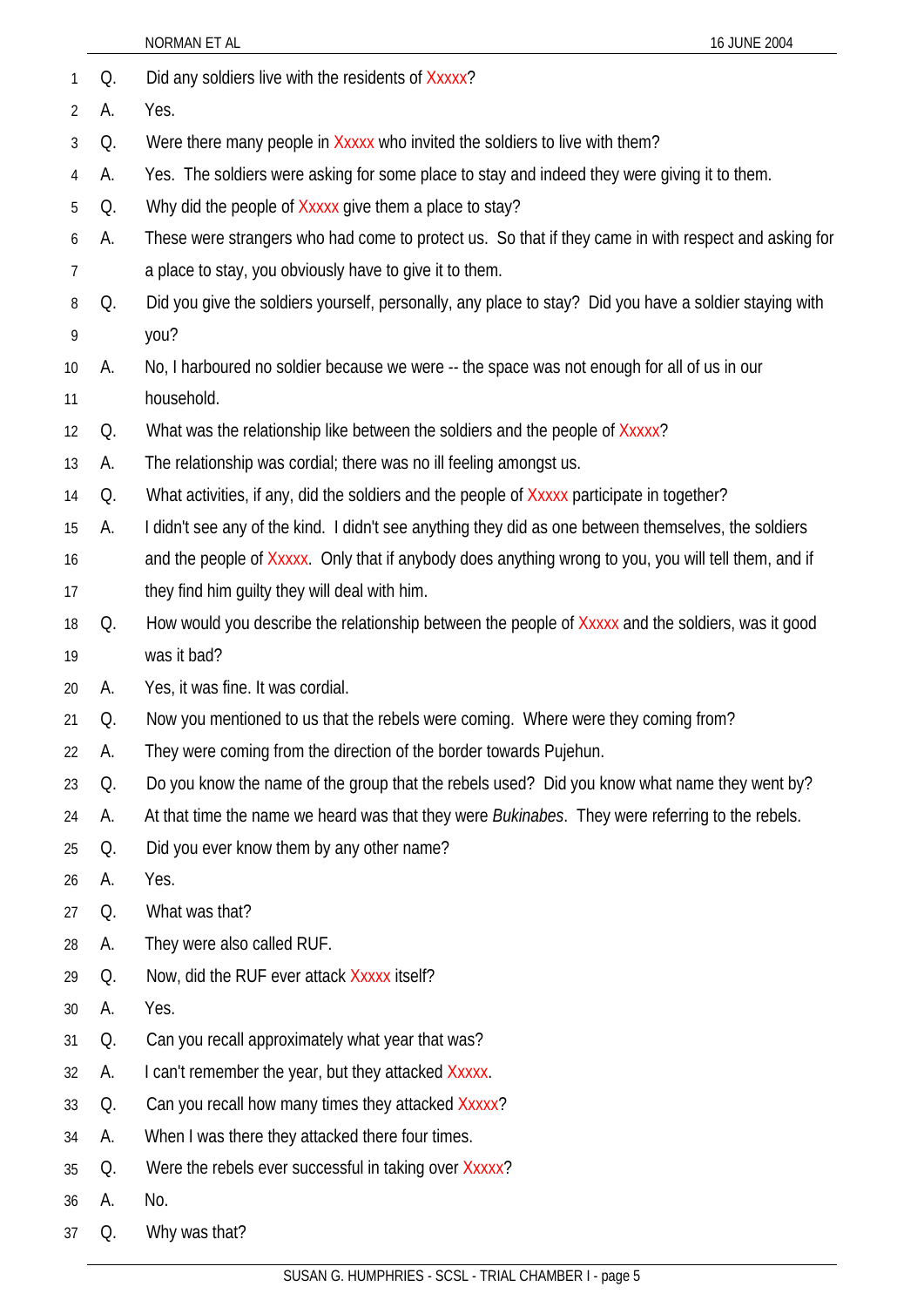|                |    | NORMAN ET AL<br>16 JUNE 2004                                                                         |
|----------------|----|------------------------------------------------------------------------------------------------------|
| 1              | А. | Each time they came when they had an encounter with the soldiers they would always be pushed         |
| 2              |    | away by the soldiers.                                                                                |
| 3              | Q. | Were you ever in town when any of these attacks ever took place?                                     |
| $\overline{4}$ | А. | Yes.                                                                                                 |
| 5              | Q. | Did you ever actually see, yourself, the fighting that went on between the soldiers and the rebels?  |
| 6              | А. | Yes.                                                                                                 |
| 7              | Q. | Tell us how did the rebels dress? What was their dress?                                              |
| 8              | А. | The rebels who came and who fought and who were killed had on a mixed clothing. The shirts would     |
| 9              |    | be different, the trousers would be different and their shoes would be different. Some of them would |
| 10             |    | be wearing overalls and that's how they dressed.                                                     |
| 11             | Q. | Now, did there ever come a time when another group of fighters came to Xxxxx to stay?                |
| 12             | А. | What type of group are you talking about?                                                            |
| 13             | Q. | Was there any other group of fighters that ever came to Xxxxx and stayed in the town?                |
| 14             | А. | Yes.                                                                                                 |
| 15             | Q. | Who was that, please?                                                                                |
| 16             | А. | The Kamajors.                                                                                        |
| 17             | Q. | Who were the Kamajors as you understand them?                                                        |
| 18             | A. | These were people who joined the rebels to fight. They dressed in traditional dresses.               |
| 19             |    | MR. JABBI:                                                                                           |
| 20             |    | I have a slight difficulty with the translation just now. What the witness said was not what was     |
| 21             |    | translated. The translation was different, My Lord.                                                  |
| 22             |    | MR. CARUSO:                                                                                          |
| 23             |    | Your Honour, I am sorry, to the extent it helps, I think that also is the case.                      |
| 24             |    | MR. PRESIDENT:                                                                                       |
| 25             |    | What did you make of the translation? What is the disparity in the translation?                      |
| 26             |    | MR. JABBI:                                                                                           |
| 27             |    | What he said in his language was the line of association between the Kamajors and the soldiers. But  |
| 28             |    | the translation came across as association between the Kamajors and the rebels.                      |
| 29             |    | <b>JUDGE BOUTET:</b>                                                                                 |
| 30             |    | Thank you.                                                                                           |
| 31             |    | MR. CARUSO:                                                                                          |
| 32             |    | Your Honour, I wonder, would it help if I were to ask the question again?                            |
| 33             |    | <b>JUDGE BOUTET:</b>                                                                                 |
| 34             |    | Yes, for sure.                                                                                       |
| 35             |    | BY MR. CARUSO:                                                                                       |
| 36             | Q. | Sir, you have told us that there was a time when another group of fighters known as the Kamajors     |
| 37             |    | came to Xxxxx. Is that correct?                                                                      |
|                |    |                                                                                                      |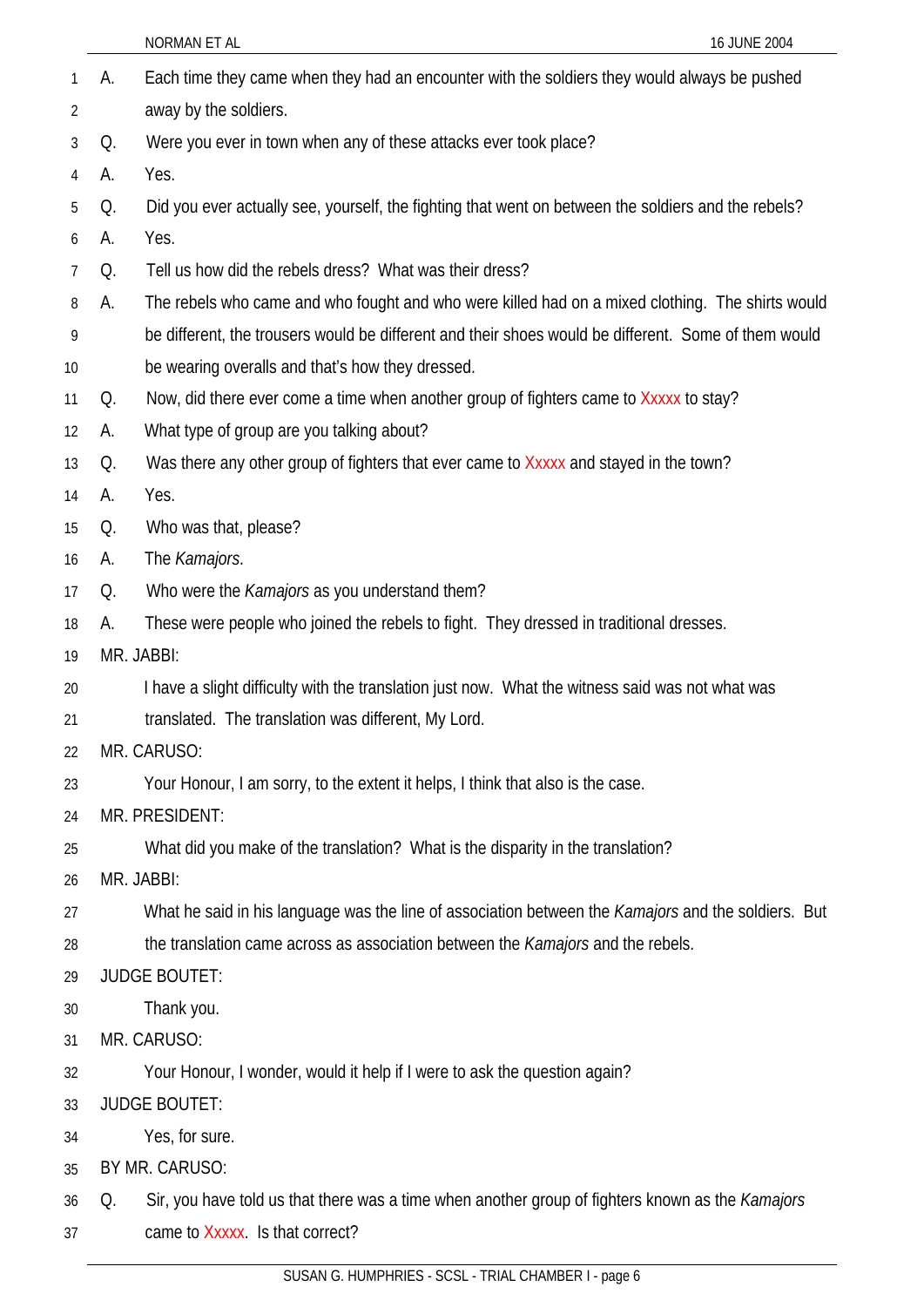|                |    | NORMAN ET AL                                                                                                 | 16 JUNE 2004 |
|----------------|----|--------------------------------------------------------------------------------------------------------------|--------------|
| $\mathbf{1}$   | А. | Yes.                                                                                                         |              |
| $\overline{2}$ | Q. | Did they join the soldiers to fight the rebels?                                                              |              |
| 3              | А. | Yes.                                                                                                         |              |
| 4              | Q. | And did the <i>Kamajors</i> also live -- or did the <i>Kamajors</i> also live in Xxxxx for a period of time? |              |
| 5              | А. | Yes.                                                                                                         |              |
| 6              | Q. | Do you recall when that was?                                                                                 |              |
| $\overline{7}$ | А. | The time when they stayed in Xxxxx?                                                                          |              |
| 8              | Q. | Yes.                                                                                                         |              |
| 9              | А. | Yes.                                                                                                         |              |
| 10             | Q. | Approximately when was that?                                                                                 |              |
| 11             | А. | They stayed in Xxxxx from 95 to 96.                                                                          |              |
| 12             | Q. | Did they fight with the soldiers against the rebels during that period of time?                              |              |
| 13             | А. | Yes.                                                                                                         |              |
| 14             | Q. | Did they live in the town?                                                                                   |              |
| 15             | А. | Yes.                                                                                                         |              |
| 16             | Q. | Did they get along well with the soldiers?                                                                   |              |
| 17             | А. | Yes.                                                                                                         |              |
| 18             | Q. | How did they get along with the people of the town of Xxxxx?                                                 |              |
| 19             | А. | At that moment they were very united with the people.                                                        |              |
| 20             | Q. | Did there ever come a time when the <i>Kamajors</i> left the town?                                           |              |
| 21             | A. | Yes.                                                                                                         |              |
| 22             | Q. | Sir, describe to us, if you would, please, what you understood the Kamajors were, who they were,             |              |
| 23             |    | what their purpose was.                                                                                      |              |
| 24             | А. | These were civilians, but their dresses were -- they would put on caps and they looked very fearful to       |              |
| 25             |    | fight.                                                                                                       |              |
| 26             | Q. | Was there a particular name for the kind of dress they used?                                                 |              |
| 27             | А. | Yes.                                                                                                         |              |
| 28             | Q. | What was that sir?                                                                                           |              |
| $\sim$         |    | عناومها الطواط والمومز                                                                                       |              |

- 29 A. We used to call it *Ronko*.
- 30 Q. Do you know who brought the *Kamajors* to Xxxxx?
- 31 MR. PRESIDENT:
- 32 Counsel, please, there is a mention of *Ronko*. What does *Ronko* mean? What is the composition of
- 33 *Ronko*, can we know what *Ronko* is?
- 34 MR. CARUSO:
- 35 Absolutely Your Honour.
- 36 BY MR. CARUSO:
- 37 Q. Sir, would you tell us what *Ronko* is, what it looks like and describe it to us as best you can?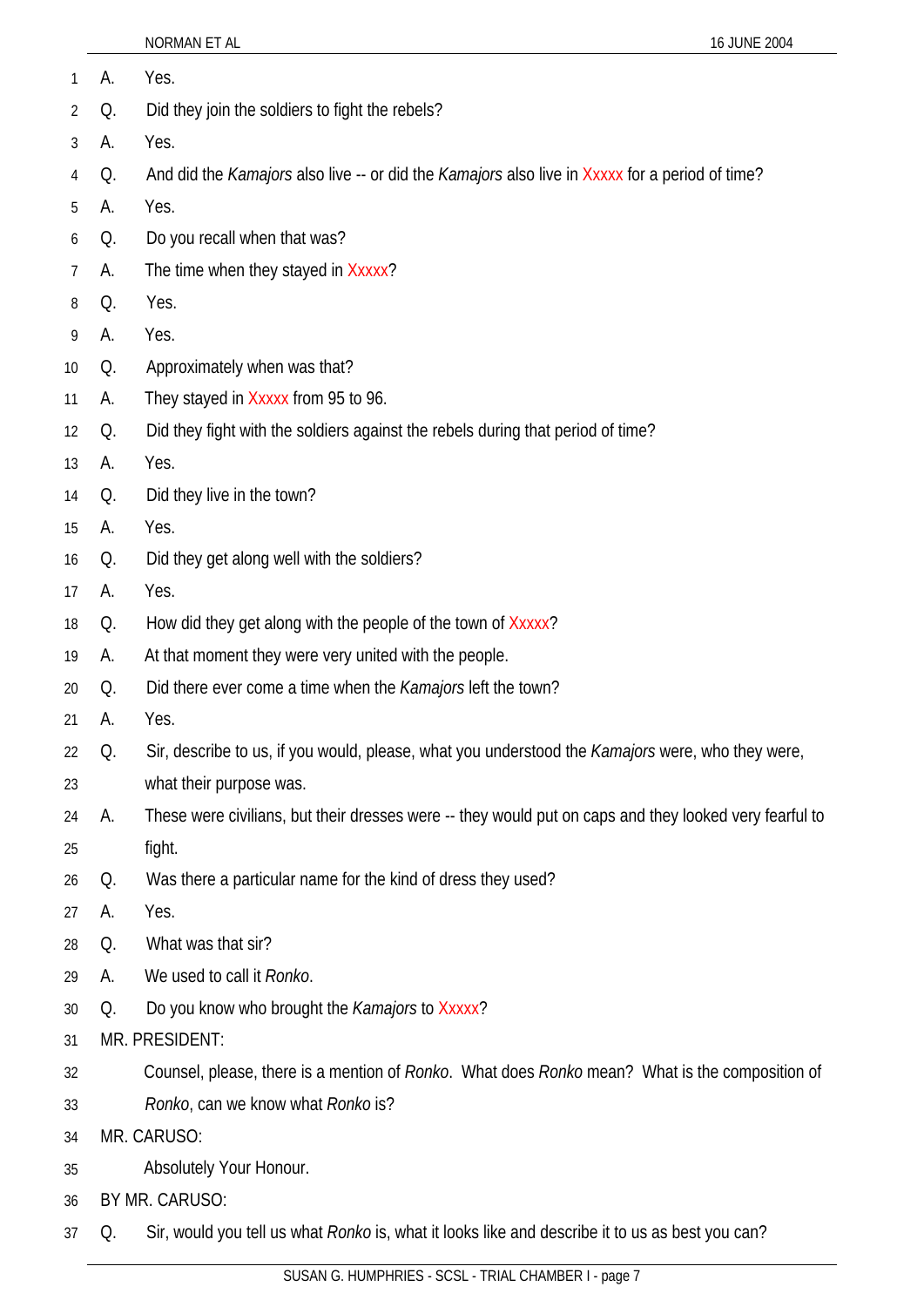- A. Yes. What we used to call *Ronko* is a sort of dress that is a uniform and that is well prepared and had beads all about it and all about the caps. And it has -- the cap has at times horns. The cap was red, extremely red. That was the dress that was called *Ronko*. 1 2 3 4 5 6 7 8 9 10 11 12 13 14 15 16 17 18 19 20 21 22 23 24 25 26 27 28 29 30 31 32 33 34 35 36 37 Q. This was the dress that the *Kamajors* wore? A. Yes. Q. Do you know who brought the *Kamajors* to Xxxxx? MR. MARGAI: May it please you, My Lords. JUDGE BOUTET: Yes, Mr. Margai. MR. MARGAI: I am objecting to that question on the grounds that it is misleading, suggesting of a desired answer, suggesting that somebody brought the *Kamajors*. JUDGE BOUTET: Overruled. MR. MARGAI: As My Lord pleases. BY MR. CARUSO: Q. Sir, do you know who brought the *Kamajors* to Xxxxx? A. Inside -- inside the town? Q. Yes, who was responsible for the *Kamajors* coming to Xxxxx? A. We had a chief in that chiefdom. Q. And who was that, sir? A. His name was Chief Mada Norman. Q. What did he have to do with the *Kamajors*? A. You are asking me to give you answers, but I want to tell you what actually brought about the -- the whole *Kamajor* issue. Q. I would like you to answer my questions, sir. A. Okay, then ask me. Q. Yes. I wanted to know what Mr. Norman had to do with the *Kamajors*. A. He was responsible for the organisation and ordering of the *Kamajors* in order for them to protect us. Q. How did you know that, sir? A. He was our chief and he himself was telling us; he used to visit us and tell us. We used to have meetings and he used to tell us that, "You are supposed to support the *Kamajors* for them to protect us, to protect our land." Q. And this was Chief Norman that told you this? A. Yes, he said that.
	- SUSAN G. HUMPHRIES SCSL TRIAL CHAMBER I page 8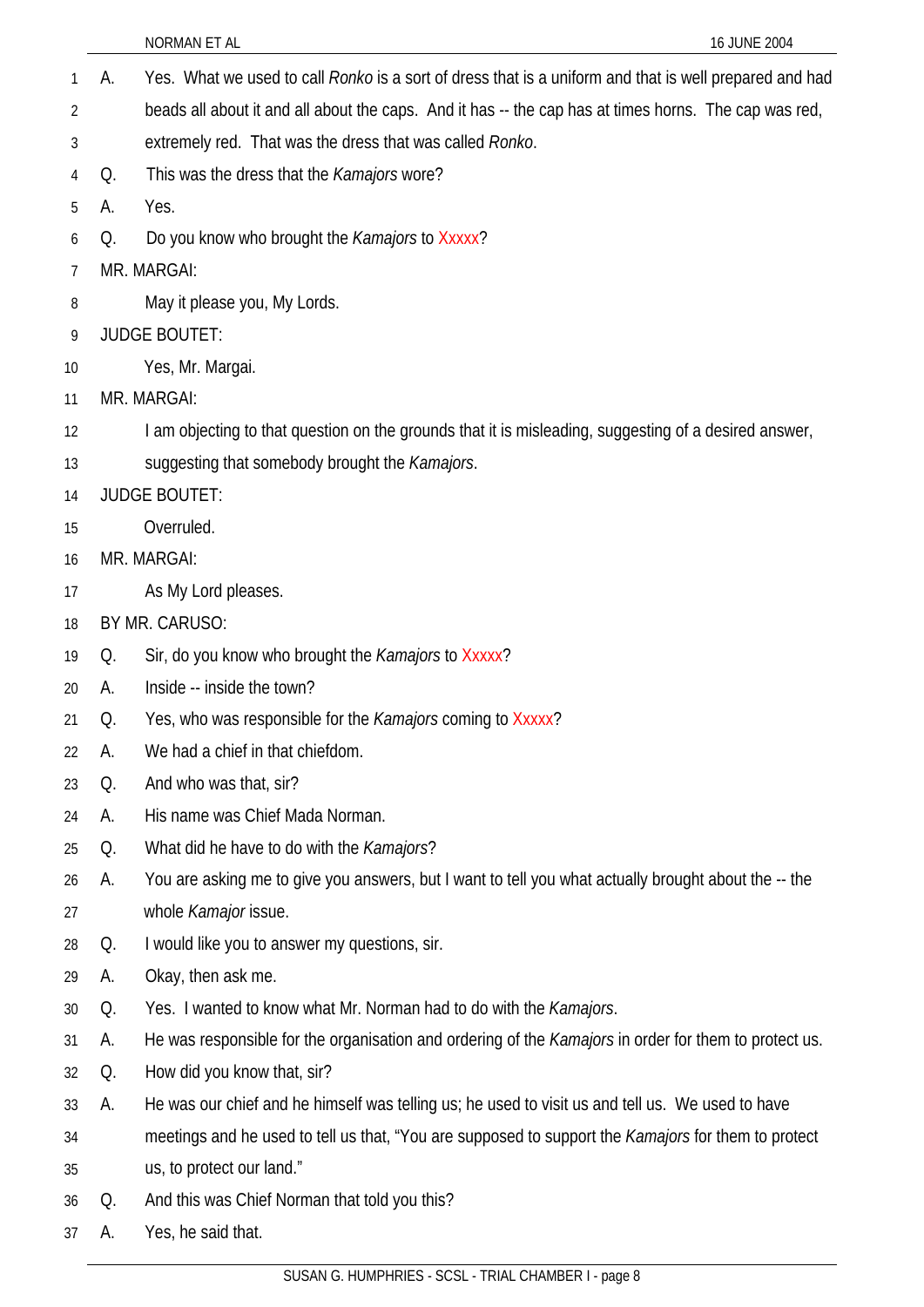|                |    | NORMAN ET AL<br>16 JUNE 2004                                                                   |
|----------------|----|------------------------------------------------------------------------------------------------|
| 1              | Q. | Did there ever come a time when the Kamajors left Xxxxx?                                       |
| $\overline{2}$ | А. | Yes.                                                                                           |
| 3              | Q. | Do you recall approximately when that was?                                                     |
| 4              | А. | Yes.                                                                                           |
| 5              | Q. | When, sir?                                                                                     |
| 6              | А. | The time that the Kamajors left Xxxxx was when – one day we heard that the government had been |
| 7              |    | overthrown. That day, when we heard that news, we saw the soldiers wherever their hideout was  |
| 8              |    | laid, on the same day about one or two days, we saw the Kamajors leaving Xxxxx and went to the |
| 9              |    | nearby villages. That is what I saw. That is what I learnt about how the Kamajors left Xxxxx.  |
| 10             | Q. | Do you remember which government was overthrown?                                               |
| 11             | А. | Yes.                                                                                           |
| 12             | Q. | Which one was that, sir?                                                                       |
| 13             | А. | President Tejan Kabbah, the time he was overthrown.                                            |
| 14             | Q. | Now, after the Kamajors left Xxxxx, was there fighting between the soldiers and the Kamajors?  |
| 15             | А. | Yes.                                                                                           |
| 16             | Q. | Were you living in the town when that fighting took place?                                     |
| 17             | А. | Yes.                                                                                           |
| 18             | Q. | Approximately when, what year did that fighting take place?                                    |
| 19             | А. | It was the same year that they overthrow the government, that was the year, the year that the  |
| 20             |    | government was overthrown.                                                                     |
| 21             | Q. | Were there ever any attacks by the Kamajors against Xxxxxx?                                    |
| 22             | А. | Yes.                                                                                           |
| 23             | Q. | How many do you recall, sir?                                                                   |
| 24             | А. | I was in Xxxxx when <i>Kamajors</i> attacked on four occasions.                                |
| 25             | Q. | Do you remember the last one of those occasions?                                               |
| 26             | А. | Yes.                                                                                           |
| 27             | Q. | Do you remember when that occurred, sir?                                                       |
| 28             | А. | Yes.                                                                                           |
| 29             | Q. | When was that, sir?                                                                            |
| 30             | А. | February 13th.                                                                                 |
| 31             | Q. | What year, sir?                                                                                |
| 32             | А. | 1998.                                                                                          |
| 33             | Q. | You were living in Xxxxx at the time?                                                          |
| 34             | А. | Yes.                                                                                           |
| 35             | Q. | Do you remember what day of the week that was?                                                 |
| 36             | А. | The last attack was on a Friday.                                                               |
| 37             | Q. | Do you recall approximately what time of day that attack took place?                           |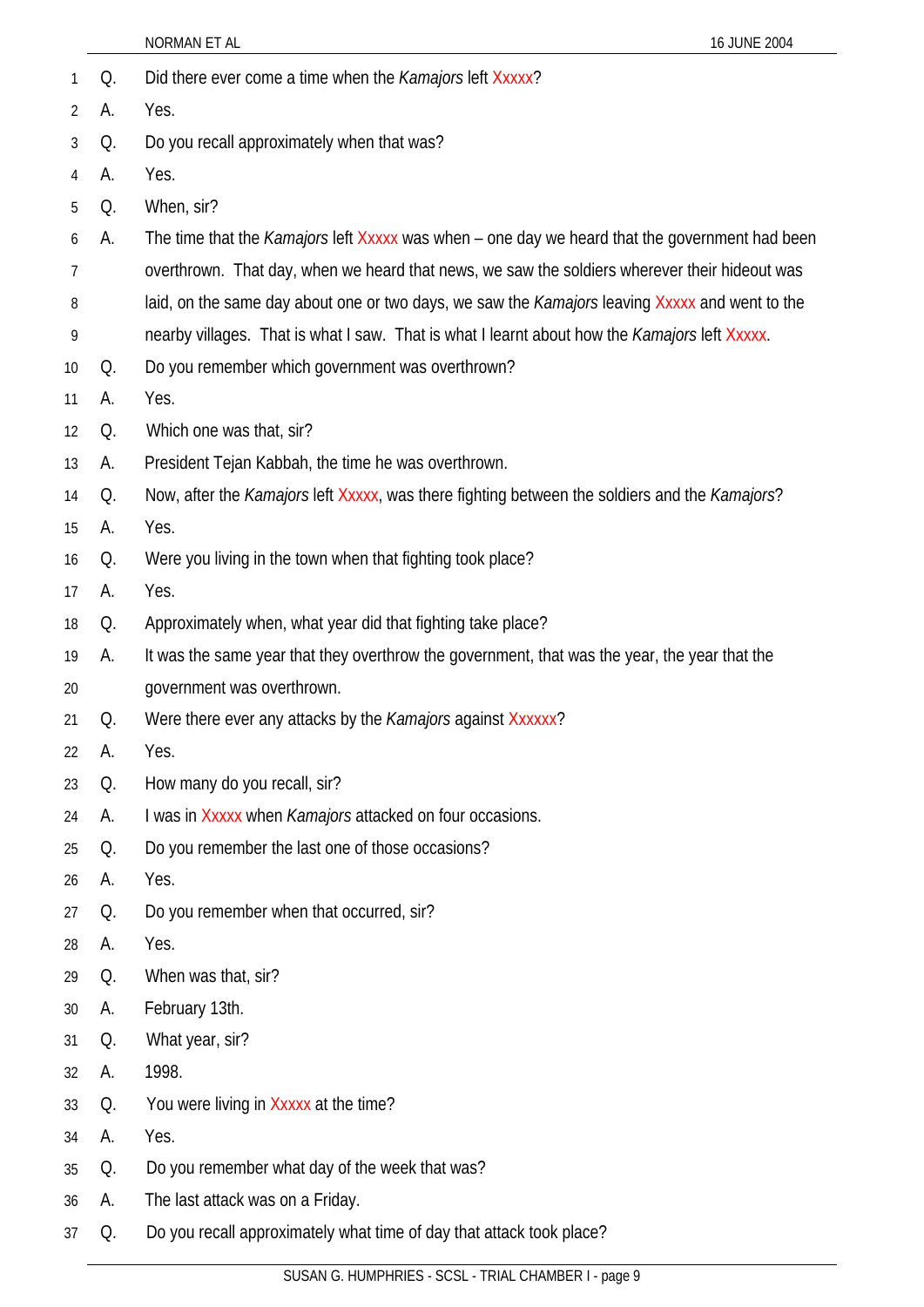| 1  | А. | Yes.                                                                                                        |
|----|----|-------------------------------------------------------------------------------------------------------------|
| 2  | Q. | When was that, sir?                                                                                         |
| 3  | А. | One-thirty on a Friday.                                                                                     |
| 4  | Q. | What were you doing at the time, sir?                                                                       |
| 5  | А. | Friday, I was in the mosque for my Friday prayers.                                                          |
| 6  | Q. | And describe for us, if you would, sir, what happened at the time of the attack.                            |
| 7  | А. | On that Friday, yes.                                                                                        |
| 8  | Q. | Can you tell us, sir? Describe for us what happened during the attack on -- the attack on that Friday.      |
| 9  | А. | We were in the mosque, towards the end of the prayers, when the <i>Imam</i> was about to read the Koran.    |
| 10 |    | When he was just about reading the sermon we heard the gunshot from Xxxxx Road. Something else              |
| 11 |    | was launched against the house. The bomb was blasted right on top of that building. Then another            |
| 12 |    | shot came; there was a house nearby the mosque. The bomb was blasted in one of the rooms and                |
| 13 |    | everybody was panicking at the mosque. We were so scared, everybody just got up and the prayer              |
| 14 |    | ended abruptly. Then we were told to sit quietly in the mosque. We were told to sit there, but we           |
| 15 |    | were not so -- some left, some left the mosque. Some of them those whose houses were far away               |
| 16 |    | from the mosque -- some of them whose houses were far away from the mosque stayed in the                    |
| 17 |    | mosque, but since I was staying very close to the mosque, I went to my house.                               |
| 18 | Q. | When you got to your house what did you do?                                                                 |
| 19 | А. | When I went to my house I met the – the main door was closed, but I knocked and they opened for             |
| 20 |    | me and I entered and we all lay flat on the floor in the parlour.                                           |
| 21 | Q. | The attack was still going on at that time?                                                                 |
| 22 | А. | At that time, yes, there were gunshots all over the place.                                                  |
| 23 | Q. | Did you see who was doing the attacking? Did you see any of the battle?                                     |
| 24 | А. | I saw them, it was the Kamajors that attacked.                                                              |
| 25 | Q. | How did you recognise them?                                                                                 |
| 26 | А. | On that day we heard it by hearsay that they were coming to attack the temple, but I never believed it.     |
| 27 |    | So if we heard any gunshot then they definitely say they were <i>Kamajors</i> . That was how I knew that it |
| 28 |    | was the Kamajors that attacked the town.                                                                    |
| 29 | Q. | How long did the attack last?                                                                               |
| 30 | А. | It lasted for about one and a half hours, then it cooled down.                                              |
| 31 | Q. | How did you know the attack was over?                                                                       |
| 32 | А. | After the sporadic gunshots had quelled down, the soldiers also told the people there were – "We've         |
| 33 |    | overrun the Kamajors, so just come out of the houses, please." That was when I heard that the               |
| 34 |    | fighting was over.                                                                                          |
| 35 | Q. | When you came out of your house what did you see?                                                           |
| 36 | А. | When I came outside I saw <i>(inaudible)</i> and I went to the town and walked about the junction. I saw    |
| 37 |    | three corpses.                                                                                              |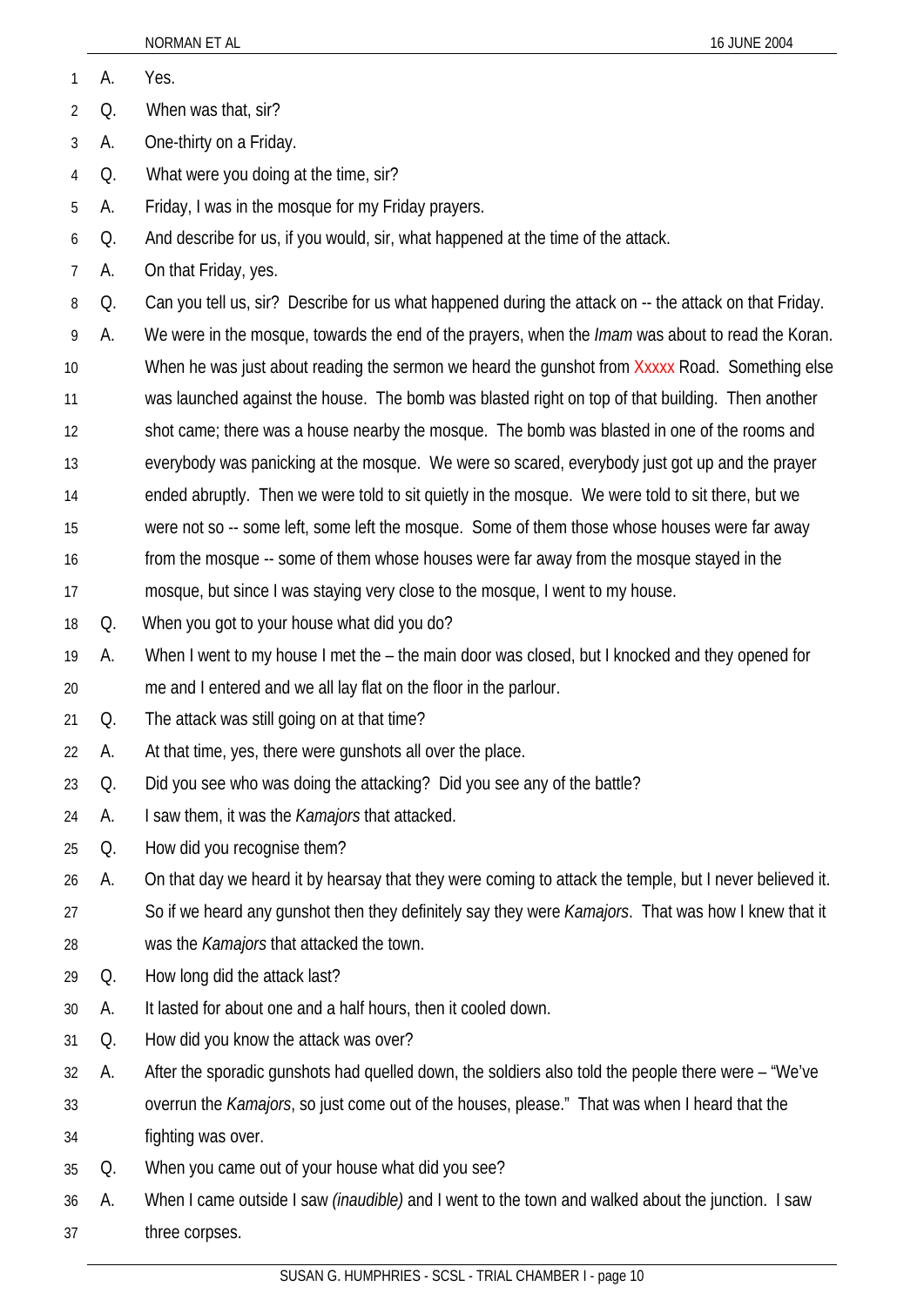|    |    | NORMAN ET AL<br>16 JUNE 2004                                                                                        |
|----|----|---------------------------------------------------------------------------------------------------------------------|
| 1  | Q. | Did you recognise those corpses?                                                                                    |
| 2  | А. | Yes, I saw them.                                                                                                    |
| 3  | Q. | Did you recognise the corpses?                                                                                      |
| 4  | А. | Yes.                                                                                                                |
| 5  | Q. | Who were they?                                                                                                      |
| 6  | А. | All of them were <i>Kamajors</i> . They had the <i>Kamajor</i> dress on. The three of them were all <i>Kamajors</i> |
| 7  |    | because they had the dress on.                                                                                      |
| 8  | Q. | Did you know any of them from before? Did you know any of those dead persons personally?                            |
| 9  | А. | I actually knew one person before then. That was the only person that I knew before then, before the                |
| 10 |    | incidents.                                                                                                          |
| 11 | Q. | That was one of the dead Kamajors?                                                                                  |
| 12 | А. | Yes.                                                                                                                |
| 13 | Q. | How had you known him?                                                                                              |
| 14 | А. | I knew him way before the town was ever attacked. I knew him way before then. When I saw him                        |
| 15 |    | dressed in the Kamajor dress and he was dead I could still remember that he was the one.                            |
| 16 | Q. | All right. After you -- after you saw these bodies, by the way -- I'm sorry. Were there any civilians               |
| 17 |    | killed?                                                                                                             |
| 18 | А. | I did not see dead civilians, I did not see with my own eyes.                                                       |
| 19 | Q. | Did you see any dead soldiers?                                                                                      |
| 20 | А. | I didn't also see a dead soldier. I didn't see that with my own eyes.                                               |
| 21 | Q. | Sir, have you ever been a member of the rebels or the RUF or the Kamajors?                                          |
| 22 | А. | No.                                                                                                                 |
| 23 | Q. | Now after you saw the dead <i>Kamajors</i> , what occurred after that point? Tell us what happened.                 |
| 24 | А. | When I saw these three corpses then the fighting had been quelled down. Going towards the                           |
| 25 |    | evening, we were in the town when the soldiers started saying that they were going to leave the town,               |
| 26 |    | they were going. Those rumours were going on until -- until the evening that everybody heard the                    |
| 27 |    | news that the soldiers were leaving the town that evening, they were going. Just after that, that is                |
| 28 |    | what I heard.                                                                                                       |
| 29 | Q. | Did the soldiers advise you in any fashion?                                                                         |
| 30 | А. | Yes, they told us that, "We were the ones that were here to protect you, but now we've been ordered                 |
| 31 |    | to leave this town and go, but we can't just go without your notice because -- because your brothers                |
| 32 |    | who you initiated have come and they said they were going to kill us and if they are going to kill us               |
| 33 |    | probably they will kill all of us. But we are going because our bosses have called us and we are                    |
| 34 |    | leaving today. If you have anywhere else to go, you can go, but if you don't have anywhere else to go               |
| 35 |    | then you can go to Bo. That's a large town."                                                                        |
| 36 | Q. | What did you do, sir?                                                                                               |
| 37 | А. | I went to Bo. That same night I left Xxxxxx right at twilight.                                                      |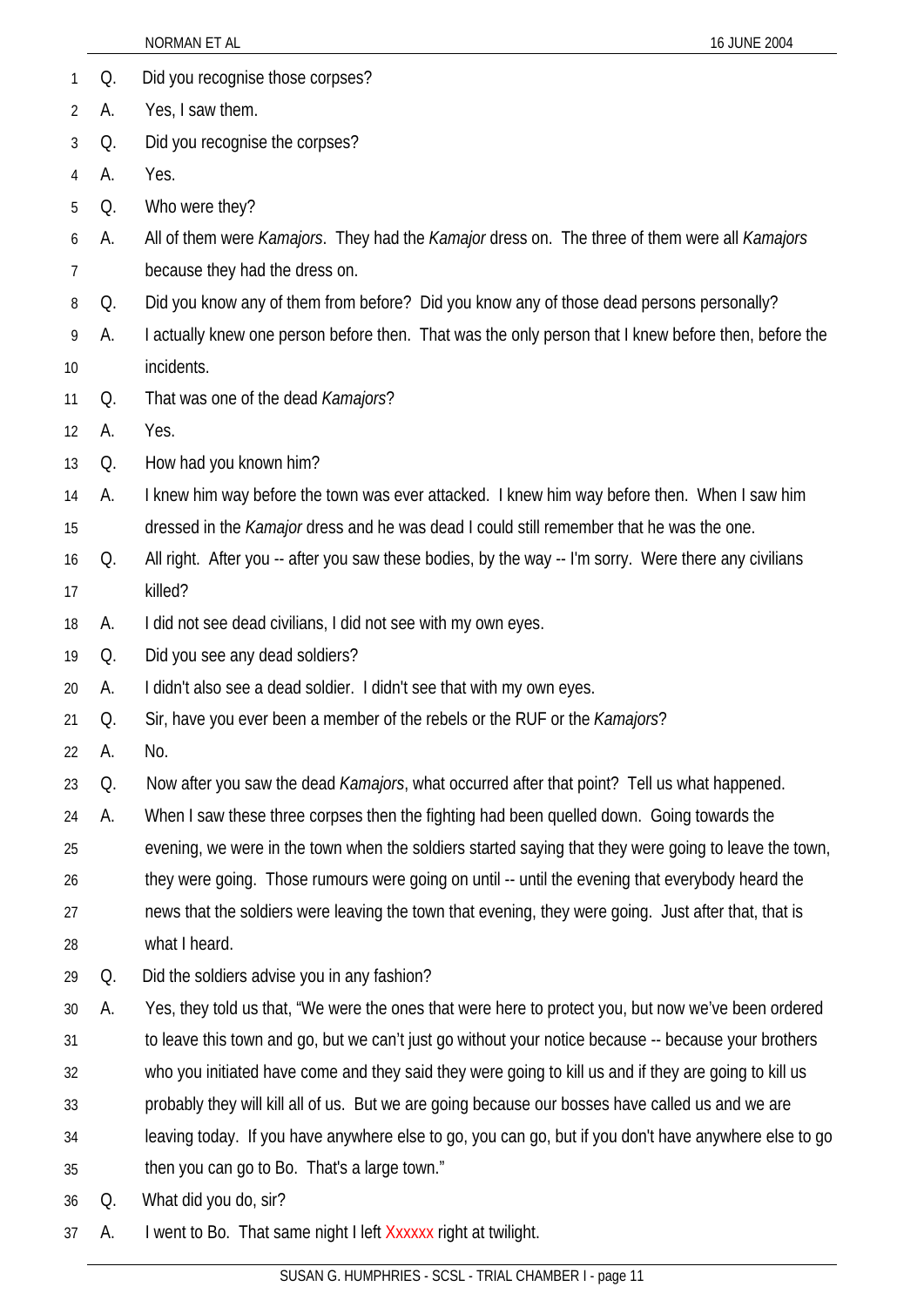| 1              | Q.       | Did anyone accompany you?                                                                                 |
|----------------|----------|-----------------------------------------------------------------------------------------------------------|
| $\overline{2}$ | А.<br>Q. | Some of us went to Xxxxxx, I wasn't alone -- went to Bo, sorry. I went with my family -- all of them.     |
| 3              | A.       | How did you get there, sir?<br>We walked.                                                                 |
| 4              | Q.       | How long did it take you to get to Bo?                                                                    |
| 5              | А.       |                                                                                                           |
| 6              |          | When we left Xxxxxx that evening I hadn't a watch on me. But we reached Bo right -- very early in the     |
| 7              | Q.       | morning, the time when the cocks started crowing.<br>Did you go all the way to Bo?                        |
| 8              | А.       | I stopped at the outskirts of Bo, that is around Xxxxx. That is on the outskirts of Bo, Xxxxx.            |
| 9<br>10        | Q.       | Why did you stop there, sir?                                                                              |
| 11             | А.       | When we reached Xxxxx it is there that I knew someone that I could have a place to rest, and there        |
| 12             |          | were also gunshots in the town when we reached there that morning.                                        |
| 13             | Q.       | Gunshots coming from Bo?                                                                                  |
| 14             | А.       | Yes, right from the town.                                                                                 |
| 15             | Q.       | So what did you do when you got to Xxxxx?                                                                 |
| 16             | А.       | We stopped there because my sister is there. We entered her house.                                        |
| 17             | Q.       | What did you do once you were there?                                                                      |
| 18             | А.       | I said we were driven by the war and therefore we were sleeping here tonight.                             |
| 19             | Q.       | Did you stay there that evening?                                                                          |
| 20             | A.       | That was what I said that morning.                                                                        |
| 21             | Q.       | How long did you stay at your sister's?                                                                   |
| 22             | А.       | That morning when it dawned on us she hadn't much on her and we also were penniless. So I told            |
| 23             |          | her that I had to go back because the situation is so deplorable, I would have to go back.                |
| 24             | Q.       | Did you go back?                                                                                          |
| 25             | А.       | Yes.                                                                                                      |
| 26             | Q.       | Where -- when did you leave?                                                                              |
| 27             | А.       | I returned on the Saturday, in the morning. She told us to go back.                                       |
| 28             | Q.       | What time did you -- where did you go when you went back toward Xxxxxx? Where did you go when             |
| 29             |          | you went back toward Xxxxxx?                                                                              |
| 30             | А.       | I didn't just go to Xxxxxx directly, I was two miles a -- from Xxxxxx at Xxxxxx, that is the last town to |
| 31             |          | Xxxxxx. It was then that I reached Xxxxxx getting towards the evening.                                    |
| 32             | Q.       | So you did not go directly to Xxxxxx, you went to a town called Xxxxxx? Am I correct in that or is that   |
| 33             |          | an error?                                                                                                 |
| 34             | А.       | I was actually headed for Xxxxxx, but I couldn't go straight there with the main road, I was afraid, so I |
| 35             |          | stopped at Xxxxxx. Then I used another route to get into Xxxxxx. I went -- getting into Xxxxxx I          |
| 36             |          | crossed the Xxxxx Road and I went to my farm. That was now at night.                                      |
| 37             | Q.       | Was your family still with you at that point?                                                             |
|                |          |                                                                                                           |

NORMAN ET AL 16 JUNE 2004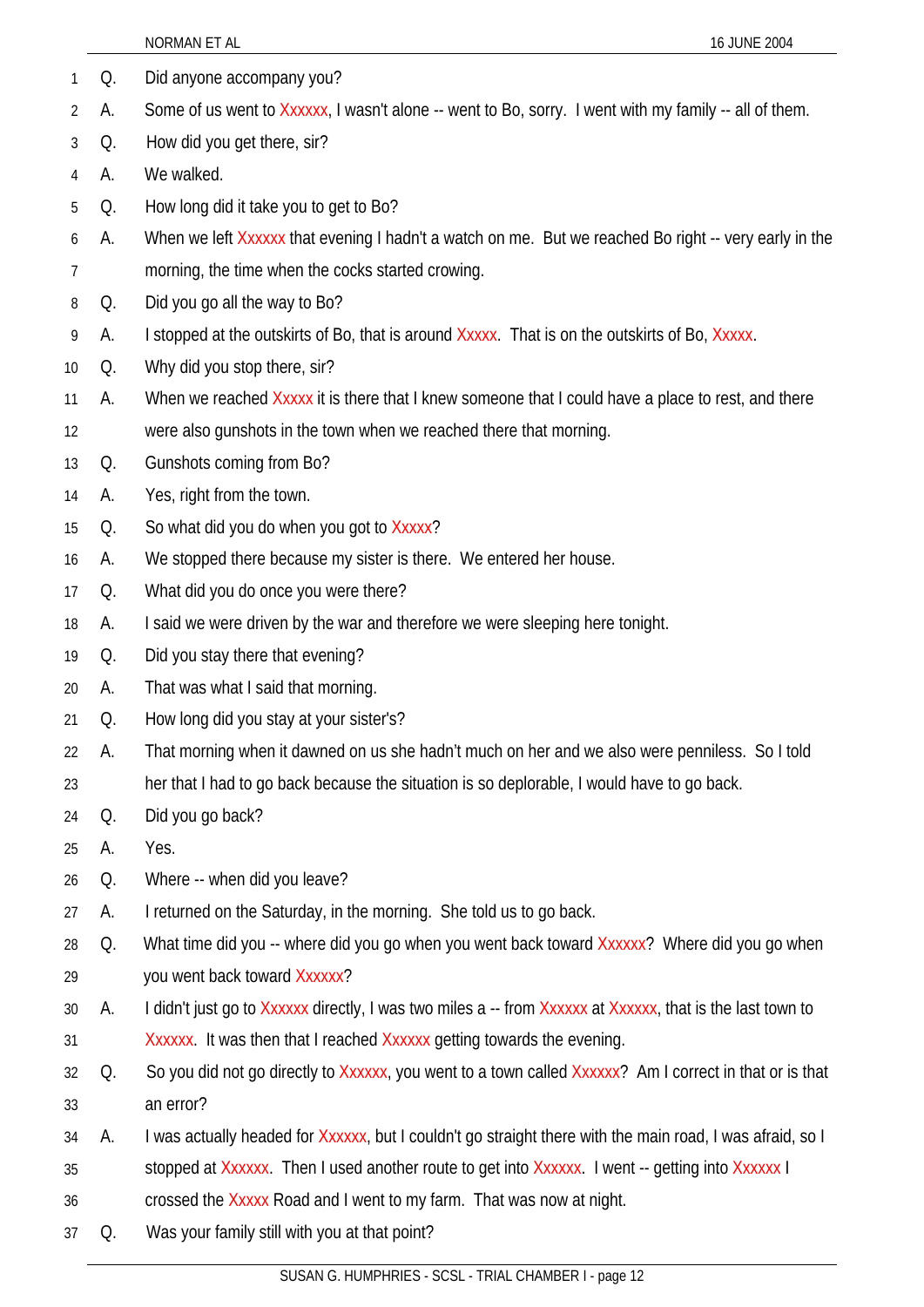|    |    | NORMAN ET AL                                                                                             | 16 JUNE 2004 |
|----|----|----------------------------------------------------------------------------------------------------------|--------------|
| 1  | А. | (No interpretation)                                                                                      |              |
| 2  | Q. | Where had you left your family?                                                                          |              |
| 3  | А. | I went with my whole family.                                                                             |              |
| 4  | Q. | Where did your family stay that night?                                                                   |              |
| 5  | А. | I went with them together when we reached to Xxxxxx, we couldn't go to the town directly. It was then    |              |
| 6  |    | that we had a by-pass route and we went to my farm.                                                      |              |
| 7  | Q. | What did you do when you got to your farm?                                                               |              |
| 8  | А. | When we reached there we slept there till the morning, till the Sunday morning.                          |              |
| 9  | Q. | You mentioned you were afraid. Why were you afraid?                                                      |              |
| 10 | А. | (No interpretation)                                                                                      |              |
| 11 | Q. | Tell us why you were afraid.                                                                             |              |
| 12 | А. | I was afraid because we left the town yesterday, those that had occupied the town -- I was afraid of     |              |
| 13 |    | those that had occupied the town in our absence because we left the town since yesterday (sic).          |              |
| 14 | Q. | So you spent the night at your farm?                                                                     |              |
| 15 | А. | We slept there, myself and my family, in the bush.                                                       |              |
| 16 | Q. | What did you do the next day?                                                                            |              |
| 17 | А. | On Sunday morning I told them I said, "Be seated for now. I'll go and <i>(inaudible)</i> and see what is |              |
| 18 |    | happening there."                                                                                        |              |
| 19 |    | (Pages 1 to 13 by Susan G. Humphries)                                                                    |              |
| 20 |    |                                                                                                          |              |
| 21 |    |                                                                                                          |              |
| 22 |    |                                                                                                          |              |
| 23 |    |                                                                                                          |              |
| 24 |    |                                                                                                          |              |
| 25 |    |                                                                                                          |              |
| 26 |    |                                                                                                          |              |
| 27 |    |                                                                                                          |              |
| 28 |    |                                                                                                          |              |
| 29 |    |                                                                                                          |              |
| 30 |    |                                                                                                          |              |
| 31 |    |                                                                                                          |              |
| 32 |    |                                                                                                          |              |
| 33 |    |                                                                                                          |              |
| 34 |    |                                                                                                          |              |
| 35 |    |                                                                                                          |              |
| 36 |    |                                                                                                          |              |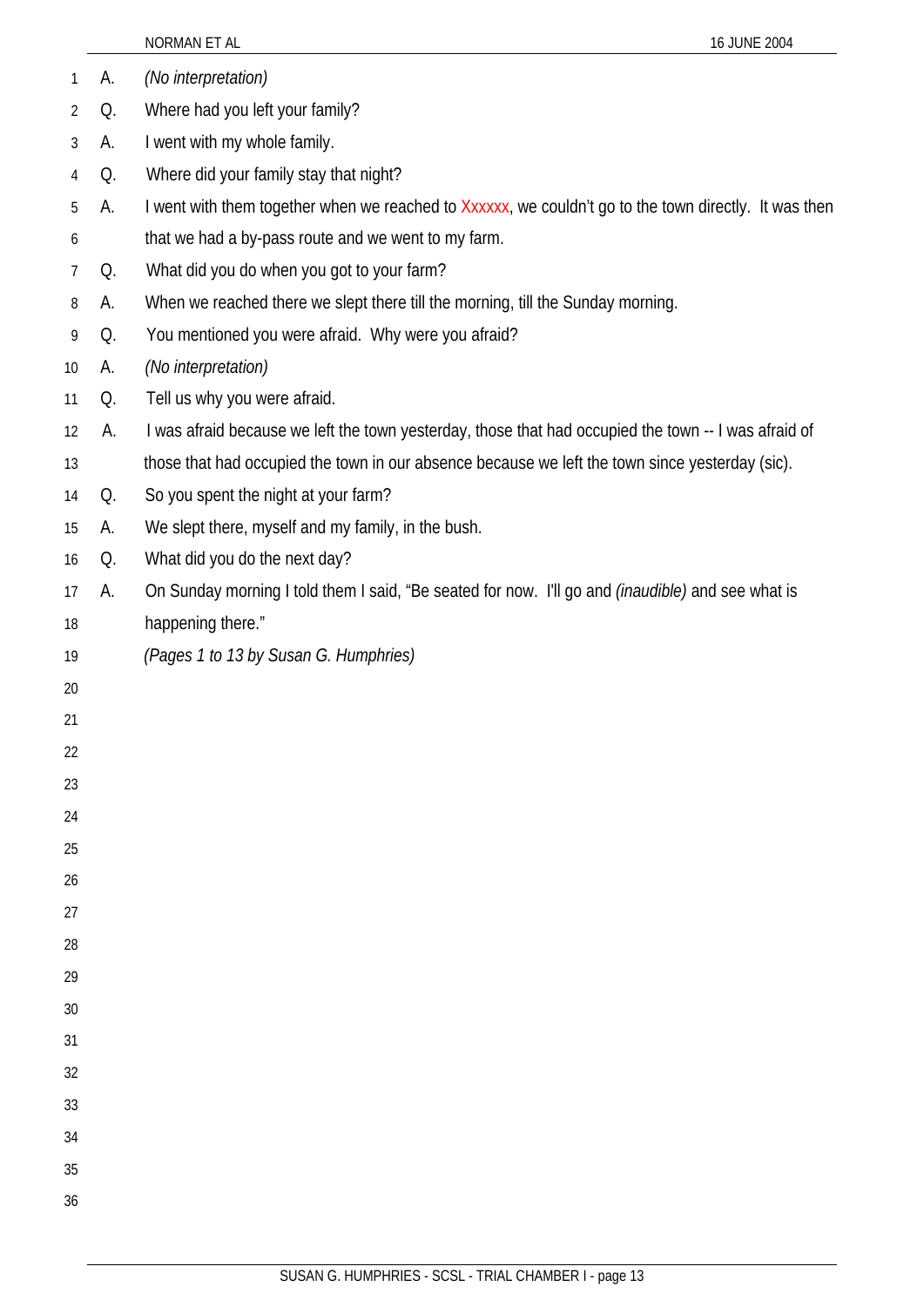|          |          | NORMAN ET AL<br>16 JUNE 2004                                                                            |
|----------|----------|---------------------------------------------------------------------------------------------------------|
| 1        |          | 1030H                                                                                                   |
| 2        |          | MR. CARUSO:                                                                                             |
| 3        |          | And did you go to Xxxxxx that day?                                                                      |
| 4        | А.       | Yes, I went there on that Sunday. When I left my family in the bush, I went to Xxxxxx.                  |
| 5        | Q.       | Where exactly did you go first in Xxxxxx when you went into the town?                                   |
| 6        | А.       | When I left the bush going to Xxxxxx town, when I reached right on the main road, I stood there, at the |
| 7        |          | side of the road, I looked into the town and I saw people going up and down -- pacing up and down. I    |
| 8        |          | saw Kamajors pacing up and down. I saw others with civil dress going up and down. What actually         |
| 9        |          | made me to enter the town was when I saw some other people -- civilians in the town.                    |
| 10       | Q.       | And when you entered into the town, where did you go?                                                   |
| 11       | А.       | I went to my house.                                                                                     |
| 12       | Q.       | And when you got to your house what did you find?                                                       |
| 13       | А.       | When I reached to my own house, my very house was burnt, the house that I used to sleep in. Then        |
| 14       |          | in the house nearby my own house, that is the family house, I met one of our brothers who was a         |
| 15       |          | Kamajor. I met him there at that house, the family house.                                               |
| 16       | Q.       | And what did you do at that point?                                                                      |
| 17       | А.       | He said, "My man, since we came the day before yesterday I have been looking for you." But I told       |
| 18       |          | him that we went to the bush -- we slept in the bush and all my family are in the bush. I have just     |
| 19       |          | come to check and see how the situation is, and he told me to go and bring my family.                   |
| 20       | Q.       | Now, did he know anything else in the town at that time or relative to the condition of the houses?     |
| 21       | А.       | Yes, when I was walking to my house I saw three houses ablaze.                                          |
| 22       | Q.       | Did you see anyone starting houses on fire?                                                             |
| 23       | А.       | The three houses, I already met them ablaze -- I already met fire on them when I passed them. I went    |
| 24       |          | to my house.                                                                                            |
| 25       | Q.       | Were there any other houses besides those three that has been burnt?                                    |
| 26       | А.       | There were several burnt houses.<br>Did you bring your family back to town at that point?               |
| 27<br>28 | Q.<br>А. | Yes.                                                                                                    |
| 29       | Q.       | Now, did you stay in Xxxxxx from that point on?                                                         |
| 30       | А.       | Yes.                                                                                                    |
| 31       | Q.       | Now, where did you stay in Xxxxxx?                                                                      |
| 32       | А.       | Along Xxxxxx road.                                                                                      |
| 33       | Q.       | Did you ever observe after that any one being -- did you ever observe anyone being killed after that in |
| 34       |          | Xxxxxx?                                                                                                 |
| 35       | А.       | Yes, on that Sunday.                                                                                    |
| 36       | Q.       | Tell us what occur?                                                                                     |
| 37       | А.       | I was sitting at my house, but if one sits at my house, one would see the street, the Xxxxxx Street. I  |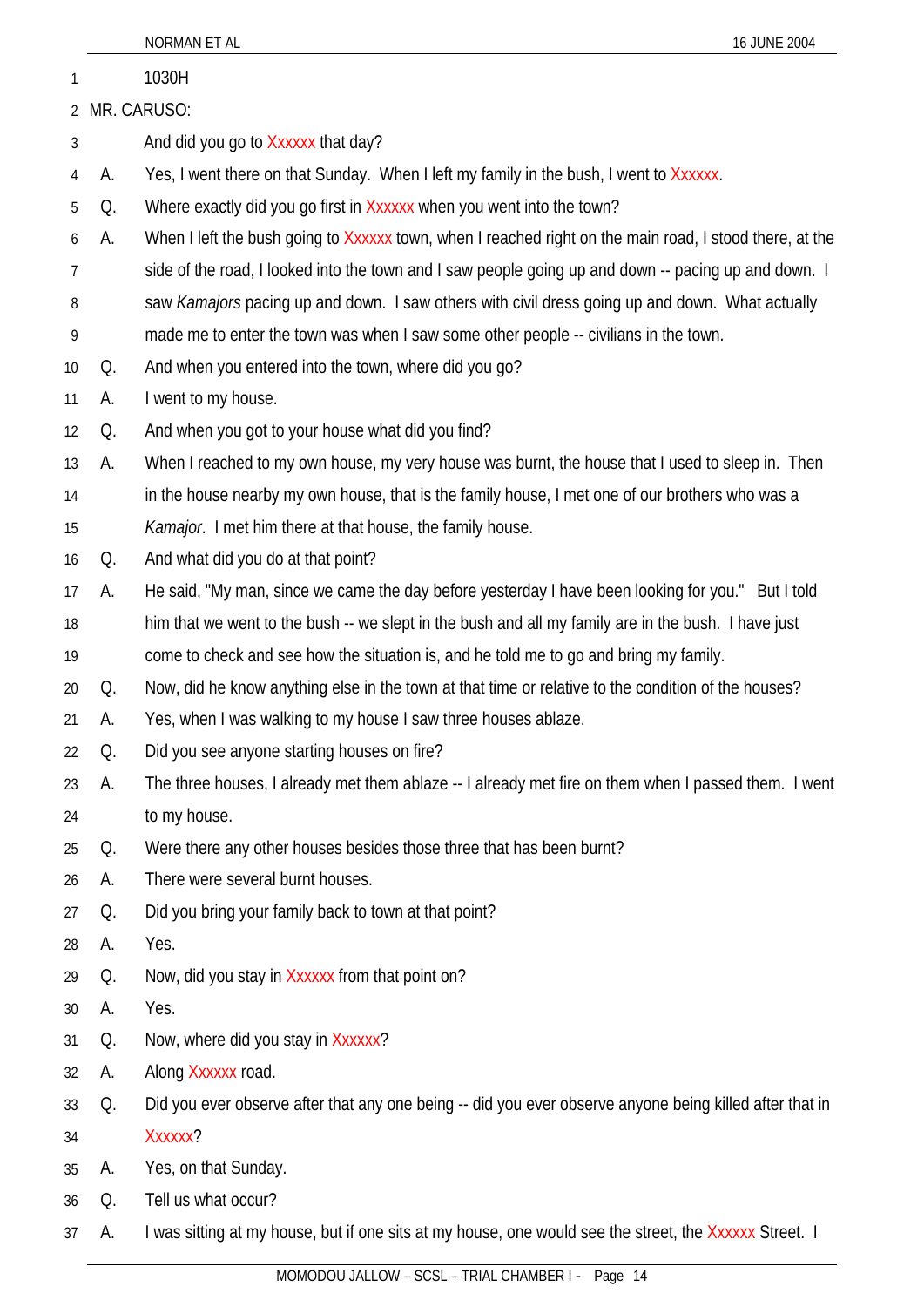| 1              |    | was there when I saw two people, they were singing the <i>Kamajor</i> song. That group, I was -- this       |
|----------------|----|-------------------------------------------------------------------------------------------------------------|
| $\overline{2}$ |    | brother that I was sitting along with said, "I will go and see," and I also followed them. I went with them |
| 3              |    | right onto the junction and they were singing around these two people. When we reached the                  |
| 4              |    | junction, along that junc -- the Xxxxx Road was the one that was taken. We went through that road           |
| 5              |    | and we reached at a bridge. Just after the junction, you will reach a bridge. When we reached there, it     |
| 6              |    | was then that I saw those two people killed. When we crossed the bridge, the old road that leads to         |
| 7              |    | Xxxxx, there is a court that has a heap going on to the Xxxxx Road. Just after that heap, there is a        |
| 8              |    | river running by. It was in that heap that was just dug and those two people were buried.                   |
| 9              | Q. | Did you see who killed these two people?                                                                    |
| 10             | А. | Those that have killed those people were not just one person. There were a whole lot of people, they        |
| 11             |    | were mutilating them. There were a lot of them. They were dragging them and they mutilated them             |
| 12             |    | later. I can't remember an exact name or a particular person because there were a lot of people.            |
| 13             |    | They were mutilating them individually and sequentially.                                                    |
| 14             | Q. | How were they mutilating them.                                                                              |
| 15             | А. | With cutlasses.                                                                                             |
| 16             | Q. | How were the people who were using the cutlasses dressed?                                                   |
| 17             | А. | During the mutilation?                                                                                      |
| 18             | Q. | Yes?                                                                                                        |
| 19             | А. | They had the Kamajor dress on. They were fully dressed as Kamajors.                                         |
| 20             | Q. | And the people that were using the cutlasses, how were they dressed?                                        |
| 21             | А. | I said they were dressed just as <i>Kamajors</i> ; they had the <i>Kamajors</i> dress on.                   |
| 22             | Q. | Did you know the two men that were killed, or the two people that were killed?                              |
| 23             | А. | Yes, I knew them.                                                                                           |
| 24             | Q. | Can you tell us who they were, please?                                                                      |
| 25             | A. | Yes.                                                                                                        |
| 26             | Q. | Tell us, if you would, please.                                                                              |
| 27             | A. | The one was Sarah Binkolo and the other one is Sarah Lamina. They were all Limbas.                          |
| 28             | Q. | Had they been residents of Xxxxxx?                                                                          |
| 29             |    | MR. PRESIDENT:                                                                                              |
| 30             |    | Excuse me, sorry. We would like to have a good record of the names. We would like to have the               |
| 31             |    | names clearly spelt out in the record, please. Ask the witness to take it slowly so that the record can     |
| 32             |    | have those names, you know, clearly indicated and shown on them.                                            |
| 33             |    | BY MR. CARUSO:                                                                                              |
| 34             |    | Yes, sir. Sir, if you would, please, slowly and clearly, once again, you list the names of the two people   |
| 35             |    | you saw killed, slowly and clearly.                                                                         |
| 36             | А. | The first person that died is Sarah Lamina -- the first one was Sarah Lamina and the other one is           |
| 37             |    | Sarah Binkolo.                                                                                              |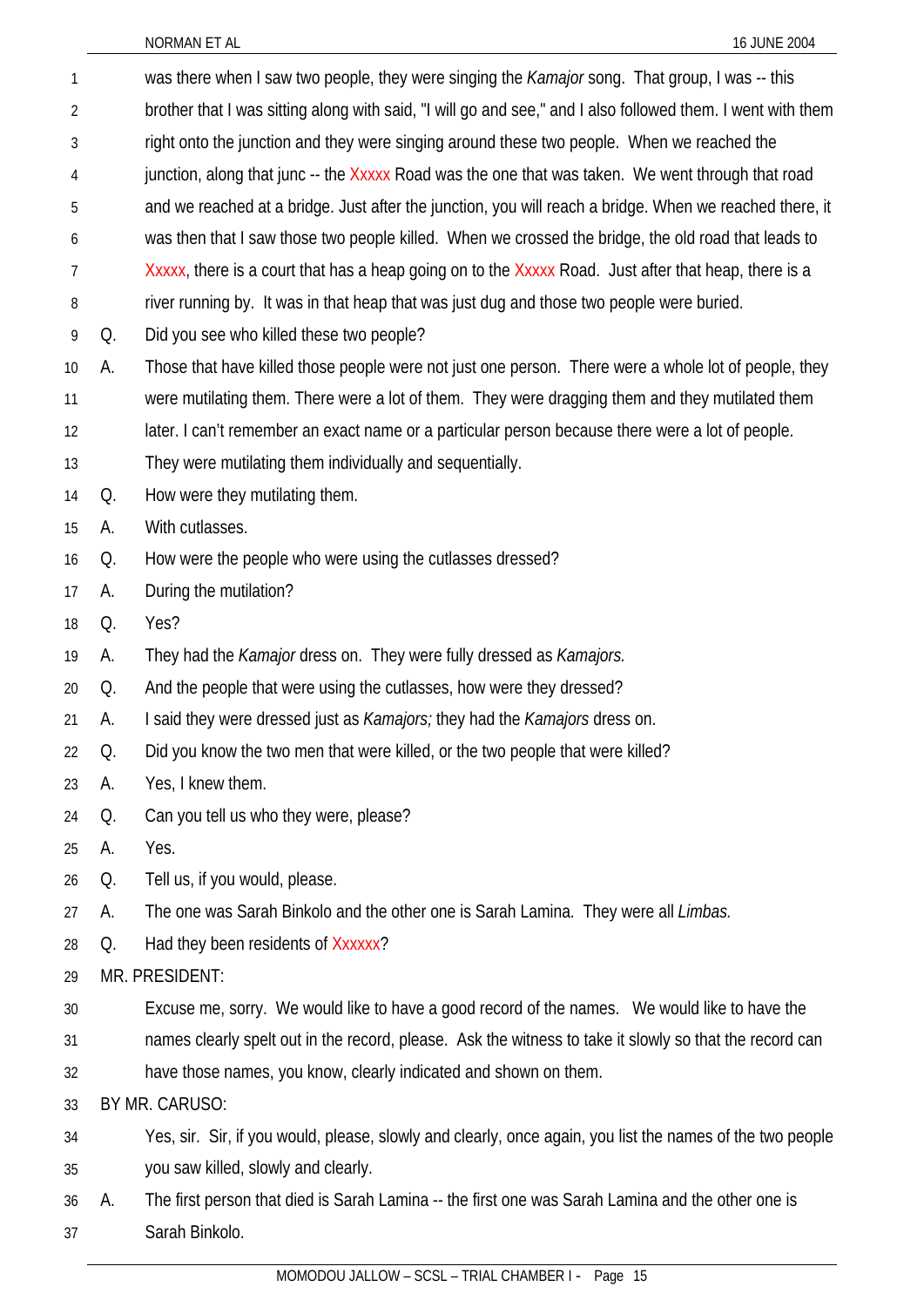- 1 Q. And sir, what day of the week was that, do you recall?
- 2 A. I can't remember the day.
- 3 Q. Do you know a person by the name of Chief Xxxxxx -- Xxxxxx?
- 4 MR. JABBI:
- 5 Objection, My Lord. My Lord, the Prosecutor has asked a question which was in the process of being
- 6 answered and he is already suggesting a name in answer to that question which is of course hidden.
- 7 JUDGE BOUTET:
- 8 Objection sustained.
- 9 MR. PRESIDENT:
- 10 You can reframe your question, you know, employ your prosecutorial strategies and reframe your
- 11 question, you know.
- 12 BY MR CARUSO:
- 13 Q. Yes. So did you ever witness anyone else in Xxxxxx being killed?
- 14 A. Yes.
- 15 Q. Did you know that person by name, sir?
- 16 A. Yes.
- 17 Q. And who was that person, sir?
- 18 A. His name was Chief Xxxxxx.
- 19 Q. So tell us, if you would --
- 20 MR. PRESIDENT:
- 21 What?
- 22 MR. CARUSO:
- 23 I believe he said " Xxxxxx ", Your Honour.
- 24 MR. PRESIDENT:
- 25 Xxxxxx?
- 26 MR. CARUSO:
- 27 Yes.
- 28 THE INTERPRETER:
- 29 Chief Xxxxxx, he said. He was a chief in one of the villages.
- 30 BY MR. CARUSO:
- 31 Q. Describe to us, sir, what you saw?

32 A. One morning, we were seated and we heard that one member of the junta had been brought. But this

33 Xxxxxx, when we were leaving Xxxxxx going to Bo, we all left for Bo. On that Monday, we heard that

34 a junta -- a member of the junta had been brought from Xxxxxx to Xxxxxx. Everybody went to see this

- 35 junta collaborator. I went there, but I didn't see anyone except Xxxxxx. That time, his hair was
- 36 chopped off and he was mutilated. He was brought before one person who was responsible for taking
- 37 care of those that were doing bad. He would be investigated and if that person was liable to be freed,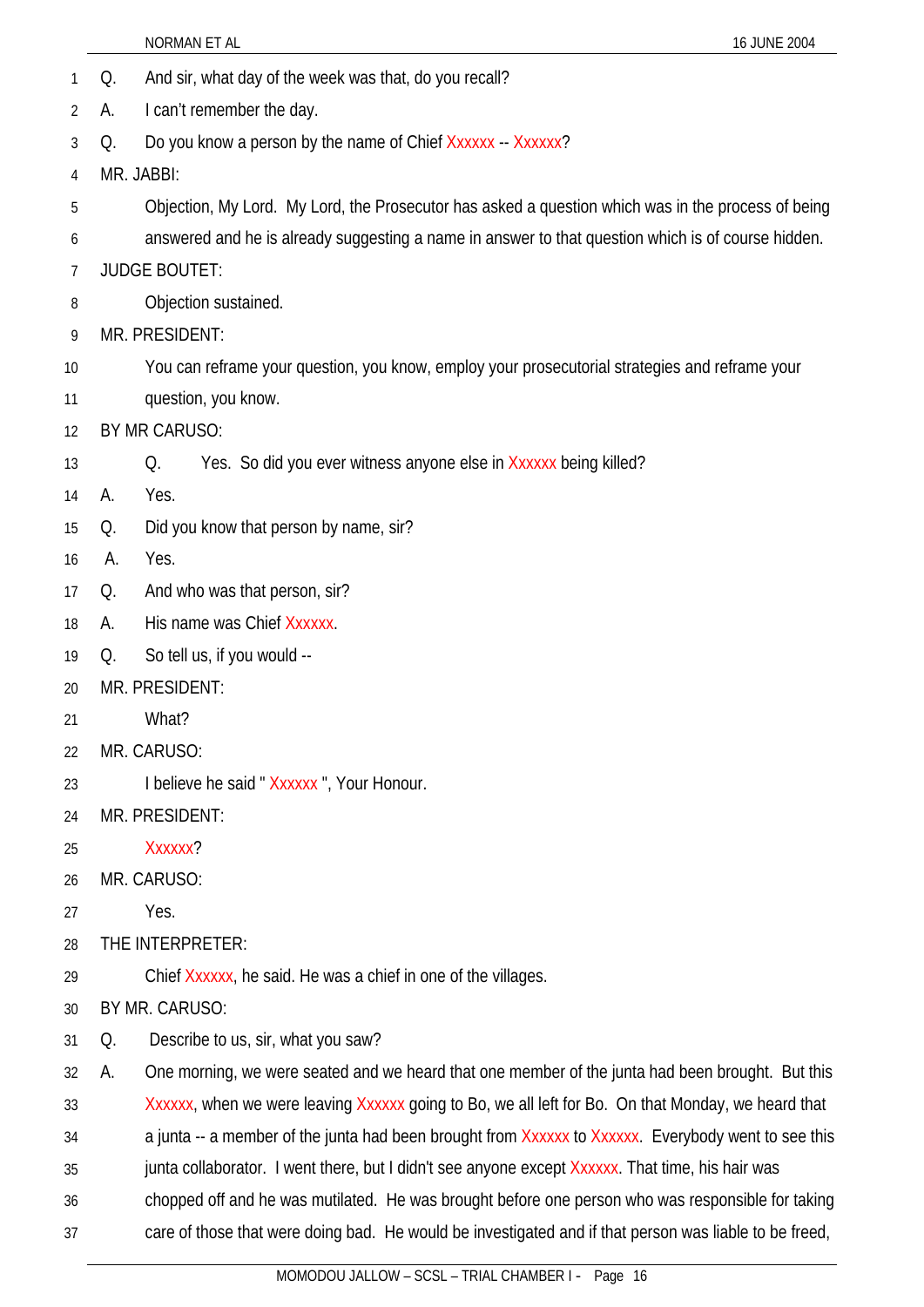them he would be freed. If not, then he would be culpable. When he was brought to this person - that was the incident that I met.

2 3

1

This Xxxxxx, the *Kamajors* that brought him reported that, "This is a junta member, this were those that was leading the soldiers around the area." I was there and I heard Xxxxxx saying that "I am not a junta member." The commander that was there told those that had brought Xxxxxx to take him out of his sight; he didn't want to see him. After that, they started mutilating Xxxxxx. We the civilians that were there -- that I saw, were four: Three others and myself were the civilians that I saw with my eyes. Those that were doing the mutilation said, "Go and burry your brother because we are going to kill him." At that moment I was so scared, but even if you were afraid you just had to go. 4 5 6 7 8 9 10

11

We went to this place -- where this thing actually happened was on the street, opposite the hospital. After the commander had said that he didn't want to see this man, then they told us, "Go and burry your brother." So we went towards the swamp. After the hospital compound -- after just the hospital compound, that's one -- that is the place where in the dry season, the women would do some vege - they would do some gardening. There is a hole there that they usually dig and they used the water to water the garden. When we reached that garden, they told us, "This same -- this hole, we are not going to dig a grave again, we will just use this hole and burry this man there." Then I saw one *Kamajor* mutilating Xxxxxx by the upper right shoulder and was dragged into the hole. When his feet were put up, the shovel that he take to burry him was with one of my -- one of the civilians' hands. Then the *Kamajor* said, "Is it because he is your brother that you want to burry him?" Then he was forcing Xxxxxx into the whole because the hole was so small that he had to be forced into it. And he said, "Even if this hole is small and you don't want to be buried, you will go into it." And his feet were again chopped off and was mutilated and chopped off. That *(inaudible)* that happened when he has shot twice, then they said cover him with the mud. Then the two other civilians covered this man with the mud and we were going back whilst the *Kamajors* were singing. From there, I went to my house. That was what I saw about Xxxxxx's death. 12 13 14 15 16 17 18 19 20 21 22 23 24 25 26 27

28 Q. Did you see the person who fired the shot?

29 A. I saw him clearly.

- 30 Q. Did you know that person?
- 31 32 33 A. I don't know his name because there were a lot of people -- there were a lot of *Kamajors* there. You couldn't know the name of everybody and even myself, I was afraid that I should ever meet anyone that knew me because I was afraid.
- 34 Q. Was the person who shut him a *Kamajor*?
- 35 A. Yes.

36 Q. Now, was Xxxxxx -- to your knowledge, was Xxxxxx with the army or with the rebels?

37 A. I never knew him to be part of any of the fighting groups.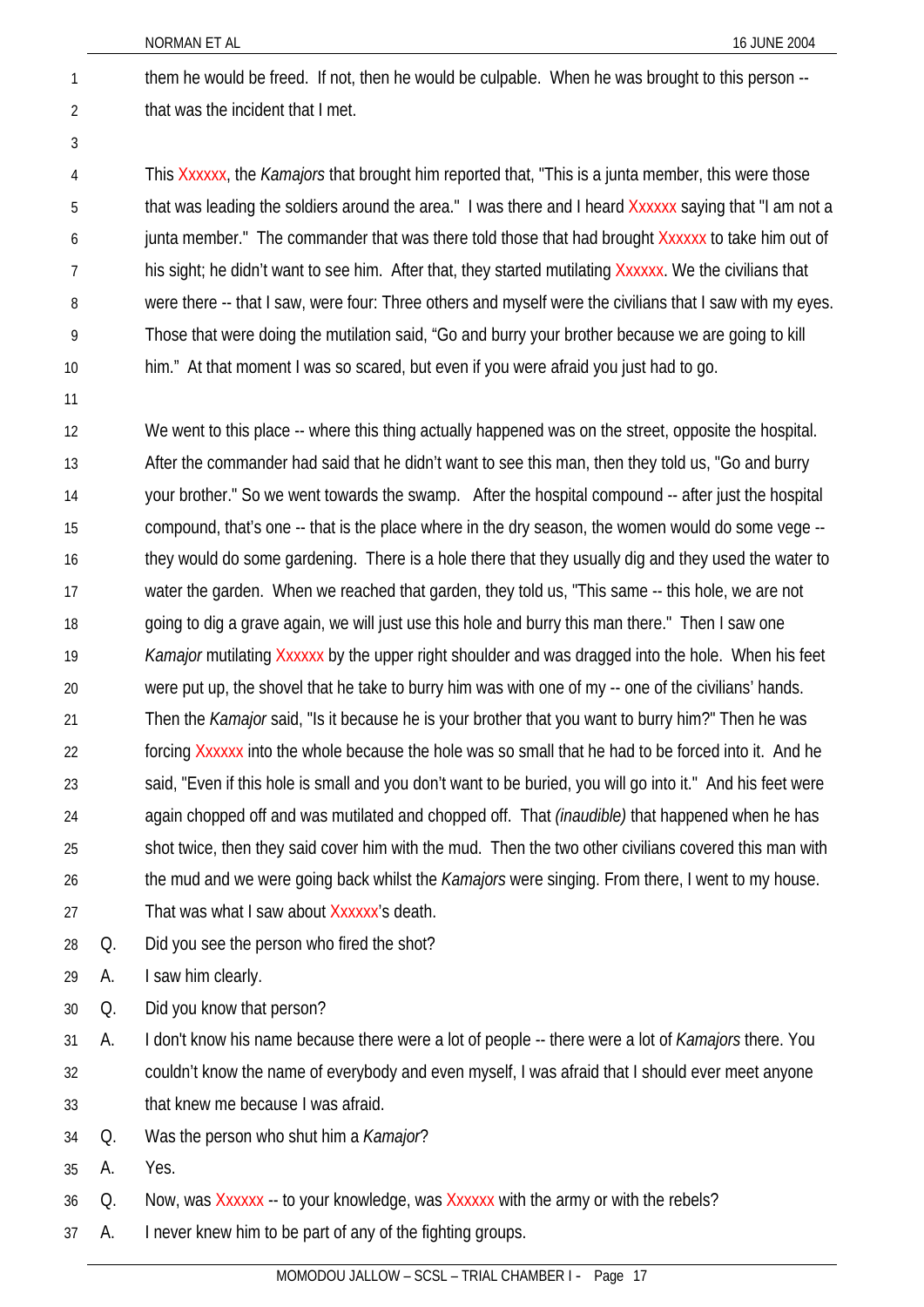| 1              | Q. | And the two <i>Limba</i> men you described, were they in the army?                                  |
|----------------|----|-----------------------------------------------------------------------------------------------------|
| $\overline{2}$ | А. | They were not part of the army, they were just palmwine tapers.                                     |
| 3              | Q. | Now, did you see anyone else in your -- in Xxxxxx mistreated or beaten by the Kamajors?             |
| 4              | А. | Yes.                                                                                                |
| 5              | Q. | Who was this, sir?                                                                                  |
| 6              | А. | I know of a man, an elderly man that is called Xxxxxx Xxxxxx, he is an old man, or he was an old    |
| 7              |    | man. At the time that we were about to leave the town, he didn't leave the town. He was there, he   |
| 8              |    | stayed.                                                                                             |
| 9              |    | MR. PRESIDENT:                                                                                      |
| 10             |    | Please, let's have for the record the name of that man -- the name. He should state the name again, |
| 11             |    | please?                                                                                             |
| 12             |    | BY MR. CARUSO:                                                                                      |
| 13             |    | Repeat the name of that man again once more, please.<br>Q.                                          |
| 14             | А. | The man's name was Xxxxxx Xxxxxx.                                                                   |
| 15             | Q. | Tell us, if you would, sir, where did Mr. Xxxxxx live?                                              |
| 16             | А. | That morning, Mr. Xxxxxx was at his house.                                                          |
| 17             | Q. | Where was that house in relationship to yours?                                                      |
| 18             | A. | The distance between his house and mine, there is only one house between my house and his --        |
| 19             |    | there is only a house between my house and his.                                                     |
| 20             | Q. | Tell us what you saw that morning, sir.                                                             |
| 21             | А. | I was at the house when I heard this shouting, a very loud shouting and I came down and I went to   |
| 22             |    | the place. When I went to the place, I saw -- I saw Mr. Xxxxxx taken out, I met him outside on the  |
| 23             |    | floor, he was being flogged. He was beaten seriously.                                               |
| 24             | Q. | Beaten by who?                                                                                      |
| 25             | А. | Kamajors were doing the beating.                                                                    |
| 26             | Q. | Do you know why they were doing the beating?                                                        |
| 27             | А. | Yes, they explained why they beat him.                                                              |
| 28             | Q. | What did they say?                                                                                  |
| 29             | А. | They said this man, his son was a soldier. Then all of his properties were taken out of the house.  |
| 30             |    | When they were searching this property, they saw in a box -- they saw a picture of a soldier and a  |
| 31             |    | letter by this picture. That was the child of the soldier (sic)                                     |
| 32             | Q. | What the happened then?                                                                             |
| 33             | А. | It was for that picture that he was beaten. He was beaten and then taken to the junction by the     |
| 34             |    | headquarter where they stayed. Then a whole lot of us followed them. Elderly townsmen also          |
| 35             |    | followed them and went to the place.                                                                |
| 36             | Q. | Where did they go?                                                                                  |
| 37             | A. | They went with him to the junction.                                                                 |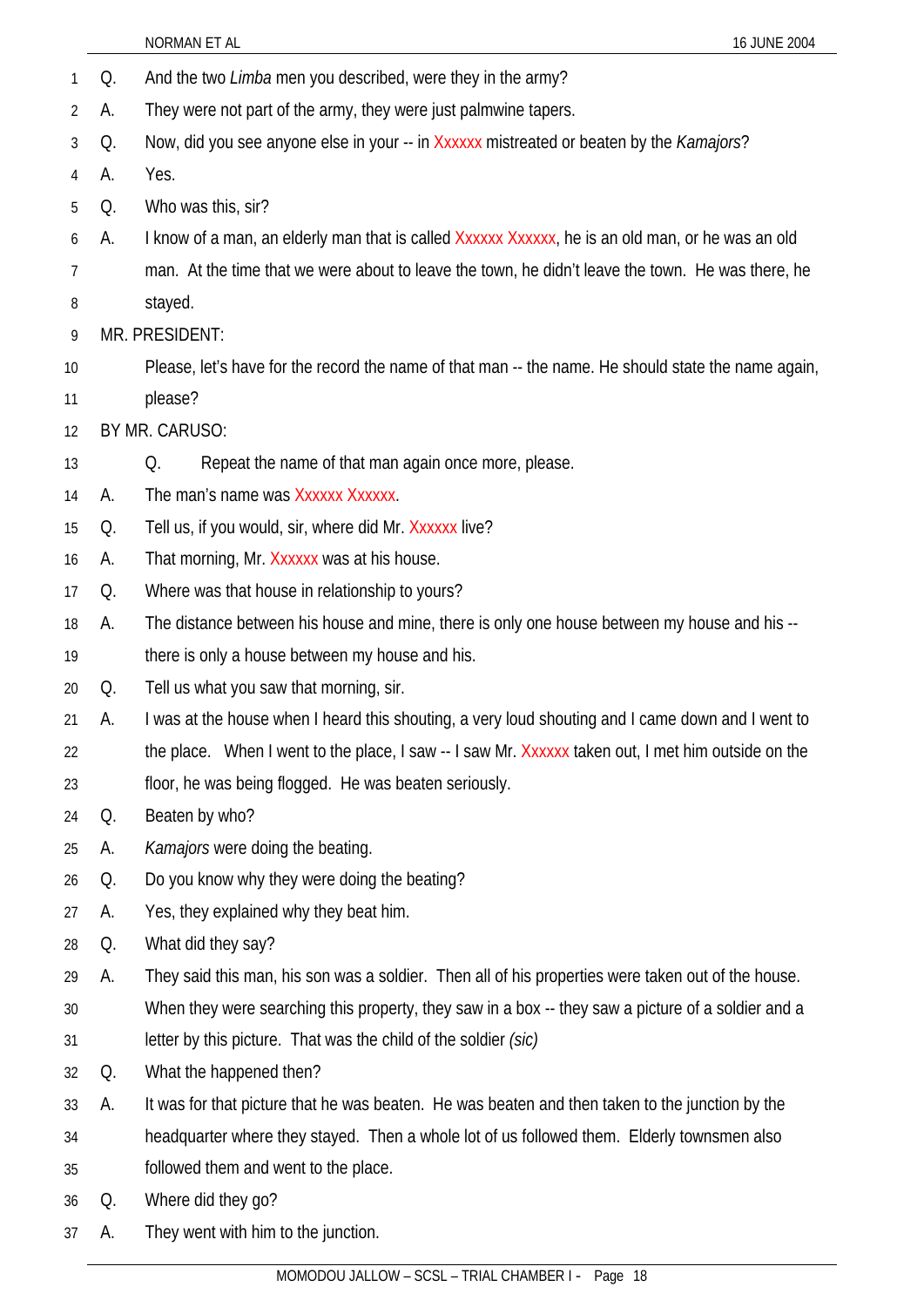1 Q. What occurred when they arrived at the junction?

2 3 4 5 6 7 8 9 10 A. They went with him to the commander and said, "We have captured a soldier's father, that' why we are beating him." The commander that was there said, "Leave him for now", and he was asked, "How did you manage to get this picture?" He said, "This picture is my child but our child had left this land for so long. I never knew where he had been, but there was a time when I was sitting -- when I was at my house and he sent this picture to me with this letter that he is still alive, but he had then been enlisted in the army and was still alive. That was the picture that was brought to me and I put it in my *(inaudible)*. This is the picture that these guys have been searching and seen, and they said it was because this -- my son had been fighting with them that's why they had brought me -- I was brought to this commander." That was what this man read to the commander.

11 Q. And what happened at that point?

12 13 14 15 16 17 A. Then the commander said, "Don't kill this man now. What I am telling you, now that the township people have come to talk for this man, take him to the house." The time that he was being taken there, he was tied at two different places, around his shoulder and around his waist, and his hands were put at his back and tied. Then the commander said to the towns people -- he gave this man to one of the town's people to take care of him -- to be brought the next day to one Xxxxxx Xxxxxx and said, "Keep this man and bring him back to me the next morning, then we would investigate.

18 Q. So you said he was tied, can you describe to us what he was tied with?

19 A. Yes.

20 Q. What was it, sir?

21 22 23 A. That rope also was a nylon rope and he was tied -- his hands were tied behind his back. Then the commander said that they should untie him. When he was untied, there was still the mark deep into his flesh.

24 Q. What happened after that?

25 26 27 28 29 30 31 A. After that -- after the man had been handed over to that man, they took him to the house and he said, "Bring him in the morning." Then in the morning, that man brought him back to the junction. Then where he was tied previously, was swollen -- the place was swollen, and they went to the commander and the commander said, "If it was only for this picture, then we are not killing him, but just take care of him until we see how things will unfold." And he was taken back to the house. When he was taken back to the house, he became sick. It was during -- it was on his sick bed that his hands started getting rotten.

32 Q. What happened?

33 34 A. When his hand was swollen, coupled with the beating that was given to him, after one week going on to two weeks, he died.

35 Q. And you saw these things yourself?

36 A. I saw it myself.

37 Q. This man's name was once more -- please repeat it.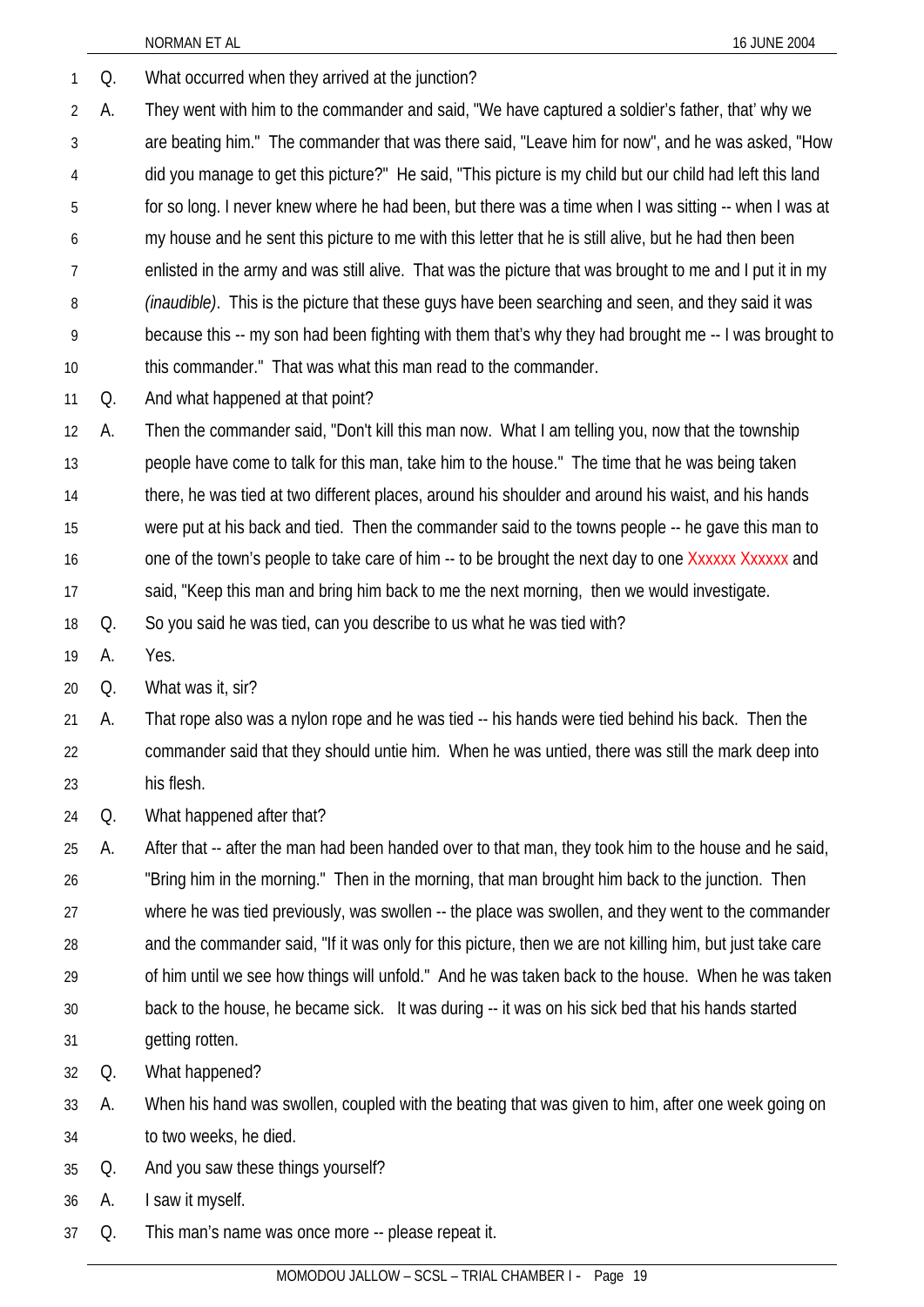|    |    | NORMAN ET AL                                                                                               | 16 JUNE 2004 |
|----|----|------------------------------------------------------------------------------------------------------------|--------------|
| 1  | А. | The man that was beaten?                                                                                   |              |
| 2  | Q. | Yes.                                                                                                       |              |
| 3  | А. | His name was Xxxxxx Xxxxxx.                                                                                |              |
| 4  | Q. | What was his position, do you know?                                                                        |              |
| 5  | А. | Yes.                                                                                                       |              |
| 6  | Q. | What was it?                                                                                               |              |
| 7  | А. | He was an elderly person and then he was a chief -- he was the chief in that area.                         |              |
| 8  | Q. | Sir, do you know Hinga Norman?                                                                             |              |
| 9  | А. | Yes.                                                                                                       |              |
| 10 | Q. | How do you know Hinga Norman?                                                                              |              |
| 11 | А. | I knew him when he was a chief in our land. That was the time that I know him.                             |              |
| 12 | Q. | Whilst you were in Xxxxxx, did you ever see Hinga Norman?                                                  |              |
| 13 | А. | Yes, when I went back to Xxxxxx, after it had taken some time, I saw him                                   |              |
| 14 | Q. | About how long afterwards, sir?                                                                            |              |
| 15 | А. | What I could all remember is the month in which I saw him was March.                                       |              |
| 16 | Q. | Where did you see him, sir?                                                                                |              |
| 17 | А. | One day we went to the court <i>barray</i> , it was there that I saw him.                                  |              |
| 18 | Q. | Why did you go to the court <i>barray</i> ?                                                                |              |
| 19 | А. | One day before then, we heard from the commander that Mada Hinga Norman had sent a message                 |              |
| 20 |    | that he will have a meeting the day after tomorrow and that nobody should leave the town, everybody        |              |
| 21 |    | should attend the meeting.                                                                                 |              |
| 22 | Q. | And did you attend the meeting?                                                                            |              |
| 23 | А. | Yes.                                                                                                       |              |
| 24 | Q. | And it was at the town barray?                                                                             |              |
| 25 | А. | Yes, at the court barray.                                                                                  |              |
| 26 | Q. | Who else attended the meeting, sir?                                                                        |              |
| 27 | А. | There were a lot of people there. If there was an edict from the <i>Kamajors</i> , everybody would have to |              |
| 28 |    | abide by that, so a lot of people went -- a lot of people attended the meeting.                            |              |
| 29 | Q. | Were there only civilians there?                                                                           |              |
| 30 | А. | There were a lot of civilians and a lot of Kamajors. At that time then a lot of civilians had returned to  |              |
| 31 |    | the town.                                                                                                  |              |
| 32 | Q. | Did Mr. Norman appear at the meeting?                                                                      |              |
| 33 | А. | Yes.                                                                                                       |              |
| 34 | Q. | As you recall now, sir, did Mr. Norman speak at the meeting?                                               |              |
| 35 | А. | Yes.                                                                                                       |              |
| 36 | Q. | As you recall now, sir, tell us as best you can what Mr. Norman said at that meeting                       |              |
| 37 | А. | After everybody had been gathered in the court barray, Mada Hinga Norman stood in front of the             |              |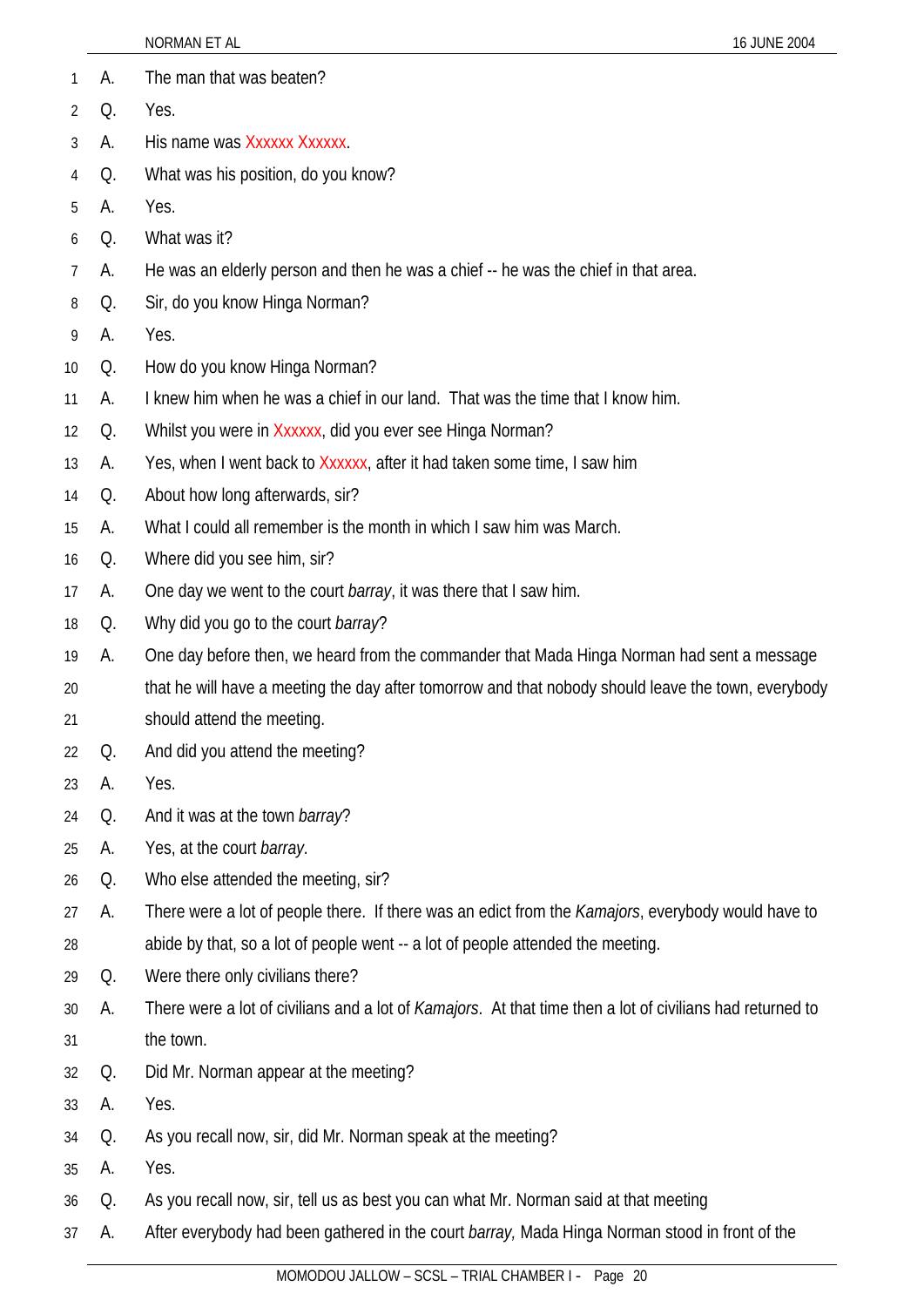table, said, "I have come to address you, the people of Xxxxxx, about this war that has just gone by. The grumblings that you are grumbling, that the *Kamajors* had destroyed and killed people here -- so the first thing that I am telling you is that I am the one that sent the *Kamajors* to Xxxxxx. If they were ready to capture this town, that they should not leave anything unturned; they should not leave even a town -- a house; every property; that even if they met people they should kill all of you. Say -- I said that one because when the soldiers were here you were here together and you hosted them and you supported them and you have brought a lot of wicked things. But you were blessed because I'm seeing a lot of people in town, I'm seeing a lot of houses in the town, but according to the agreement that we had to capture this town, I said that it was only the court *barray*, the mosque and the house that I'm supposed to be lodged in that was supposed to be spared. Nothing, no living thing in this town should have been spared. Any property, even a trace of a rat that they saw, if they should trace that trail, they should follow it and see because these soldiers that were here, you were here and were staying together. You were seeing them going doing wicked things. That's why I gave that order because -- why are you blaming the Kamajors? The *Tamaboros* came and they killed people, the rebels came and they killed people and nothing came out of it -- the rebels came and killed and nothing came out of it. Is it now because the *Kamajors* are killing people that you are now blaming people? But I will thank you because you are blessed." 1 2 3 4 5 6 7 8 9 10 11 12 13 14 15 16 17

18

I heard that personally in that meeting. In fact, that was his opening statement -- that was his opening statement at the meeting. We in the meeting, the civilians -- the *Kamajors* were saying, "How does the Pape look?" "Say, he looks alright." And I was afraid right there, I said, perhaps something else could happen. When I heard that, then I left the place. I went and sat far away from the *barray.* I went and I saw then that that was the agenda of the meeting, then, I went back. I was so afraid. That was what I saw with my own eyes. 19 20 21 22 23 24

25 Q. Did you ever again after that time, see Mr. Norman in Xxxxxx?

26 A. Yes.

27 Q. When was that?

28 A. In that same month, before the end of that same month, he went there again and he addressed

- 29 people. Then he said -- Yes, I saw him, he went back to Xxxxxx.
- 30 Q. Did you attend the meeting?
- 31 A. Yes, I did.
- 32 Q. And what was said at that meeting by Mr. Norman?

33 A. He said, "The people of Xxxxxx, you are still grumbling that the *Kamajors* had come and they had

34 burnt your houses, that they had killed so many people and that you are still grumbling. When the

35 *Kamajors* are passing by, you curse and you just -- don't curse them, if you want do swear people, do

- 36 that to me. Don't curse the other people's children, swear me because I was the one that sent them
- 37 here. If you are cursing people, you curse me. This is a war. When there is a war in a country a lot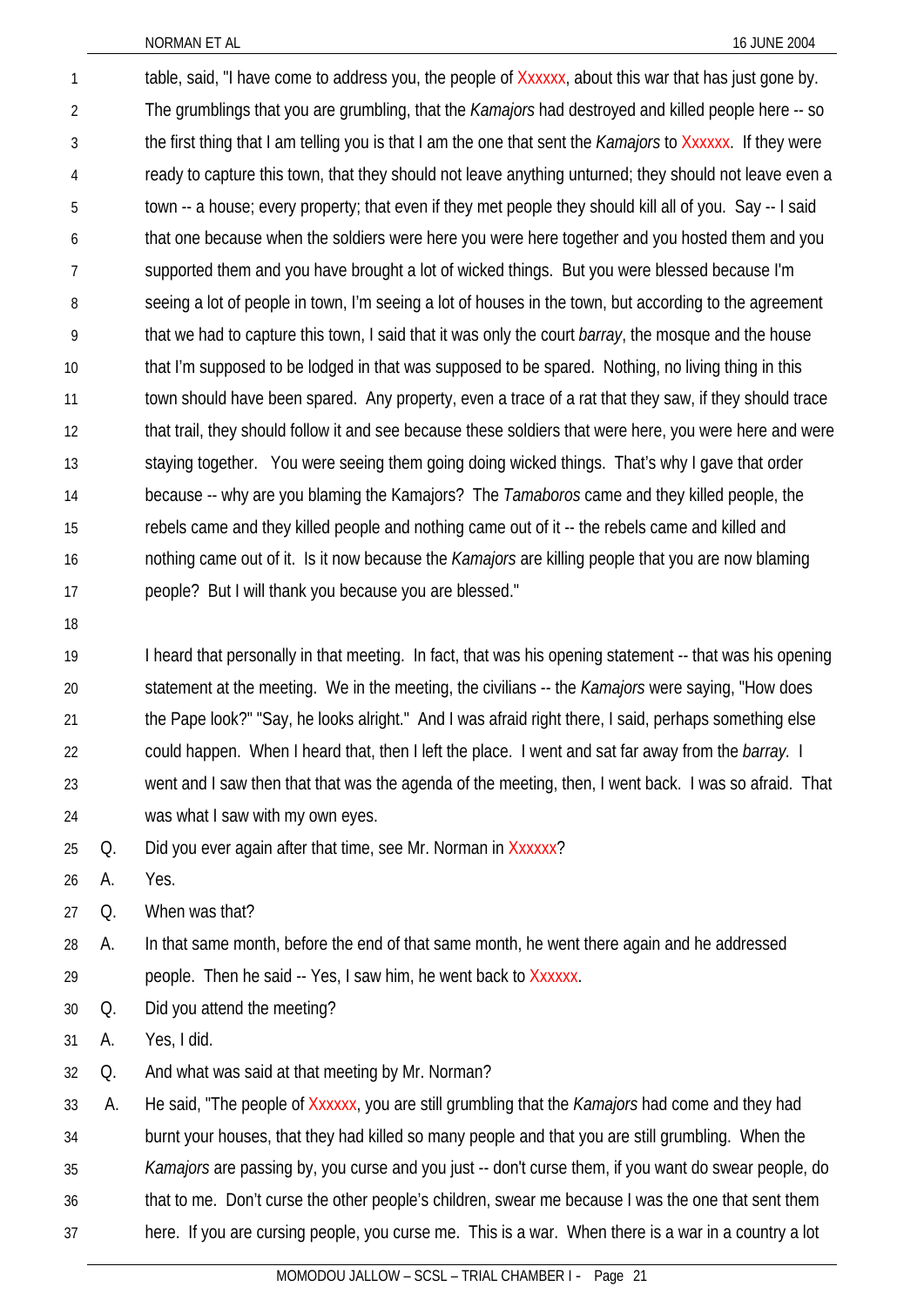|                | NORMAN ET AL<br>16 JUNE 2004                                                                             |
|----------------|----------------------------------------------------------------------------------------------------------|
| $\mathbf{1}$   | of things could happen. If you are blessed so much that you are saved, your lives are                    |
| $\overline{2}$ | Spared, but if you say you are not forgiving them, instead of swearing these Kamajors, you can swear     |
| 3              | me or you can curse me if you wish to."                                                                  |
| 4              |                                                                                                          |
| 5              | In that last meeting, that was what I heard -- that was what I heard when he addressed the people.       |
| 6              | And he said, "If you are spared, work unitedly." That was what I heard -- he said, in that last meeting. |
| $\overline{7}$ | MR. CARUSO:                                                                                              |
| 8              | One moment, Your Honour.                                                                                 |
| 9              | That being the case, Your Honour, we are - we've finished our direct examination of this witness.        |
| 10             | MR. PRESIDENT:                                                                                           |
| 11             | Well, thank you. We are going to rise for a couple of minutes to resume for the session that would be    |
| 12             | concentrated on cross-examination. So the Court will rise.                                               |
| 13             | (Court recessed at 1107)                                                                                 |
| 14             | (Pages 14 to 22 by Momodou Jallow)                                                                       |
| 15             |                                                                                                          |
| 16             |                                                                                                          |
| 17             |                                                                                                          |
| 18             |                                                                                                          |
| 19             |                                                                                                          |
| 20             |                                                                                                          |
| 21             |                                                                                                          |
| 22             |                                                                                                          |
| 23             |                                                                                                          |
| 24             |                                                                                                          |
| 25             |                                                                                                          |
| 26             |                                                                                                          |
| 27<br>28       |                                                                                                          |
| 29             |                                                                                                          |
| 30             |                                                                                                          |
| 31             |                                                                                                          |
| 32             |                                                                                                          |
| 33             |                                                                                                          |
| 34             |                                                                                                          |
| 35             |                                                                                                          |
| 36             |                                                                                                          |
| 37             |                                                                                                          |
|                |                                                                                                          |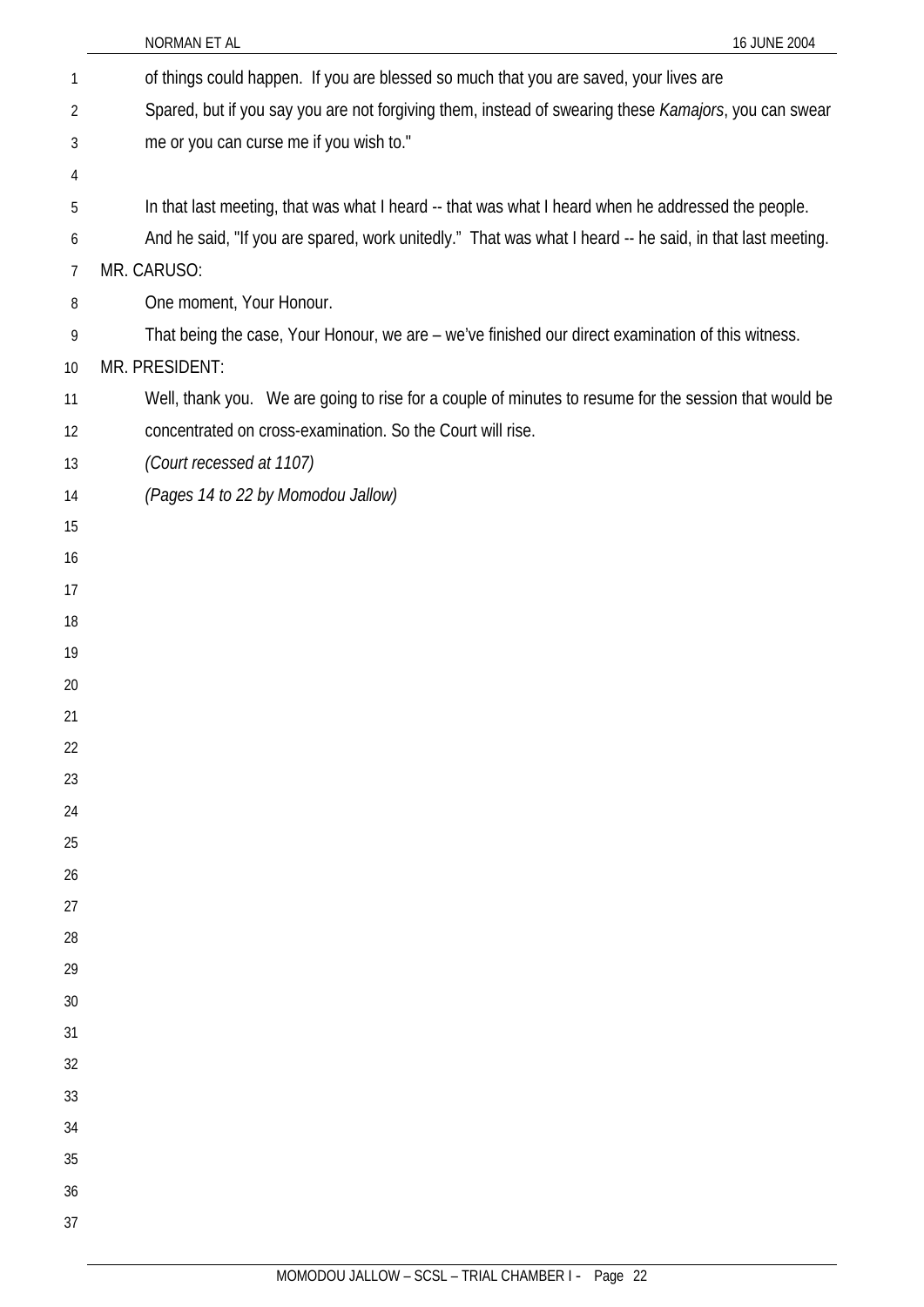|    | NORMAN ET AL<br>16 JUNE 2004                                                                              |
|----|-----------------------------------------------------------------------------------------------------------|
| 1  | (Court resumed at 1134H)                                                                                  |
| 2  | MR. CARUSO:                                                                                               |
| 3  | Your Honour -- Your Honour.                                                                               |
| 4  | MR. PRESIDENT:                                                                                            |
| 5  | Yes.                                                                                                      |
| 6  | MR. CARUSO:                                                                                               |
| 7  | I'm sorry. Before the break I announced that we would be finished with this witness. There is one or      |
| 8  | two other questions I would like to ask him if I might at this point. They will not take any great period |
| 9  | of time.                                                                                                  |
| 10 | MR. BRIODY:                                                                                               |
| 11 | My Lords, we respectfully object. The Prosecution has tendered the witness to the Defence and we          |
| 12 | are prepared to commence cross-examination.                                                               |
| 13 | MR. CARUSO:                                                                                               |
| 14 | Your Honour, they can commence cross-examination in the next five minutes; we will be done by             |
| 15 | then. There is no harm done. That is clearly formal for substance.                                        |
| 16 | MR. BRIODY:                                                                                               |
| 17 | May I be --                                                                                               |
| 18 | MR. PRESIDENT:                                                                                            |
| 19 | We have taken note of the objection by the Defence. We will stand this matter down for a couple of        |
| 20 | minutes and we would like to have a session in Chambers with the three -- with three counsel, one for     |
| 21 | each Accused person, and one counsel for the Prosecution.                                                 |
| 22 |                                                                                                           |
| 23 | So the Court will now rise. And will you please, gentlemen, meet us in Chambers immediately.              |
| 24 | Thank you.                                                                                                |
| 25 |                                                                                                           |
| 26 | The Court will rise.                                                                                      |
| 27 | (Court recessed from 1139H to 1148H)                                                                      |
| 28 | <b>JUDGE BOUTET:</b>                                                                                      |
| 29 | We have consulted during this short pause and we have come to the conclusion that the objection is        |
| 30 | sustained. We will not allow this supplementary question.                                                 |
| 31 | MR. PRESIDENT:                                                                                            |
| 32 | All right. This said, I think the proceedings will continue.                                              |
| 33 | <b>JUDGE BOUTET:</b>                                                                                      |
| 34 | So, although yesterday we asked the counsel for the third Accused to start the cross-examination,         |
| 35 | today we would like to go back to the more usual order and start cross-examination with the first         |
| 36 | Accused followed by the counsel for the second Accused and third Accused.                                 |
| 37 |                                                                                                           |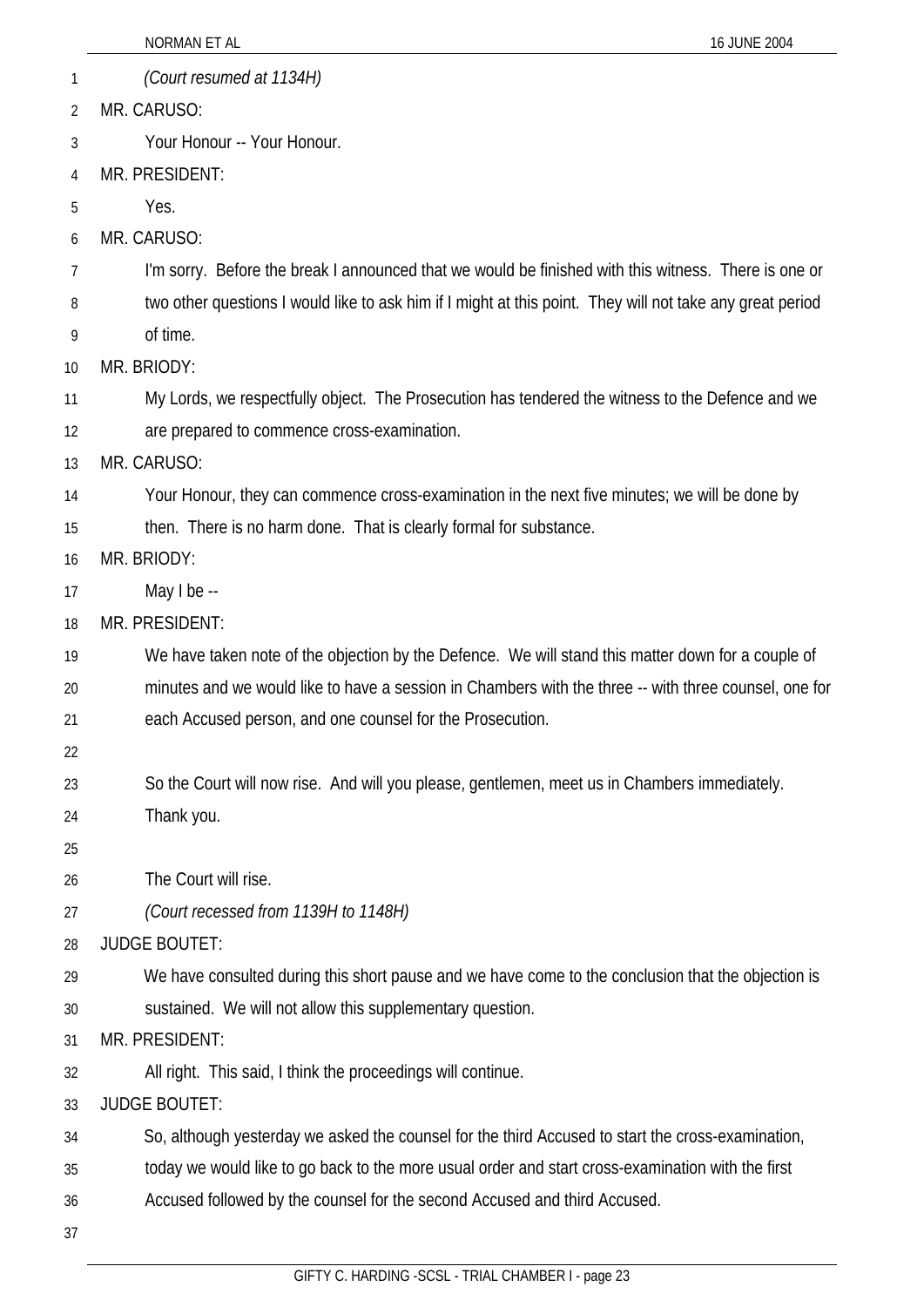|    | NORMAN ET AL<br>16 JUNE 2004                                                                         |
|----|------------------------------------------------------------------------------------------------------|
| 1  | So, Mr. Norman, are you prepared to proceed either yourself or through your stand--by counsel?       |
| 2  | THE ACCUSED NORMAN:                                                                                  |
| 3  | My Lord, I would like through my stand-by counsel.                                                   |
| 4  | <b>JUDGE BOUTET:</b>                                                                                 |
| 5  | Thank you, Mr. Norman.                                                                               |
| 6  | THE ACCUSED NORMAN:                                                                                  |
| 7  | May I take my seat?                                                                                  |
| 8  | <b>JUDGE BOUTET:</b>                                                                                 |
| 9  | Yes, you may be seated, yes.                                                                         |
| 10 | MR. JABBI:                                                                                           |
| 11 | My Lords.                                                                                            |
| 12 | <b>JUDGE BOUTET:</b>                                                                                 |
| 13 | Please proceed.                                                                                      |
| 14 | WITNESS TF2-157                                                                                      |
| 15 | <b>CROSS-EXAMINATION</b>                                                                             |
| 16 | BY MR. JABBI:                                                                                        |
| 17 | Now, Witness, you say you were in Xxxxxx in 1991 and rebels came there. As far as you know, in<br>Q. |
| 18 | 1991 what government did Sierra Leone have?                                                          |
| 19 | At that time it was Momoh that was the President. It was APC that was the ruling party.<br>А.        |
| 20 | Now, can you say how that government came into being?<br>Q.                                          |
| 21 | MR. CARUSO:                                                                                          |
| 22 | Objection, Your Honour, I don't understand the relevance.                                            |
| 23 | <b>JUDGE BOUTET:</b>                                                                                 |
| 24 | Mr. Counsel?                                                                                         |
| 25 | MR. JABBI:                                                                                           |
| 26 | I believe the witness will understand the question, unless he cannot.                                |
| 27 | <b>JUDGE BOUTET:</b>                                                                                 |
| 28 | Please proceed.                                                                                      |
| 29 | BY MR. JABBI:                                                                                        |
| 30 | Can you say how that government, the one that you say was led by President Momoh, can you say<br>Q.  |
| 31 | how it came into being?                                                                              |
| 32 | I don't know.<br>А.                                                                                  |
| 33 | Now, can you say whether it was a legitimate government or not?<br>Q.                                |
| 34 | MR. CARUSO:                                                                                          |
| 35 | Objection, Your Honour.                                                                              |
| 36 | <b>JUDGE BOUTET:</b>                                                                                 |
| 37 | Objection sustained.                                                                                 |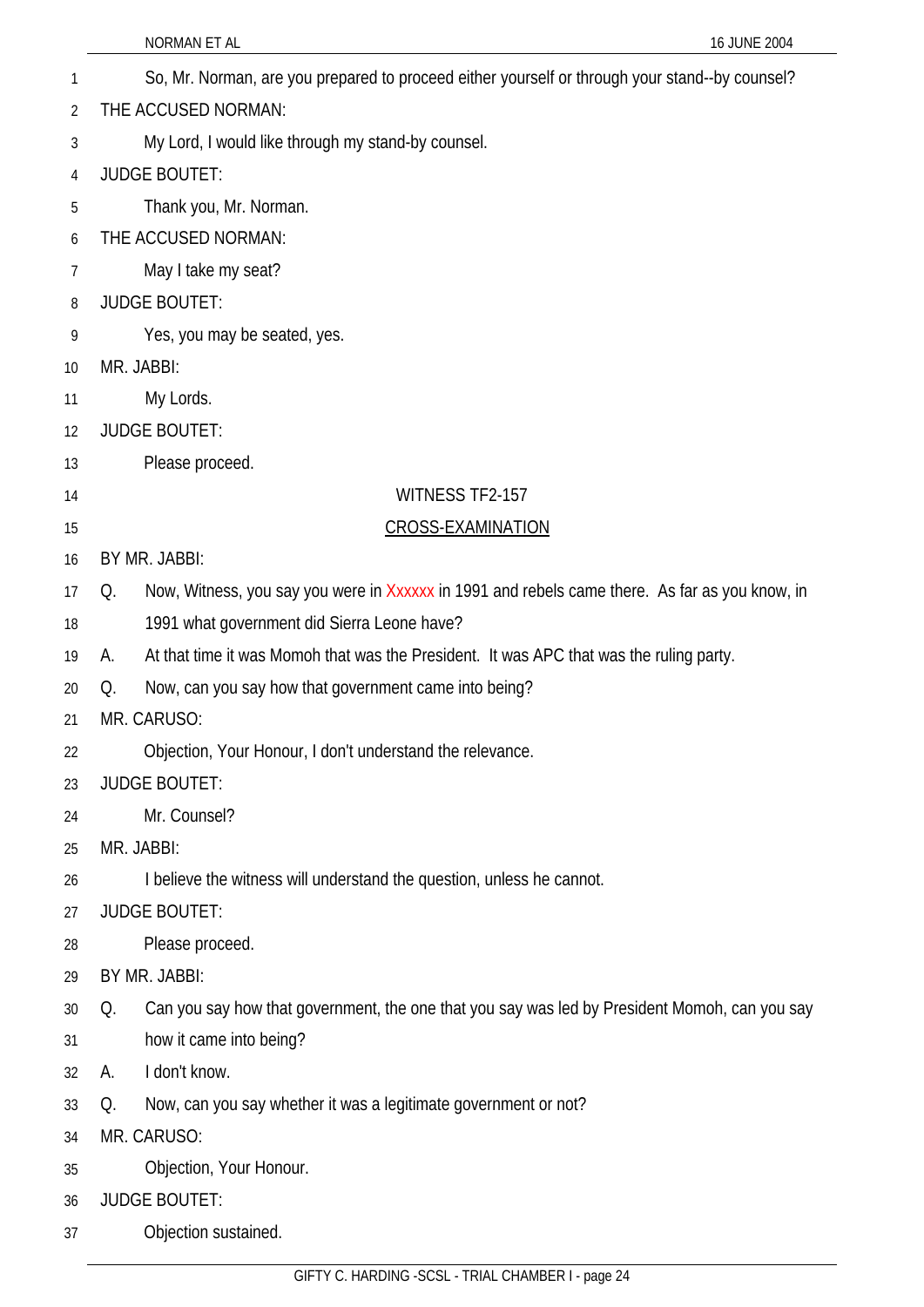| 1  |            |                                                                                                        |  |
|----|------------|--------------------------------------------------------------------------------------------------------|--|
| 2  | MR. JABBI: |                                                                                                        |  |
| 3  |            | As Your Lordship pleases.                                                                              |  |
| 4  |            | MR. PRESIDENT:                                                                                         |  |
| 5  |            | Rephrase your questions. Counsel, rephrase your questions.                                             |  |
| 6  |            | MR. JABBI:                                                                                             |  |
| 7  |            | Yes, indeed, My Lord.                                                                                  |  |
| 8  |            | BY MR. JABBI:                                                                                          |  |
| 9  | Q.         | Can you say how that government came into office or into power?                                        |  |
| 10 |            | MR. CARUSO:                                                                                            |  |
| 11 |            | I'm sorry, Your Honour, it's the same objection, we don't understand the relevance of this.            |  |
| 12 |            | MR. PRESIDENT:                                                                                         |  |
| 13 |            | No, why not, he is on cross-examination, he is on cross-examination.                                   |  |
| 14 |            |                                                                                                        |  |
| 15 |            | Please, go ahead.                                                                                      |  |
| 16 |            | BY MR. JABBI:                                                                                          |  |
| 17 | Q.         | Yes, can you answer the question?                                                                      |  |
| 18 | А.         | I cannot tell you that because I don't know.                                                           |  |
| 19 | Q.         | I will be more forthcoming. Do you know whether that government, the Momoh government, came            |  |
| 20 |            | into office as the result of an election or not?                                                       |  |
| 21 | А.         | I do not understand. No.                                                                               |  |
| 22 | Q.         | You cannot say whether it was -- it came into office as the result of an election or not?              |  |
| 23 | А.         | I can't say that because I never knew anything about that. I am just a man -- a primitive man from the |  |
| 24 |            | bush. I only knew that Momoh had been the president -- had been made the president. I don't know.      |  |
| 25 | Q.         | Do you -- were you in Xxxxxx in 1986?                                                                  |  |
| 26 | А.         | Go over that again.                                                                                    |  |
| 27 | Q.         | Were you living in Xxxxxx in 1986?                                                                     |  |
| 28 | А.         | Yes.                                                                                                   |  |
| 29 | Q.         | Do you remember any public election held that year?                                                    |  |
| 30 | А.         | I can't remember that exact year.                                                                      |  |
| 31 | Q.         | Thank you. Now, you say rebels came in 1991. What did you understand rebels to be?                     |  |
| 32 | А.         | What I know about -- the rebels were, in 1991 when they came we heard that rebels had come.            |  |
| 33 | Q.         | My question was, what did you understand them to be or to come to do?                                  |  |
| 34 | А.         | They came for the fight. They were fighters.                                                           |  |
| 35 | Q.         | Do you by -- sorry. Do you by any chance know what their objective was?                                |  |
| 36 | A.         | I didn't know. I can't tell the workings of their mind.                                                |  |
| 37 | Q.         | Now, as far as you know, did they in fact fight in this country?                                       |  |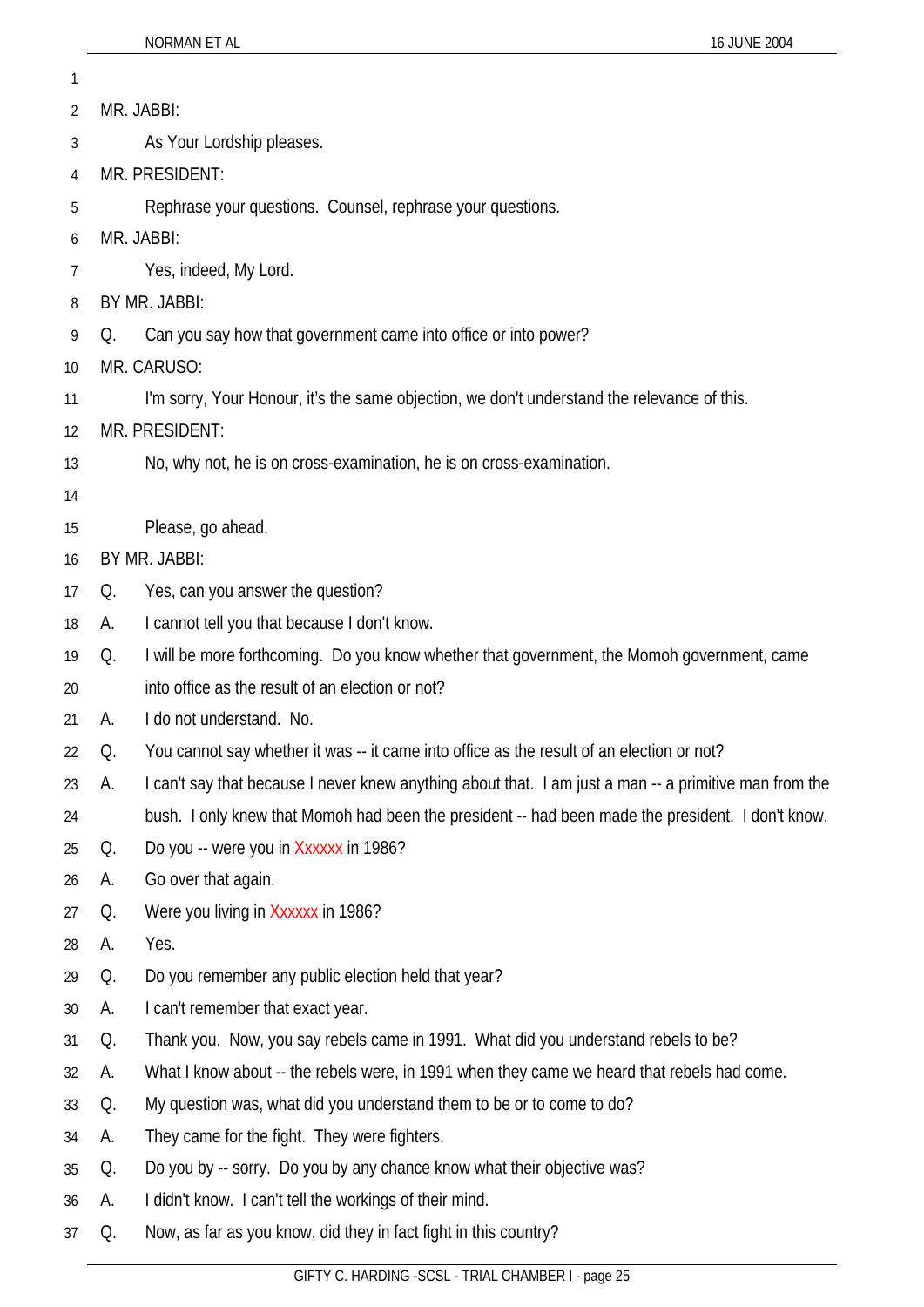| 1              | А.           | Yes.                                                                                                       |
|----------------|--------------|------------------------------------------------------------------------------------------------------------|
| $\overline{2}$ | Q.           | Can you say against whom they were fighting?                                                               |
| 3              | А.           | They were fighting against the government, and hence all of us, the civilians.                             |
| $\overline{4}$ | Q.           | What government was that?                                                                                  |
| 5              | А.           | Those that they met in town when they were attacking the town they would ask if -- "Is there a soldier     |
| 6              |              | in this town or is there a government worker in this town?" So they were looking for workers of            |
| $\overline{7}$ |              | government. That was the questions that they were asking. That was what I know.                            |
| 8              | Q.           | And what would they do when that question was answered?                                                    |
| 9              | А.           | When the questions were answered by the people, what happened in front of me is what I am                  |
| 10             |              | explaining. What used to happen in my absence I can't explain because I didn't see -- I didn't see.        |
| 11             | Q.           | What would they do when that question was answered in your presence in so far as you witnessed?            |
| 12             | А.           | The question that you have just asked me, I told you earlier on that I will only answer to questions       |
| 13             |              | about things that I witnessed personally but things that I didn't see, I can't answer to questions of that |
| 14             |              | nature.                                                                                                    |
| 15             | Q.           | So listen carefully to the question. In your own presence, that is as far as you were able to personally   |
| 16             |              | witness, what would the rebels do when those questions were answered, the ones that you                    |
| 17             |              | witnessed?                                                                                                 |
| 18             | А.           | In my presence, that sort of question was not asked. Nobody answered such a question in my                 |
| 19             |              | presence because the rebels that came never reached where we were, so they didn't ask such a               |
| 20             |              | question in my presence and therefore I can't tell you the answer that people gave.                        |
| 21             | Q.           | Are you saying that the rebels never reached Xxxxx in 1991 or just thereafter?                             |
| 22             | $\mathsf{A}$ | In 1991 no rebels reached in Xxxxx. But after which whenever they attacked they were never                 |
| 23             |              | successful, they were repelled and I was in my house and I would only hear gunshots and they would         |
| 24             |              | tell us rebels had come. So no rebel ever stood before me and asked what happened or what never            |
| 25             |              | happened or who were here, who were not here. I never faced a rebel personally then.                       |
| 26             | Q.           | Now, did any of those rebels whom you say came from the Pujehun end and crossed the border, did            |
| 27             |              | any of them ever reach Xxxxx, whether in 1991 or thereafter?                                               |
| 28             | А.           | I explained to you the way they came, that they would only come and attack the town and they were          |
| 29             |              | repelled, they were never successful. That was what I know about the way they came to the town.            |
| 30             |              | They were never successful.                                                                                |
| 31             | Q.           | So you agree that the rebels who came from across the border in 1991 did attack Xxxxx from time to         |
| 32             |              | time?                                                                                                      |
| 33             | А.           | Yes, they were attacking Xxxxx. A long time after they came, they were attacking Xxxxx. That I have        |
| 34             |              | answered to. I told you that they were attacking Xxxxx but they never settled inside because they          |
| 35             |              | were never successful.                                                                                     |
| 36             | Q.           | Now, can you tell this Court the period over which the rebels that came attacked Xxxxx, the period?        |
| 37             | A.           | Go over that again. What do you mean by period?                                                            |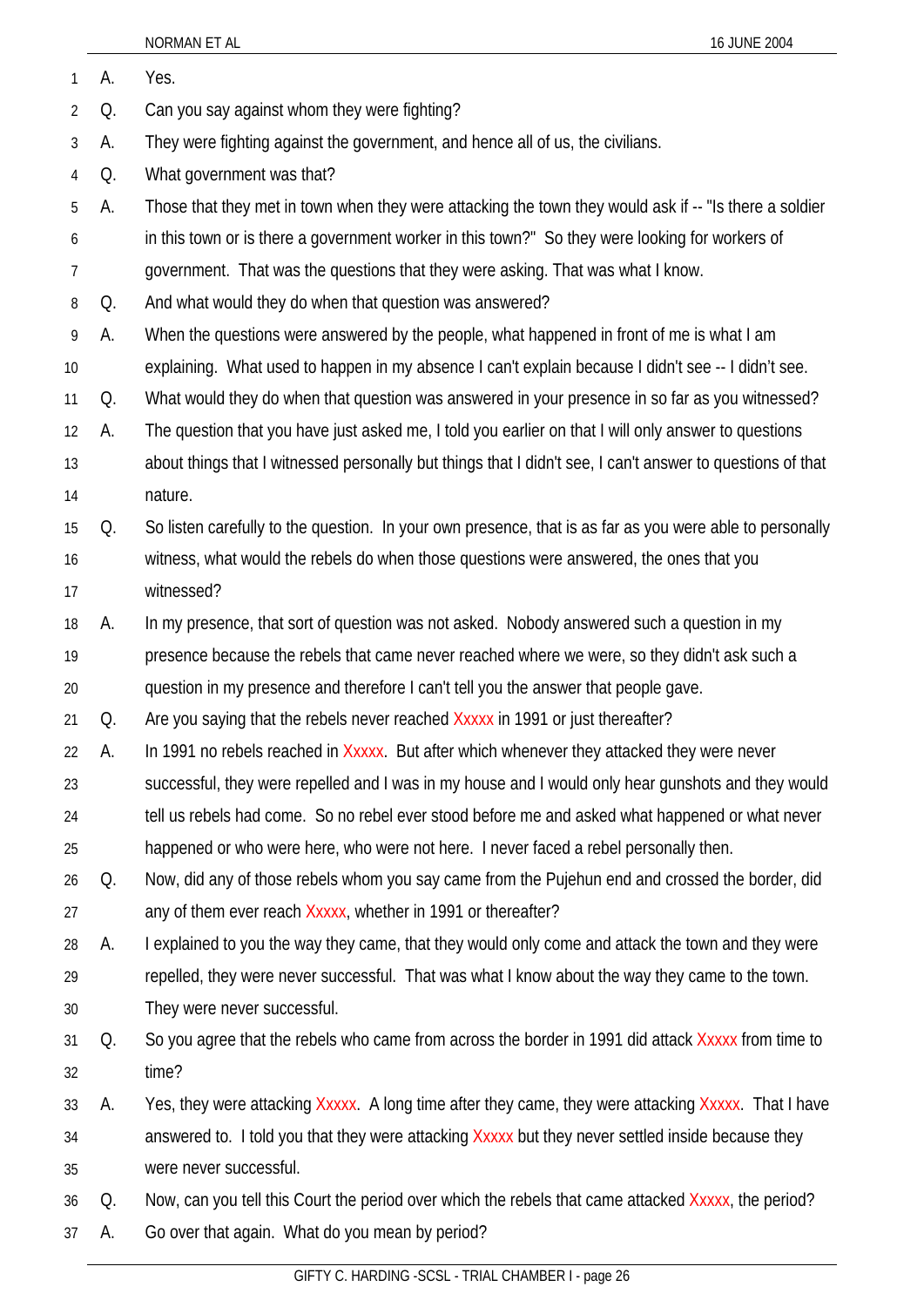|                |    | NORMAN ET AL<br>16 JUNE 2004                                                                              |
|----------------|----|-----------------------------------------------------------------------------------------------------------|
| 1              | Q. | You said in your evidence in-chief that the rebels attacked Xxxxx four times which you witnessed.         |
| $\overline{2}$ |    | Can you tell us the time span over which those four attacks took place, from this time to this time, the  |
| 3              |    | four attacks together?                                                                                    |
| 4              | А. | The first attack, I know the day of the first attack. I know the month but I don't know the date.         |
| 5              | Q. | Help us with that, please.                                                                                |
| 6              | А. | The first attack was when people were fasting that the -- that the town was attacked on Saturday in       |
| 7              |    | the morning during the fast month. That was the first attack in the morning, early in the morning, that I |
| 8              |    | know.                                                                                                     |
| 9              | Q. | Can you remember the month?                                                                               |
| 10             | A. | I said it was the fasting period, the Ramadhan period.                                                    |
| 11             | Q. | The fasting period comes every year in a particular month. That year what month was it?                   |
| 12             | А. | I can't remember the name of that month. I only knew that we were to pray the day after, the other        |
| 13             |    | day, that we were attacked the Saturday, but I can't remember the particular -- the name of the           |
| 14             |    | particular month. One could remember the things that happened even if you were an illiterate but you      |
| 15             |    | can't remember, say, the exact month.                                                                     |
| 16             | Q. | What about the year, can you remember?                                                                    |
| 17             | А. | I can't remember the year, the exact year.                                                                |
| 18             | Q. | Let us take the last of the four attacks. Do you remember when it took place, the ones you                |
| 19             |    | witnessed?                                                                                                |
| 20             | А. | The last attack, I don't know any date about it because I didn't write the date and I can't remember,     |
| 21             |    | but the last attack actually happened -- it was two pronged. When they attacked, say, today, the          |
| 22             |    | following day again they came. I can't remember the month or -- neither do I remember the year.           |
| 23             | Q. | Do you remember when the Kamajors attacked Xxxxx? Do you know the date the Kamajors attacked              |
| 24             |    | Xxxxx?                                                                                                    |
| 25             | А. | The time that I know the <i>Kamajors</i> attacked Xxxxx -- I can't remember the exact date because it was |
| 26             |    | not pen-ed. I can only remember that in that '96 when the Kamajors went into the bush long after          |
| 27             |    | which they were writing that they would come and attack the town one day; that I can remember, but I      |
| 28             |    | can't remember the month. I know it was from 1996 to 1998, in-between there that the first attack was     |
| 29             |    | launched.                                                                                                 |
| 30             | Q. | If I may refresh your memory, in the evidence in chief you've given this morning, do you remember         |
| 31             |    | saying that the last time the Kamajors attacked Xxxxx that you witnessed was February 13, 1998; do        |
| 32             |    | you remember that?                                                                                        |
| 33             | А. | The way you've just talked is -- it's a rough -- it's kind of ambiguous. Go over that again, please.      |
| 34             | Q. | Do you remember that you have told the Court this morning that the <i>Kamajors</i> attacked Xxxxx on the  |
| 35             |    | 13th of February 1998?                                                                                    |
| 36             | А. | That was not what I said. I said the last attack was on February 13th, 1998. That is what I could         |
| 37             |    | remember. That was the last attack. That was the question that I answered to, that the last attack        |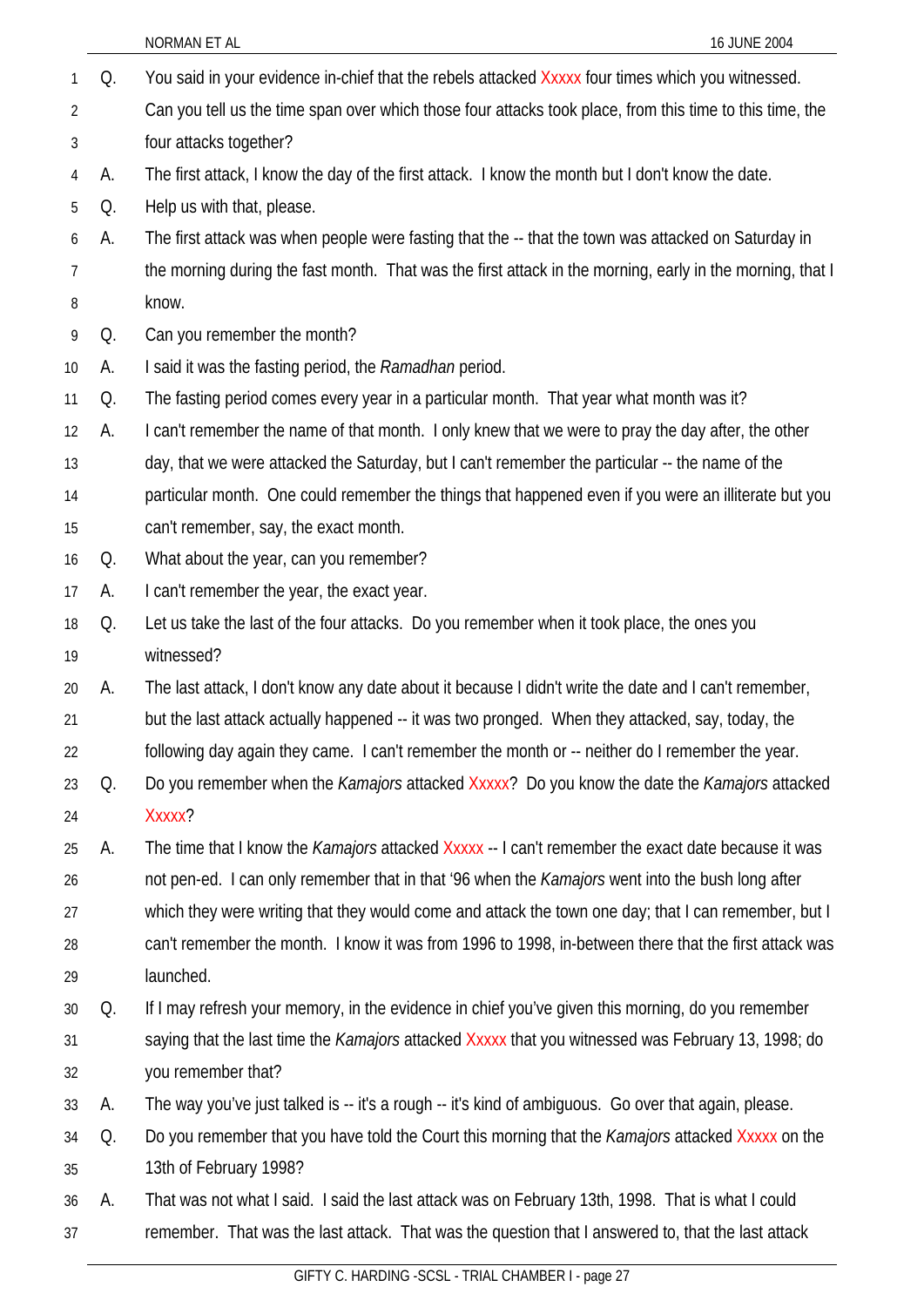|                |    | NORMAN ET AL<br>16 JUNE 2004                                                                             |
|----------------|----|----------------------------------------------------------------------------------------------------------|
| $\mathbf{1}$   |    | was on February 13th, 1998.                                                                              |
| $\overline{2}$ | Q. | So you remember telling the Court this morning that the last attack of the <i>Kamajors</i> on Xxxxx town |
| 3              |    | was February -- on February 13, 1998?                                                                    |
| 4              | А. | Yes.                                                                                                     |
| 5              | Q. | Fine. Now, however, it is more difficult for you to remember the attacks on Xxxxx by the rebels earlier  |
| 6              |    | on, not so?                                                                                              |
| $\overline{7}$ | А. | Are you saying that the earlier attacks on Xxxxx is difficult for me to remember?                        |
| 8              | Q. | You have remembered when the <i>Kamajors</i> attacked Xxxxx the last time that you witnessed, but my     |
| 9              |    | question is that you are finding it more difficult to remember when the earlier rebels attacked Xxxxx.   |
| 10             |    | You cannot remember their own date of attack, not so?                                                    |
| 11             | А. | Is that not what I have explained to you? I've explained the month that the attack took place. I have    |
| 12             |    | showed the day but I can't remember the date. I think I told you that.                                   |
| 13             | Q. | Exactly, exactly. Now we move on. Now, you also said in evidence in chief that after the attacks by      |
| 14             |    | the rebels in 1991, soldiers came to Xxxxx. You remember that, don't you?                                |
| 15             | А. | I can't remember that. I didn't tell you that when rebels attacked Xxxxx in 1991 soldiers came there.    |
| 16             |    | That was not what I told you.                                                                            |
| 17             | Q. | You specifically said in your evidence that rebels were reported to be coming and came as far as up      |
| 18             |    | to ten miles to Xxxxx town in one direction, and six miles in another direction, and after that, that    |
| 19             |    | soldiers came to the town. Don't you remember that evidence this morning?                                |
| 20             | А. | I can remember. I said it was ten miles off Xxxxx at one end and the other wing it was six miles off     |
| 21             |    | Xxxxx. That was the distance between Xxxxx and the rebels that we heard about that.                      |
| 22             | Q. | Okay, and you said that after that soldiers came to Xxxxx town.                                          |
| 23             | А. | Yes.                                                                                                     |
| 24             | Q. | Now can you say what soldiers these were?                                                                |
| 25             | А. | Yes.                                                                                                     |
| 26             | Q. | Help us, please.                                                                                         |
| 27             | А. | They were government soldiers that came and settled in Xxxxx for them to be fighting against the         |
| 28             |    | rebels so that they could prevent them from Xxxxx and that should be driven away. That was how I         |
| 29             |    | knew that the soldiers were government soldiers.                                                         |
| $30\,$         | Q. | Thank you. Now, from what you have said, would you agree that the rebels came to fight against the       |
| 31             |    | people and government of Sierra Leone, those rebels, and that that is why the soldiers came?             |
| 32             | А. | Yes.                                                                                                     |
| 33             | Q. | Now, you also said that the soldiers had a good relationship -- the soldiers of that time had a good     |
| 34             |    | relationship with the local people in Xxxxx.                                                             |
| 35             | А. | Yes.                                                                                                     |
| 36             | Q. | Now, we move on a bit. You gave a graphic description of the Kamajors when they arrived in Xxxxx.        |
| 37             |    | Now, first of all, can you tell this Court as far as you know how the Kamajor movement started? As far   |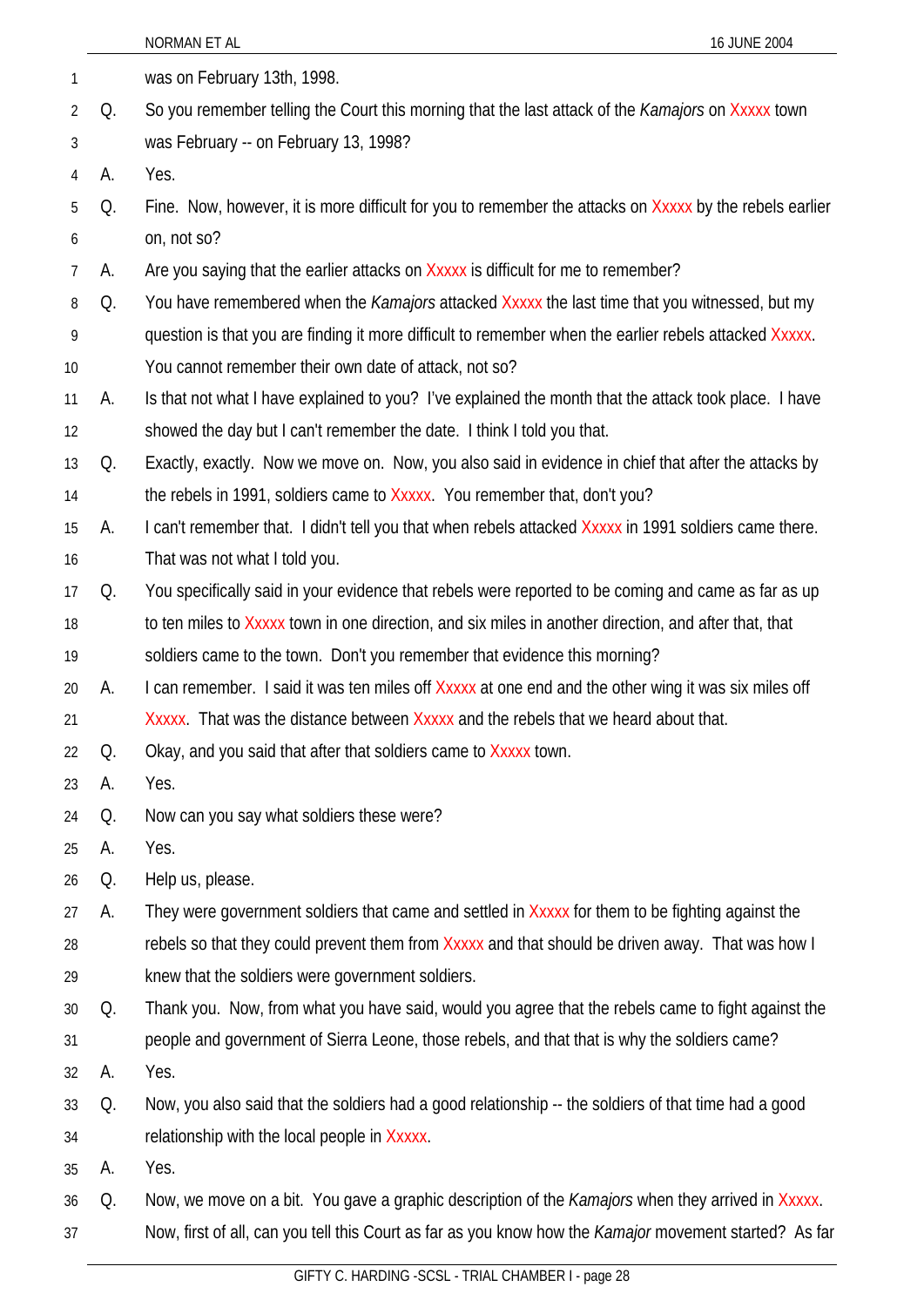|    |    | NORMAN ET AL<br>16 JUNE 2004                                                                             |
|----|----|----------------------------------------------------------------------------------------------------------|
| 1  |    | as you know.                                                                                             |
| 2  | А. | Yes. They came to protect us. When they were initiated they came and settled in Xxxxx. They were         |
| 3  |    | there to protect us. Themselves, together with the soldiers, came to protect us at that time.            |
| 4  | Q. | So can you say therefore why the Kamajor movement started?                                               |
| 5  | А. | I can't tell you why the <i>Kamajor</i> movement started because I was not there when it started. It was |
| 6  |    | when the Kamajor movement reached at my own location that I knew about the Kamajors.                     |
| 7  | Q. | Would you say that it is in any way connected with the invasion by the rebels into Sierra Leone?         |
| 8  | А. | Yes.                                                                                                     |
| 9  | Q. | Can you explain what connection? You have said --                                                        |
| 10 | А. | What sort of connection?                                                                                 |
| 11 | Q. | You have said it is in some way connected with the invasion by the rebels into Sierra Leone. That is     |
| 12 |    | what you just said. So in what way was it connected, so far as you know, if you do?                      |
| 13 | А. | When this war came, that necessitated the coming of the Kamajor. The Kamajor were initiated              |
| 14 |    | because they didn't want the rebels to overrun the country, that's why the Kamajor were initiated to     |
| 15 |    | fight them.                                                                                              |
| 16 | Q. | Thank you very much. Now when the <i>Kamajors</i> went to Xxxxx, were they working together with any     |
| 17 |    | groups?                                                                                                  |
| 18 | А. | Yes.                                                                                                     |
| 19 | Q. | What group?                                                                                              |
| 20 | A. | When the Kamajors came to Xxxxx, at that time the soldiers were there. They were united to fight         |
| 21 |    | against the rebels. They said they were fighting together against the rebels. That -- I saw that.        |
| 22 | Q. | Any other group they were working with, whether civilian or otherwise?                                   |
| 23 | A. | These Kamajors?                                                                                          |
| 24 | Q. | Yes.                                                                                                     |
| 25 | А. | Yes.                                                                                                     |
| 26 | Q. | Can you tell the Court, please?                                                                          |
| 27 | A. | There was nothing else except that they were all fighters, they were warriors protecting us. They        |
| 28 |    | came together, they joined forces with the soldiers, so if we were asked us to do anything for them we   |
| 29 |    | would do that for them. Say, for example, when we were in the town, there was need for the town to       |
| 30 |    | be brushed all about the place so enemies would not come near the town, that enemy would be              |
| 31 |    | spotted immediately. We would come together to brush the town.                                           |
| 32 | Q. | Now, would you therefore say that they were working in a cordial way with the local population, the      |
| 33 |    | local people in Xxxxx town?                                                                              |
| 34 | А. | At that time?                                                                                            |
| 35 | Q. | Yes.                                                                                                     |
| 36 | А. | Yes.                                                                                                     |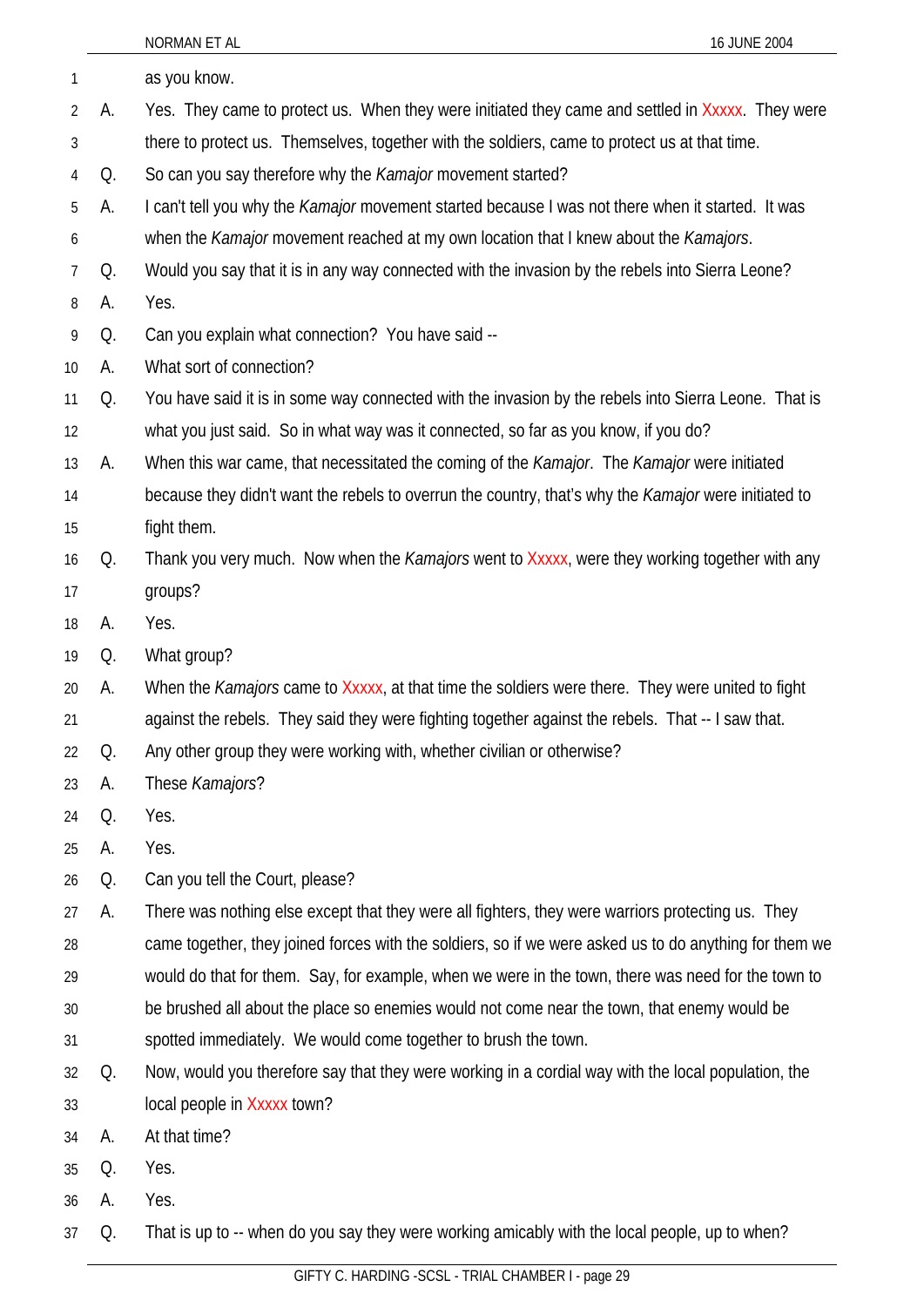|    |    | NORMAN ET AL<br>16 JUNE 2004                                                                               |
|----|----|------------------------------------------------------------------------------------------------------------|
| 1  | А. | That was -- we were -- I can't remember the exact time but they were together for about five, six          |
| 2  |    | months; that is what I can remember, not the exact date. But the two warring factions were working         |
| 3  |    | together. That I can tell you.                                                                             |
| 4  | Q. | So that means that for quite a few months the Kamajors were working cordially both with the soldiers       |
| 5  |    | and the local people in Xxxxx town?                                                                        |
| 6  | А. | Yes.                                                                                                       |
| 7  | Q. | And would you agree that they were therefore -- the Kamajors, they were therefore defending both the       |
| 8  |    | local people and the government of the country?                                                            |
| 9  | А. | At that time -- at that time they were doing that hand-in-hand, together with the other fighters that were |
| 10 |    | with us that we hosted.                                                                                    |
| 11 | Q. | That is to say they were protecting the local people and defending the government. Is that what you        |
| 12 |    | are saying?                                                                                                |
| 13 | А. | At that time that is what I am telling you. At that time that is what they were doing.                     |
| 14 | Q. | Now, at one stage in your evidence in-chief you said, "We had a chief called Mada Norman." Do you          |
| 15 |    | remember saying that in your evidence?                                                                     |
| 16 | А. | Yes.                                                                                                       |
| 17 | Q. | Okay, for now I am concerned with the word "we" in that statement. What were you referring to by the       |
| 18 |    | use of the word "we" in that statement?                                                                    |
| 19 | А. | What sort of statement?                                                                                    |
| 20 | Q. | When you said, "We had a chief called Mada Norman", who were the "we" you were referring to?               |
| 21 |    | "We had a chief called Mada Norman."                                                                       |
| 22 | А. | What I meant by "we", if you say a chief, even if it's a small area he is a chief. That land of ours,      |
| 23 |    | Xxxxx, he was the chief. So he was our chief, Mada Hinga Norman was our chief. He was our Xxxxx            |
| 24 |    | chief.                                                                                                     |
| 25 | Q. | Oh, yes. Now, can you tell the Court in what chiefdom Xxxxx town is?                                       |
| 26 | А. | Yes.                                                                                                       |
| 27 | Q. | Yes, please.                                                                                               |
| 28 | А. | Xxxxx is located in Xxxxx Chiefdom.                                                                        |
| 29 | Q. | And so the person you referred to as Mada Norman was also Chief of Xxxxx?                                  |
| 30 | А. | It was not only Xxxxx, it was the whole of the Chiefdom and Xxxxx is located in the Chiefdom. So if        |
| 31 |    | he was the chief of the Chiefdom, then he was also the chief of Xxxxx.                                     |
| 32 | Q. | Thank you very much.                                                                                       |
| 33 |    |                                                                                                            |
| 34 |    | Now, when the Kamajors went to Xxxxx town and therefore to Xxxxx Chiefdom, did that chief, Mada            |
| 35 |    | Norman, explain to you anything?                                                                           |
| 36 | A. | Yes, even before the <i>Kamajors</i> went to Xxxxx.                                                        |
| 37 | Q. | Can you say -- if you can remember, can you say when those <i>Kamajors</i> went there, to Xxxxx for the    |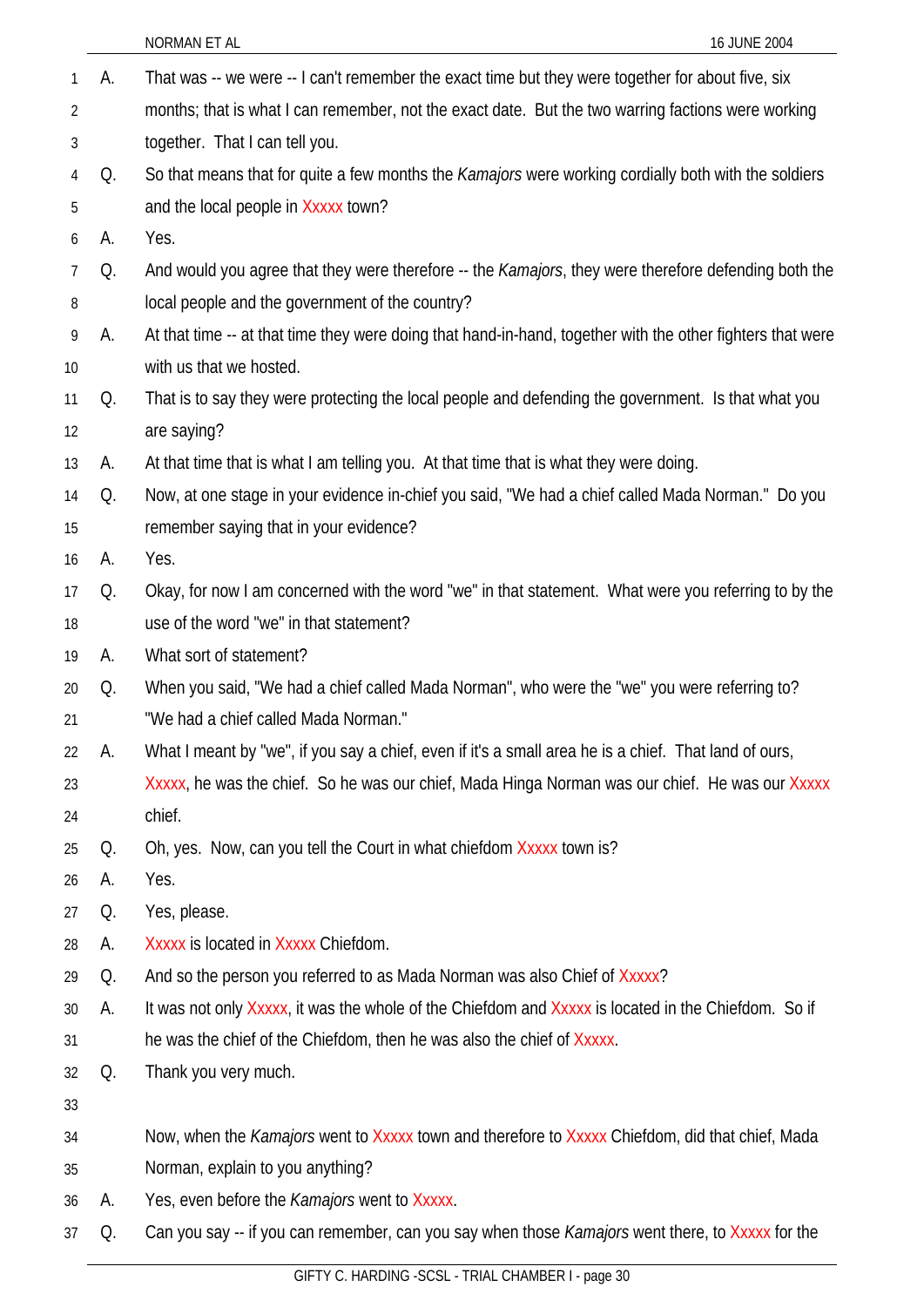|    |    | 16 JUNE 2004<br>NORMAN ET AL                                                                             |
|----|----|----------------------------------------------------------------------------------------------------------|
| 1  |    | first time?                                                                                              |
| 2  | А. | Yes.                                                                                                     |
| 3  | Q. | Help us with that, please.                                                                               |
| 4  | A. | For the Kamajors to settle in Xxxxx, the chief in the land, Mada Hinga Norman, was the one that told     |
| 5  |    | the people that we should give people by house (sic) to be initiated in the Kamajor society to protect   |
| 6  |    | you and protect the land. He told us that, that is what should happen and that was what we did. The      |
| 7  |    | Kamajors didn't come from outside and settled in Xxxxx, it was people that came from within the          |
| 8  |    | Chiefdom and they were initiated to protect the land.                                                    |
| 9  | Q. | So it was the very natives of the towns and Chiefdoms that joined the <i>Kamajor</i> movement for the    |
| 10 |    | protection of their own people; not so?                                                                  |
| 11 |    | MR. PRESIDENT:                                                                                           |
| 12 |    | Excuse me, would that mean -- oh, let him -- let him give the answer.                                    |
| 13 |    | MR. JABBI:                                                                                               |
| 14 |    | Yes, My Lord.                                                                                            |
| 15 |    | THE WITNESS:                                                                                             |
| 16 |    | What I told you about is what you should know. Know that before you ask a question. If a chief gives     |
| 17 |    | an order and says that is -- this is what should happen in this land, everybody would have to abide by   |
| 18 |    | that. And he gave the order and we had to abide by that order. In that land in Telu-Bongor we had to     |
| 19 |    | abide by the order because it was given by the chief.                                                    |
| 20 |    | BY MR. JABBI:                                                                                            |
| 21 | Q. | So the native people of Xxxxxx - Xxxxx and also of Xxxxx joined the Kamajor movement to protect          |
| 22 |    | their own people. Would you say that?                                                                    |
| 23 | А. | Yes.                                                                                                     |
| 24 | Q. | Thank you. You also said that after some time the Kamajors left when we heard that the government        |
| 25 |    | was overthrown.                                                                                          |
| 26 | А. | Yes.                                                                                                     |
| 27 | Q. | Did they leave under the force of an attack that you knew of?                                            |
| 28 | А. | Was it because they attacked the town before they left?                                                  |
| 29 | Q. | Whether they left because they were attacked by any group.                                               |
| 30 | А. | Who attacked them?                                                                                       |
| 31 |    | MR. JABBI:                                                                                               |
| 32 |    | Excuse me -- excuse me, My Lord.                                                                         |
| 33 |    | BY MR. JABBI:                                                                                            |
| 34 | Q. | Now, my question is whether to your own knowledge any group at all did attack the <i>Kamajors</i> before |
| 35 |    | they left Xxxxx town when you said the government was overthrown and the Kamajors left.                  |
| 36 | А. | I did not witness any attack from any troop as against the <i>Kamajors</i> . I didn't see that.          |
| 37 | Q. | Now, apart from the -- you have said that the Kamajors and the soldiers had been working together.       |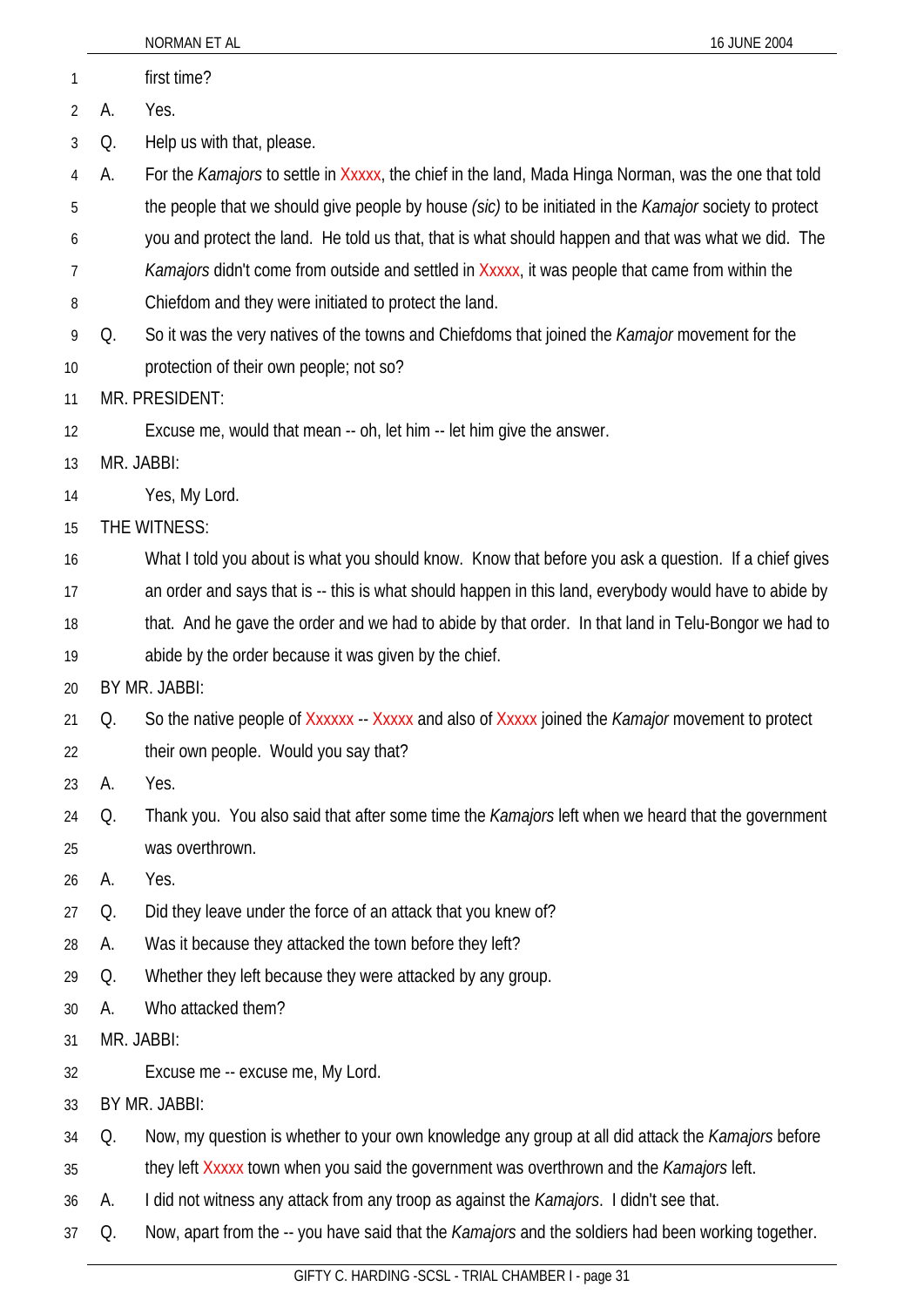| 1               |    | When the Kabbah government was overthrown, according to you, when the Kabbah government was                |
|-----------------|----|------------------------------------------------------------------------------------------------------------|
| 2               |    | overthrown and the Kamajors left Xxxxx town, was there any fighting group in Xxxxx after their             |
| 3               |    | departure?                                                                                                 |
| 4               | А. | Yes.                                                                                                       |
| 5               | Q. | Which group?                                                                                               |
| 6               | А. | Soldiers.                                                                                                  |
| 7               | Q. | Now, you also said earlier on -- just before we leave the <i>Kamajor</i> movement -- that your own brother |
| 8               |    | was a member of the <i>Kamajors</i> . Do you remember that?                                                |
| 9               | А. | Yes.                                                                                                       |
| 10 <sup>°</sup> | Q. | Do you know when he joined in?                                                                             |
| 11              | А. | They were those that were initiated in Xxxxxx.                                                             |
| 12              | Q. | When was that?                                                                                             |
| 13              | А. | I can't remember the date because I told you earlier on that I can't remember dates.                       |
| 14              | Q. | You are certainly good with certain dates, aren't you? Your memory is good with certain dates, not         |
| 15              |    | SO <sub>2</sub>                                                                                            |
| 16              | А. | Yes. There are certain dates, if I could remember them, I can remember them, but if I can't remember       |
| 17              |    | them, I can't say here today that I can remember. No, I can't say things that I can't remember again.      |
| 18              |    | There are some that I can remember, but certainly not everything.                                          |
| 19              | Q. | Can you remember whether your brother joined the Kamajor movement before the Kabbah                        |
| 20              |    | government was overthrown?                                                                                 |
| 21              | А. | Well, it was not only my brother. We in that Chiefdom were initiated before the overthrow took place.      |
| 22              | Q. | I am specific about your brother. Do you remember whether your brother joined the Kamajor                  |
| 23              |    | movement before the Kabbah government was overthrown or not?                                               |
| 24              | А. | Well, my brother was not singularly initiated into the society he was initiated alongside other people.    |
| 25              |    | That's what I've told you, that it was when they were initiated, when they had gone through the            |
| 26              |    | initiation rite before the government was overthrown. That is what I have just told you.                   |
| 27              | Q. | So you -- so you agree that your brother joined the Kamajor movement before Kabbah government              |
| 28              |    | was overthrown?                                                                                            |
| 29              | А. | Yes. Yes, all of them were initiated to the Kamajor society before the government was overthrown.          |
| 30              | Q. | Do you remember when the Kabbah government was overthrown?                                                 |
| 31              | А. | I can remember the year but I can't recall the exact date. I can't remember that.                          |
| 32              | Q. | Well, can you say it, the year?                                                                            |
| 33              | А. | Yes, it was '96.                                                                                           |
| 34              | Q. | You are sure it was '96, are you?                                                                          |
| 35              | А. | To me it was 1996. That is what I can remember.                                                            |
| 36              | Q. | Do you remember when the Kabbah government came to power?                                                  |
| 37              | А. | The first or the last one?                                                                                 |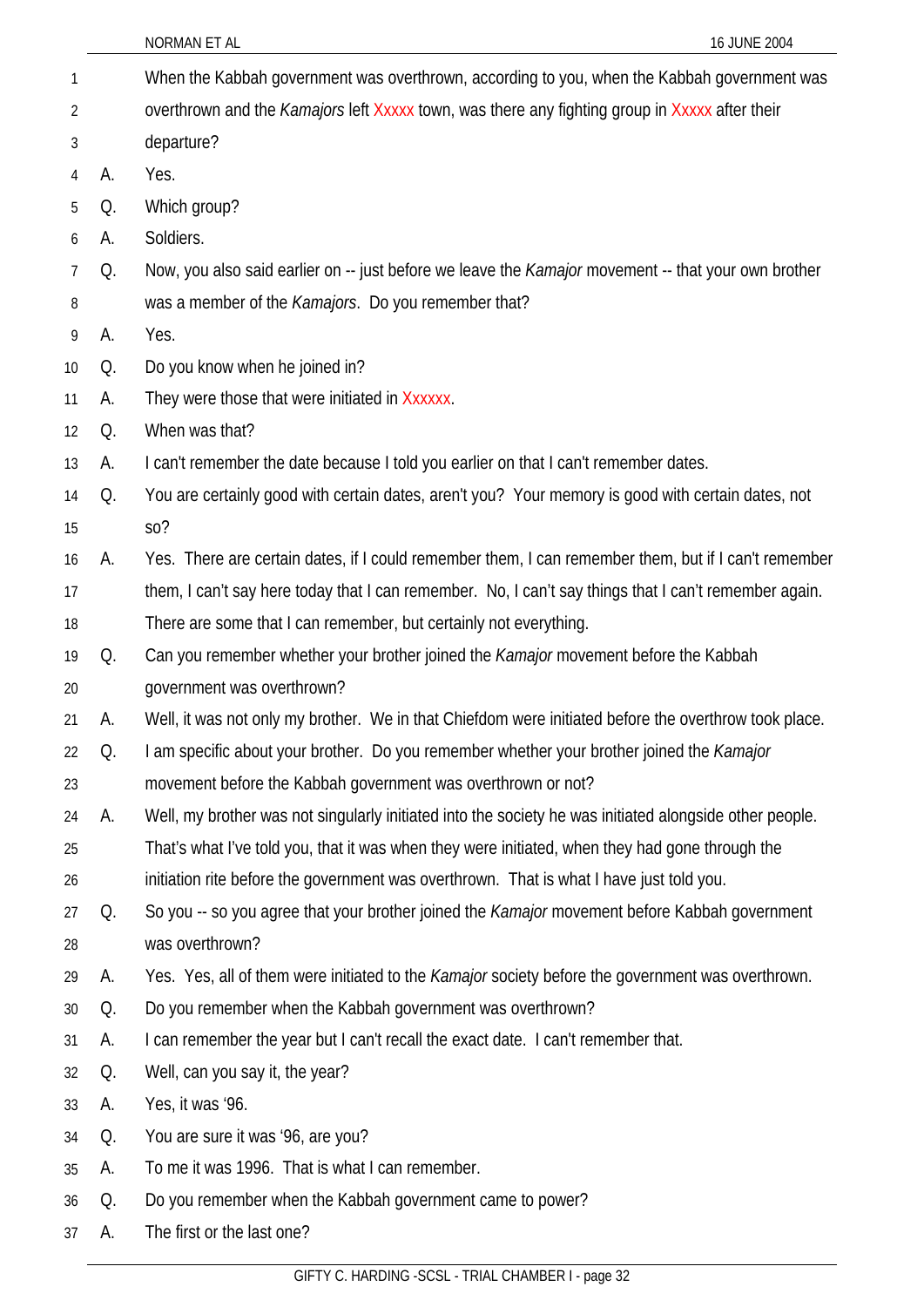|    |    | NORMAN ET AL<br>16 JUNE 2004                                                                             |
|----|----|----------------------------------------------------------------------------------------------------------|
| 1  | Q. | The first time. The first time?                                                                          |
| 2  | А. | The first one?                                                                                           |
| 3  | Q. | Yes.                                                                                                     |
| 4  | А. | I can't remember the exact date but we were those that voted. I can't remember that exact year, but I    |
| 5  |    | was among the voters that brought him to power.                                                          |
| 6  | Q. | So you are saying that the Kabbah government came to power through an election in the country; is        |
| 7  |    | that what you are saying?                                                                                |
| 8  | А. | Yes.                                                                                                     |
| 9  | Q. | But you don't remember the date at all, the first time it came to power?                                 |
| 10 | А. | No, no, I can't remember now.                                                                            |
| 11 | Q. | If I may help your memory, may I suggest that in fact the Kabbah government came to power for the        |
| 12 |    | first time in 1996; would you agree with that?                                                           |
| 13 |    | MR. PRESIDENT:                                                                                           |
| 14 |    | Are those not matters that we ordinarily should know? We should take judicial notice of some of          |
| 15 |    | these issues --                                                                                          |
| 16 |    | MR. JABBI:                                                                                               |
| 17 |    | My Lord, it's just to test --                                                                            |
| 18 |    | MR. PRESIDENT:                                                                                           |
| 19 |    | -- because, you know, this witness has indicated his intellectual limitations, and I think he should be  |
| 20 |    | spared on testifying on matters which could be proved by some other means.                               |
| 21 |    | MR. JABBI:                                                                                               |
| 22 |    | My Lord, in the process, I was trying to prove the authenticity of his own assertions -- the correctness |
| 23 |    | of his own assertions about the limitations of his memory with respect to certain dates.                 |
| 24 |    | MR. PRESIDENT:                                                                                           |
| 25 |    | Go ahead, Counsel, go ahead.                                                                             |
| 26 |    | BY MR. JABBI:                                                                                            |
| 27 | Q. | So I want to help your memory a little bit. First, that the Kabbah government came to power for the      |
| 28 |    | first time in 1996.                                                                                      |
| 29 | А. | You have said so that that was the time that the government came into power. That is what you have       |
| 30 |    | said.                                                                                                    |
| 31 | Q. | I'm suggesting whether you would agree with that. I'm trying to help your memory. Would you agree?       |
| 32 | А. | The question that you've just asked me, you are saying that I'm stupid, because the time that you are    |
| 33 |    | referring to, you are telling me that that was the time that the man came into power. Ask me a           |
| 34 |    | question that could lead me to answer you, but don't ask me a question that would make appear very       |
| 35 |    | stupid.                                                                                                  |
| 36 | Q. | I will ask you another question which I hope is not along the lines you are thinking. Would you agree    |
| 37 |    | if I said that the Kabbah government was overthrown in 1997 and not 1996?                                |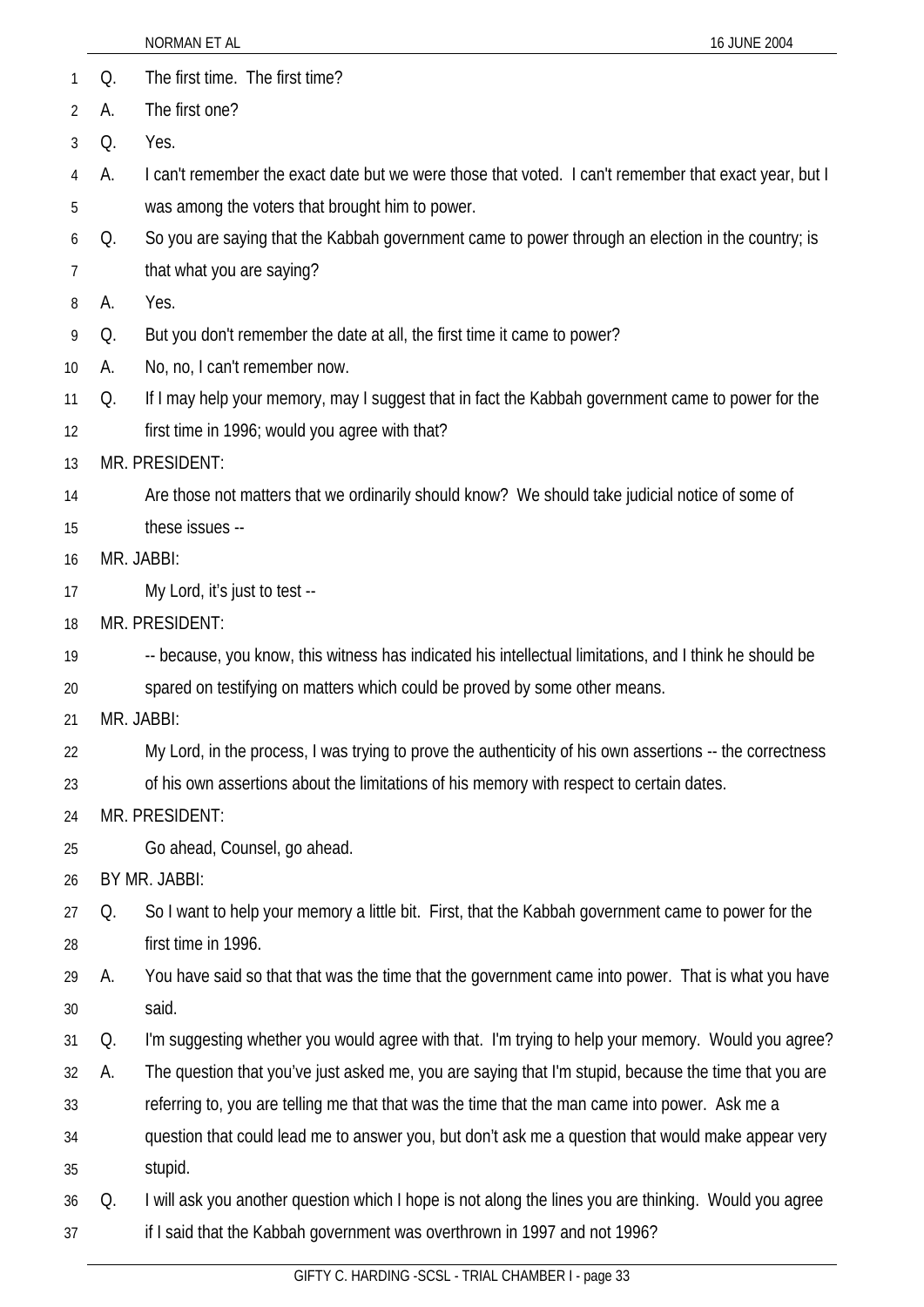|                |    | NORMAN ET AL                                                                                               | 16 JUNE 2004 |
|----------------|----|------------------------------------------------------------------------------------------------------------|--------------|
| $\mathbf{1}$   | А. | I can't say yes to that.                                                                                   |              |
| $\overline{2}$ | Q. | By whom was the Kabbah government overthrown?                                                              |              |
| 3              | А. | Paul Koroma.                                                                                               |              |
| 4              | Q. | Paul Koroma alone?                                                                                         |              |
| 5              | А. | Paul Koroma was a soldier. It was soldiers that overthrew the government.                                  |              |
| 6              | Q. | As far as you know -- as far as you know, were all the soldiers united in the overthrow of the Kabbah      |              |
| $\overline{7}$ |    | government?                                                                                                |              |
| 8              | А. | I can't say that because I never knew what was in their hearts, but I know the leader of the people that   |              |
| 9              |    | overthrew the government. That was Johnny Paul Koroma who was a soldier.                                   |              |
| 10             | Q. | Again, as far as you know, were there any other soldiers or group of soldiers who did not agree with       |              |
| 11             |    | the soldiers who overthrew the Kabbah government?                                                          |              |
| 12             | А. | I am not a member of the army, how can I tell you what they were thinking? And I don't know                |              |
| 13             |    | anything about the military. I say things that are general, things that are not specific. I can't tell you |              |
| 14             |    | that a difference of their thoughts, that these are the soldiers that overthrew and those are the -- those |              |
| 15             |    | are -- those are they that supported or those are they that didn't support the coup. I can't say so.       |              |
| 16             | Q. | Okay, from your general knowledge, do you know of any soldiers who were not supporting the                 |              |
| 17             |    | Johnny Paul Koroma government?                                                                             |              |
| 18             | А. | I cannot tell you that. I don't know.                                                                      |              |
| 19             |    | <b>JUDGE BOUTET:</b>                                                                                       |              |
| 20             |    | Mr. Defence Counsel, we've given you some liberty to ask all these questions, but I think we would         |              |
| 21             |    | like to move in a different direction. I know you are in cross-examination, we've tried to accommodate     |              |
| 22             |    | you, but I would suggest you move in a different direction.                                                |              |
| 23             |    | MR. JABBI:                                                                                                 |              |
| 24             |    | As Your Lordship please.                                                                                   |              |
| 25             |    | <b>JUDGE BOUTET:</b>                                                                                       |              |
| 26             |    | Thank you.                                                                                                 |              |
| 27             |    | BY MR. JABBI:                                                                                              |              |
| 28             | Q. | Now, the -- we come to the date that you remember so clearly, February 13, 1998. According to you,         |              |
| 29             |    | when the Kamajors attacked on that day they were repelled by the soldiers in Xxxxx town; is that           |              |
| 30             |    | correct?                                                                                                   |              |
| 31             | A. | In all the attacks they were repelled.                                                                     |              |
| 32             | Q. | Talking about the particular attack on February 13, 1998, where were you in Xxxxx town during the          |              |

- 33 actual attack?
- 34 A. I was at the Mosque. That February 13th attack, I was in the Mosque.
- 35 Q. Did you stay there throughout the attack?
- 36 A. I was not there until the end of it.
- 37 Q. Where did you go?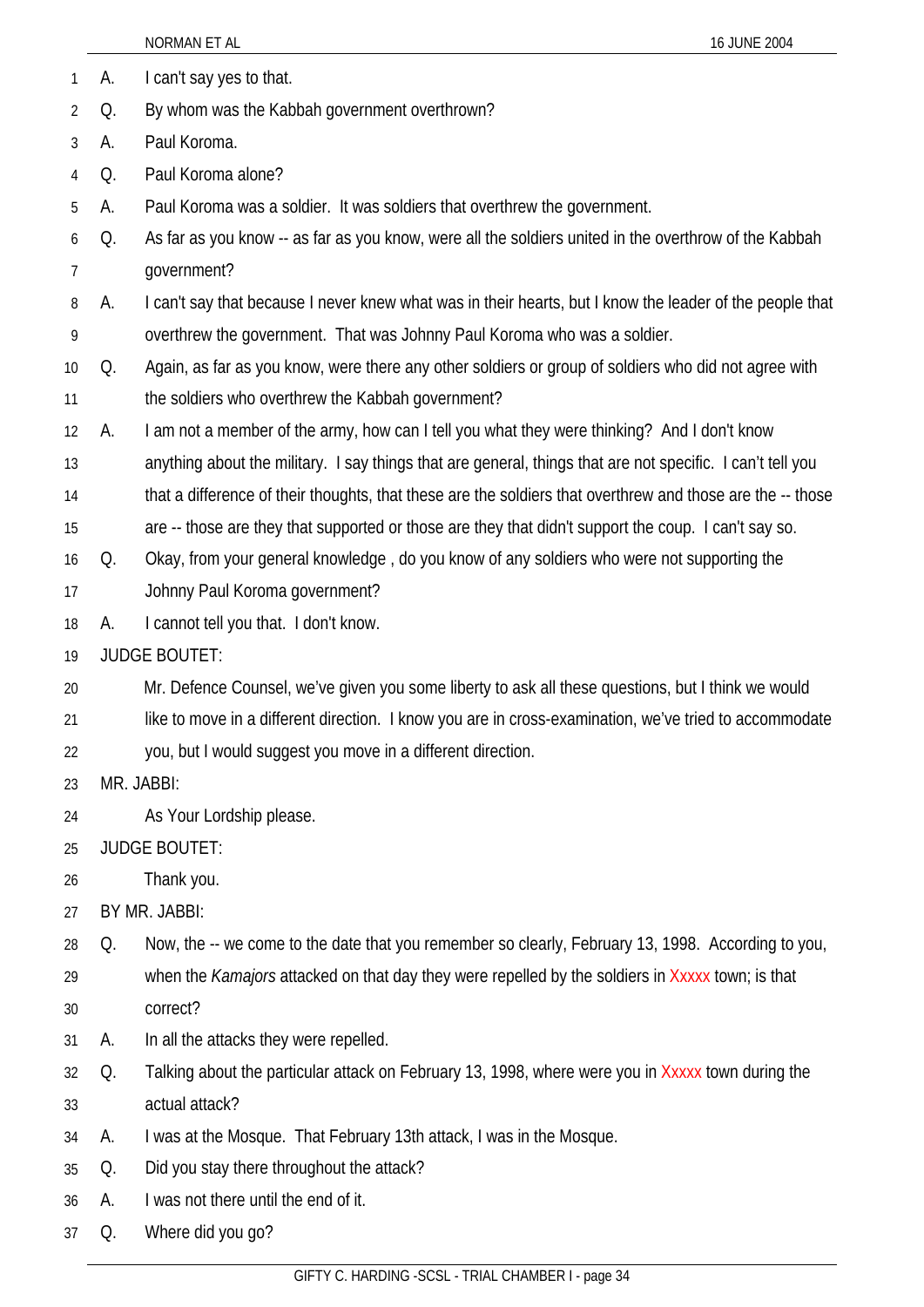|                |    | NORMAN ET AL<br>16 JUNE 2004                                                                                 |
|----------------|----|--------------------------------------------------------------------------------------------------------------|
| 1              | А. | I left there and went to my house.                                                                           |
| 2              | Q. | Whilst you were at your house, did you in fact witness particular encounters in -- during that attack?       |
| 3              |    | Did you, for instance, go out during the attack?                                                             |
| $\overline{4}$ | A. | Go over that again, please.                                                                                  |
| 5              | Q. | Did you at any time leave your house whilst the attack by the <i>Kamajors</i> was going on up to the time it |
| 6              |    | was repelled?                                                                                                |
| 7              | А. | It was -- it was at the end of the battle that I left my house. I can't leave my house when the war was      |
| 8              |    | going on. When the fighting was going on I can't leave -- I couldn't have left my house.                     |
| 9              | Q. | So would it be fair to say that you did not personally witness particular encounters during that attack      |
| 10             |    | because you were hiding in your house?                                                                       |
| 11             | А. | The question that you are asking me, if I had told you that I was in a mosque when the town was              |
| 12             |    | attacked and went to my house when the attack -- the fighting was on, how -- I can't -- I couldn't have      |
| 13             |    | been outside. I could have been in my house, and I was in my house until the end of the fight and            |
| 14             |    | everybody ceased firing.                                                                                     |
| 15             | Q. | So you did not actually witness the actual fighting?                                                         |
| 16             | А. | I told you the start of the whole fight we were in the mosque. When the Kamajors launched the bomb,          |
| 17             |    | and before then we had heard a rumour that they were going to attack the place, so if we were in the         |
| 18             |    | mosque and we heard a blast we would definitely infer that it was the Kamajors that had attacked.            |
| 19             |    | That is what I have told you, and it is still the same thing that I'm telling you.                           |
| 20             | Q. | You concluded that that attack was by the Kamajors only because you had been told earlier that the           |
| 21             |    | Kamajors were coming?                                                                                        |
| 22             | А. | They were those that were attacking the town all throughout the town, and at that time there was no          |
| 23             |    | other group of fighters that used to attack Xxxxx; it was only the Kamajors. And then they sent a            |
| 24             |    | message even before the attack took place. So if I could hear a gunshot then I would just infer that it      |
| 25             |    | was the Kamajors because it was they that we -- that we were ever used to attacking the town then.           |
| 26             | Q. | But it was not necessarily because you saw particular <i>Kamajors</i> attacking at that time, for example,   |
| 27             |    | throwing what you called a bomb. You did not see a <i>Kamajor</i> throwing that bomb, did you?               |
| 28             | А. | At that moment when I was in the mosque, the bomb came from elsewhere that I can't -- that I didn't          |
| 29             |    | see. I only saw -- if a bomb comes -- came from the bush, meaning that it was the one that is coming         |
| 30             |    | from the bush that sent the bomb. It was they that were coming that sent the bomb against us -- that         |
| 31             |    | fired the bomb against us.                                                                                   |
| 32             | Q. | Okay, the simple question is whether you personally saw the Kamajors throw that bomb; yes or no?             |
| 33             | A. | The direction that the bomb came from --                                                                     |
| 34             | Q. | Please, let the witness answer the question that is put to him. Did you personally see the person or         |
| 35             |    | group that threw the bomb, did you personally see them?                                                      |
| 36             | A. | The group that I know did that was those that came, that is, the <i>Kamajors</i> that came that I know they  |
| 37             |    | fired the bomb.                                                                                              |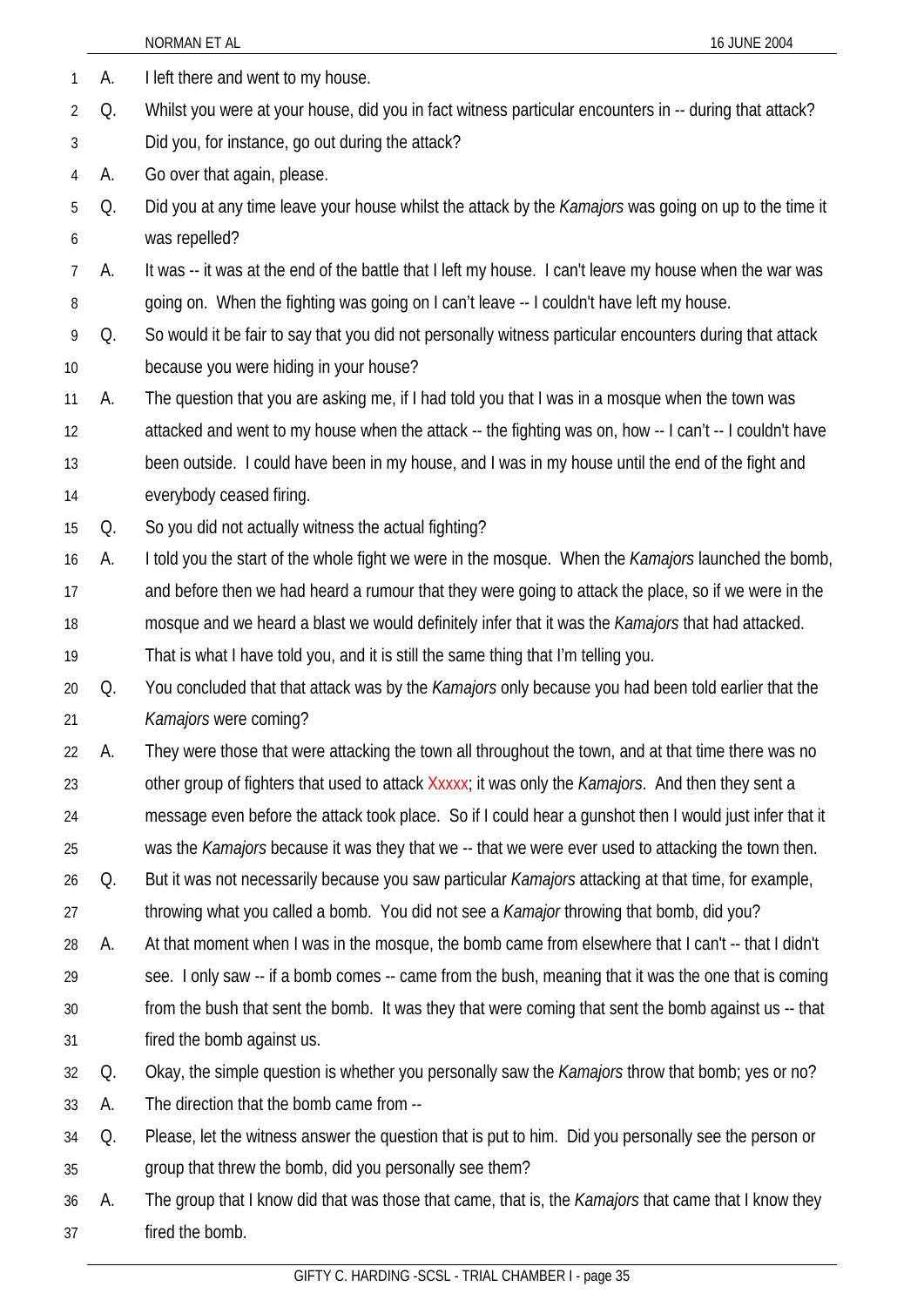- MR. PRESIDENT: 1
- Mr. Witness? 2
- 3 THE WITNESS:
- 4 Yes, sir.
- 5 MR. PRESIDENT:
- 6 Mr. Witness, counsel is asking you -- you have said, yes, bombs were thrown, you were in the
- 7 mosque. Did you see the people who threw the bomb?
- 8 THE WITNESS:
- 9 No, because I was not at the direction where the bomb was fired.

10 BY MR. JABBI:

- 11 Q. So you did not see at all?
- 12 A. I was not there so I couldn't see the person that fired the bomb, but I saw it landed.
- 13 Q. Now you say that after the attacks subsided you left the house and went out and you saw three
- 14 persons killed who were *Kamajors*.

15 A. Yes.

- 16 Q. One of whom you even knew before the war, not so?
- 17 18 A. I knew him well before the war. I also knew when he was initiated into the *Kamajor* society, so I went and saw his corpse.
- 19 20 Q. Would you agree that if three *Kamajors* -- first of all -- sorry, please. Did you see on that occasion any other persons killed?
- 21 A. I didn't see any other person dead besides the three people I have just mentioned.
- 22 Q. So would you say that there was an attack against the *Kamajors* if they were the only casualties?
- 23 A. I can't say that the *Kamajors* were attacked. I can't say that.
- 24 25 Q. Would you say that there was a clash that you did not witness, between *Kamajors* and another armed group?

26 A. What did you say?

27 Q. Would you say --

28 JUDGE THOMPSON:

29 Learned Counsel, if you want this witness to testify to matters within his own knowledge, things that

- 30 he heard and saw, why do you want him to say or draw any inferences as to things that he didn't hear
- 31 or see? Wouldn't that be inconsistent? And the Rules don't allow you to play the game that way.
- 32

33 You've quite rightly pointed out that he was trying to testify to matters that he didn't witness at all, and

34 your question now seems to suggest that he can still talk about matters even if inferentially he didn't

35 witness that at all. That line of cross-examination would seem to me to be impermissible unless you

36 rephrase your question.

37 MR. JABBI: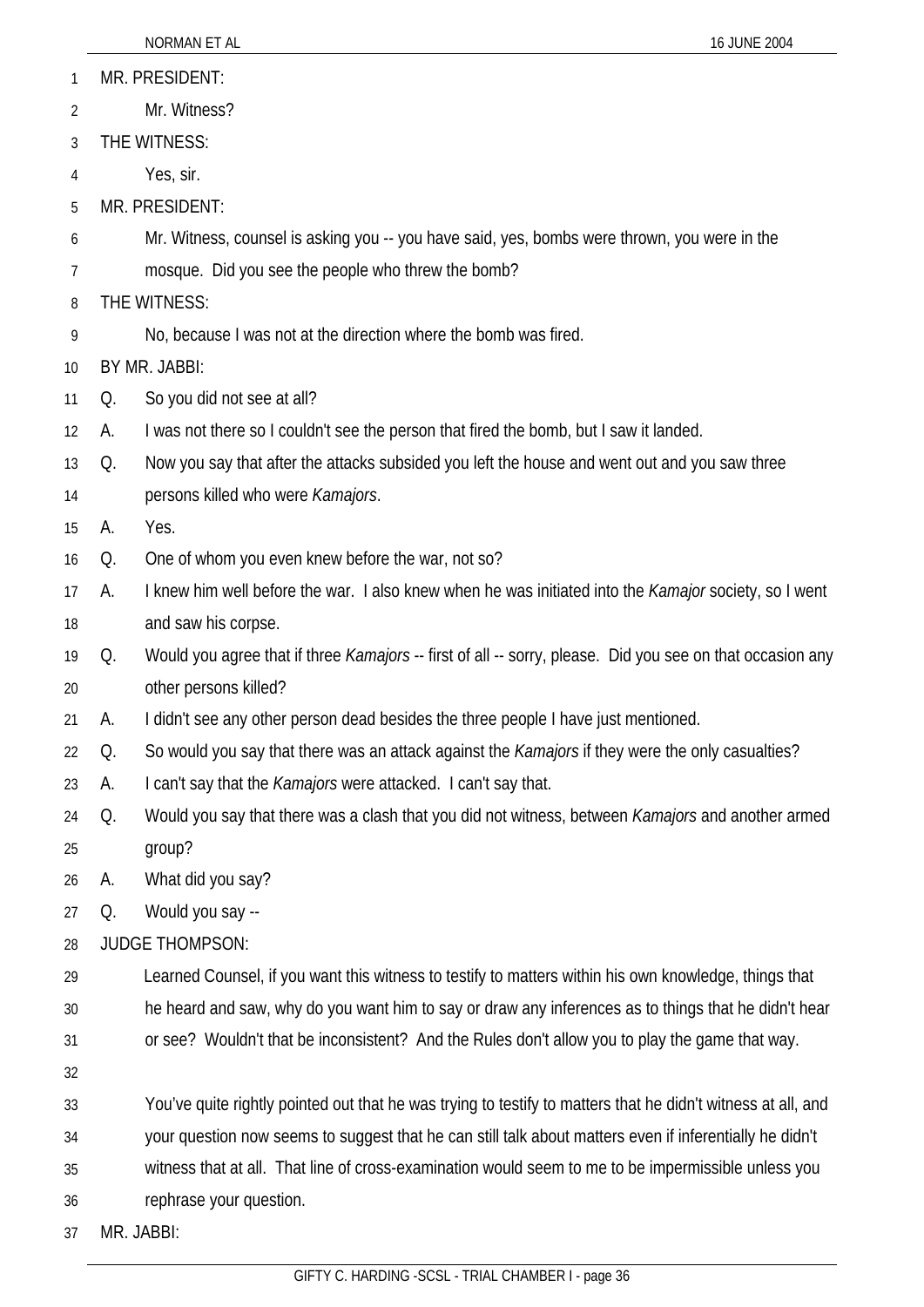| 1               |            | Thank you, My Lord. My Lord, I was -- I mean, the witness has made many statements as you have                 |
|-----------------|------------|----------------------------------------------------------------------------------------------------------------|
| $\overline{2}$  |            | rightly said, My Lord, of things that he did not witness. But I just want to test what more of that nature     |
| 3               |            | he is inclined to do, and that was the purpose of the question, My Lord.                                       |
| 4               |            | <b>JUDGE THOMPSON:</b>                                                                                         |
| 5               |            | Yes, it's definitely treading a very fine line, but I just thought I should call your attention to that. Okay. |
| 6               |            | BY MR. JABBI:                                                                                                  |
| $\overline{7}$  | Q.         | So would you say that if an attack took place and three Kamajors were killed as the only casualties            |
| 8               |            | that you saw, then there was a clash between some armed groups? Would you be inclined to say                   |
| 9               |            | that?                                                                                                          |
| 10 <sup>°</sup> |            | <b>JUDGE THOMPSON:</b>                                                                                         |
| 11              |            | Counsel, then your question is --                                                                              |
| 12              | MR. JABBI: |                                                                                                                |
| 13              |            | As Your Lordship pleases.                                                                                      |
| 14              |            | <b>JUDGE THOMPSON:</b>                                                                                         |
| 15              |            | The question is highly speculative --                                                                          |
| 16              | MR. JABBI: |                                                                                                                |
| 17              |            | As Your Lordship pleases.                                                                                      |
| 18              |            | <b>JUDGE THOMPSON:</b>                                                                                         |
| 19              |            | -- and argumentative.                                                                                          |
| 20              | MR. JABBI: |                                                                                                                |
| 21              |            | As Your Lordship pleases.                                                                                      |
| 22              |            | BY MR. JABBI:                                                                                                  |
| 23              | Q.         | Now, after that attack you have said that the same evening you went to Bo.                                     |
| 24              |            | <b>JUDGE THOMPSON:</b>                                                                                         |
| 25              |            | After which attack? After which attack?                                                                        |
| 26              |            | BY MR. JABBI:                                                                                                  |
| 27              | Q.         | After the attack of 13th February 1998.                                                                        |
| 28              | А.         | Yes.                                                                                                           |
| 29              | Q.         | How long did you stay in Bo Town?                                                                              |
| 30              | А.         | Just that morning that I reached till the -- till dawn broke was only the time that I spent there. Because     |
| 31              |            | even the sister that I stayed with was penniless so when -- some time in the morning I went back               |
| 32              |            | because my sister was penniless.                                                                               |
| 33              | Q.         | So (overlapping microphones) in Bo Town?                                                                       |
| 34              | А.         | In fact, it was not up to a night because almost the rest of the night was spent walking to Bo. So after       |
| 35              |            | dawn broke again I went back, so I didn't spend the night in Bo because I spent the night walking.             |
| 36              | Q.         | What day did you leave Bo Town? If I may put it that way.                                                      |
| 37              | А.         | Saturday morning.                                                                                              |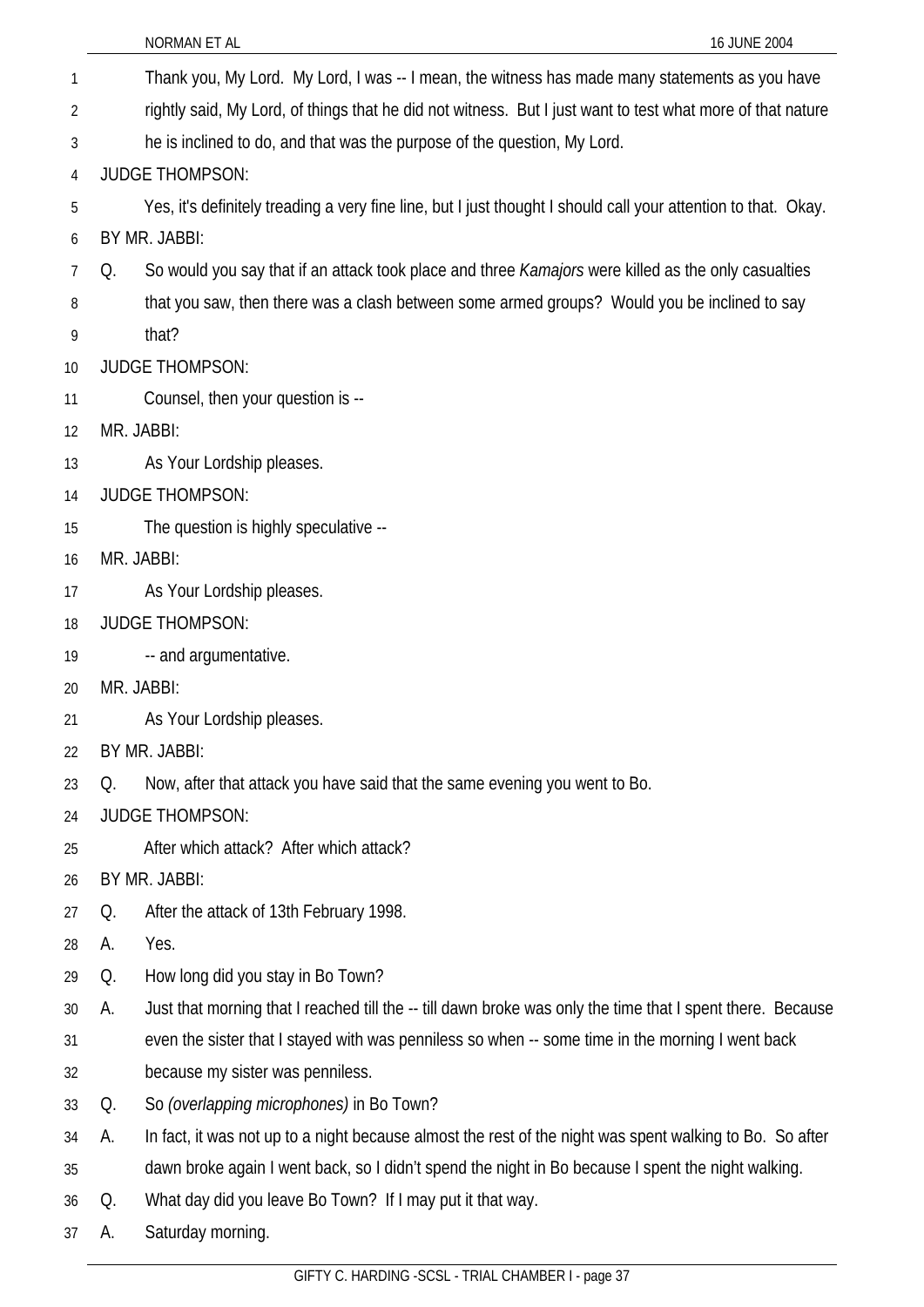| 1              | Q.            | Did you by any chance go into the town itself? Did you go further into the town apart from where you    |
|----------------|---------------|---------------------------------------------------------------------------------------------------------|
| $\overline{2}$ |               | were staying at Xxxxx?                                                                                  |
| 3              | А.            | Right in the heart of Bo?                                                                               |
| 4              | Q.            | Yes.                                                                                                    |
| 5              | А.            | No.                                                                                                     |
| 6              | Q.            | You did not go into Bo Town.                                                                            |
| 7              |               |                                                                                                         |
| 8              |               | Now, having left Xxxxx in the mood and circumstances that you left, did you feel safe to return there?  |
| 9              | А.            | My life depended on God because if I went there whatever could have happened to me -- it was left to    |
| 10             |               | God, because if I stayed in Bo I hadn't any food to eat so I decided going back because in my bush I    |
| 11             |               | would -- I must have found something else to eat.                                                       |
| 12             | Q.            | I take it that you were indifferent to whether you were safe or not in returning to Xxxxx or wanting to |
| 13             |               | return to Xxxxx on that occasion?                                                                       |
| 14             |               | MR. PRESIDENT:                                                                                          |
| 15             |               | I think the witness has answered that question.                                                         |
| 16             | MR. JABBI:    |                                                                                                         |
| 17             |               | As Your Lordship pleases. As Your Lordship pleases.                                                     |
| 18             |               | MR. PRESIDENT:                                                                                          |
| 19             |               | He says he had faith and that he didn't have any food to live on. The sister was handicapped so he      |
| 20             |               | had to go back to Xxxxx.                                                                                |
| 21             | MR. JABBI:    |                                                                                                         |
| 22             |               | As Your Lordship pleases.                                                                               |
| 23             |               | MR. PRESIDENT:                                                                                          |
| 24             |               | He gave his life, you know, to destiny and said, "Well, whatever, whatever, I'm going back to Xxxxx."   |
| 25             | BY MR. JABBI: |                                                                                                         |
| 26             | Q.            | Now the only reason, according to you, why you did not stay in Bo Town was because you saw that         |
| 27             |               | your sister did not have enough means to support you and your family. Was that your only reason for     |
| 28             |               | wanting to go back to Xxxxx?                                                                            |
| 29             | А.            | That was what I have explained to you.                                                                  |
| 30             | Q.            | Is that the reason, the only reason?                                                                    |
| 31             | А.            | That is the reason. I reached in the town and I had no other means of survival so I had to go back to   |
| 32             |               | the bush because that is the place I usually was. So -- so I had to go there because there I could find |
| 33             |               | something else to eat, that is my bush. So whatever could have happened to me, my life was              |
| 34             |               | dependent on God.                                                                                       |
| 35             | Q.            | You did not perceive any other danger to yourself in Bo for wanting to go back?                         |
| 36             | А.            | You say I didn't do anything, anything bad or wicked?                                                   |
| 37             | Q.            | (Overlapping microphones) not whether you did not do anything bad, but whether you feared that          |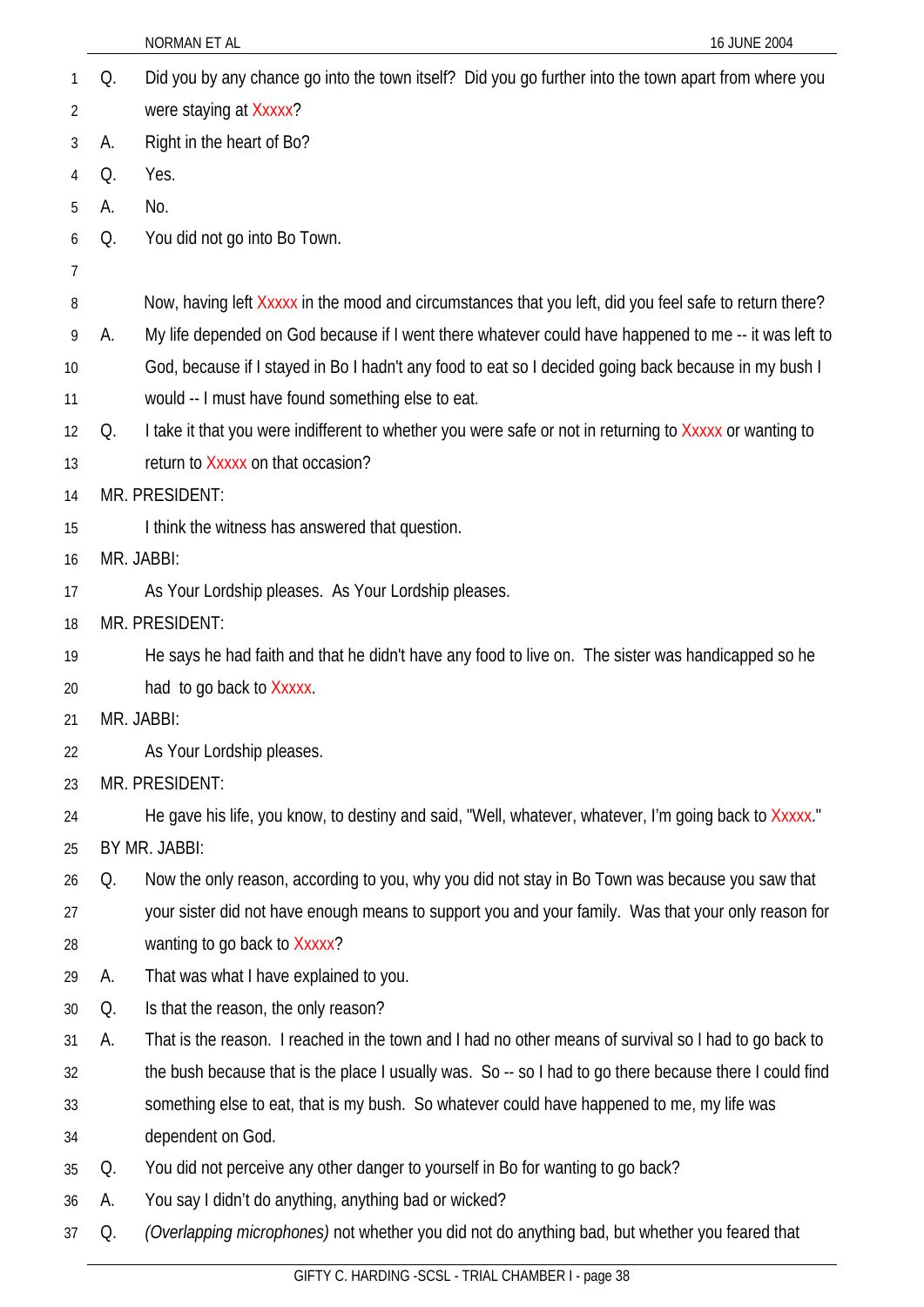|                | NORMAN ET AL<br>16 JUNE 2004                                                                               |
|----------------|------------------------------------------------------------------------------------------------------------|
| 1              | anything bad would happen to you when you decided to go back to Xxxxx.                                     |
| $\overline{2}$ | That was not the reason because even if I had stayed in Bo I couldn't have feared anything to happen<br>А. |
| 3              | to me. But I knew if -- I knew if I had stayed in Bo if I was not killed by the gun I would have been      |
| 4              | killed by hunger.                                                                                          |
| 5              | <b>JUDGE BOUTET:</b>                                                                                       |
| 6              | Mr. Counsel, before you ask your next question I would like to know if you intend to pursue for many       |
| 7              | more minutes because we past one o'clock. We've been at it for quite a while. I'm just trying to           |
| 8              | assess if we should break now or let you go for another, I don't know, five, ten minutes, if that's the -- |
| 9              | what you have in mind at this time. If you are telling us it might be longer, then we'll have to assess if |
| 10             | we are to break now, because the Accused, as well as others, have to go and get some food, and that        |
| 11             | would be maybe the right time to break, but I just want to hear from you or Mr. Norman.                    |
| 12             | MR. JABBI:                                                                                                 |
| 13             | My Lord -- oh, sorry.                                                                                      |
| 14             | THE ACCUSED NORMAN:                                                                                        |
| 15             | My Lord, before the break I just want to make two clarifications with this witness.                        |
| 16             | MR. PRESIDENT:                                                                                             |
| 17             | We have not finished with your counsel as yet, Mr. Norman, please.                                         |
| 18             | THE ACCUSED NORMAN:                                                                                        |
| 19             | I thought I'd just inform you Your Lordship.                                                               |
| 20             | MR. JABBI:                                                                                                 |
| 21             | My Lord, maybe he means before I finally break.                                                            |
| 22             |                                                                                                            |
| 23             | My Lord, I intend to go a little bit more with this witness. It's likely to be up to 30 minutes.           |
| 24             |                                                                                                            |
| 25             | And if I may add --                                                                                        |
| 26             | MR. PRESIDENT:                                                                                             |
| 27             | Yes.                                                                                                       |
| 28             | MR. JABBI:                                                                                                 |
| 29             | If I may also add, My Lord, I should say that I would not myself be averse to taking a break at this       |
| 30             | juncture.                                                                                                  |
| 31             | MR. PRESIDENT:                                                                                             |
| 32             | Yes, you were saying something? You were --                                                                |
| 33             | MR. JABBI:                                                                                                 |
| 34             | No, My Lord, I was just saying that I have a while more to go with this witness but that this might well   |
| 35             | be an appropriate juncture for a break, if Your Lordships are so inclined.                                 |
| 36             | MR. PRESIDENT:                                                                                             |
| 37             | How much more time do you think you have with this witness? I know at this point it's difficult to be      |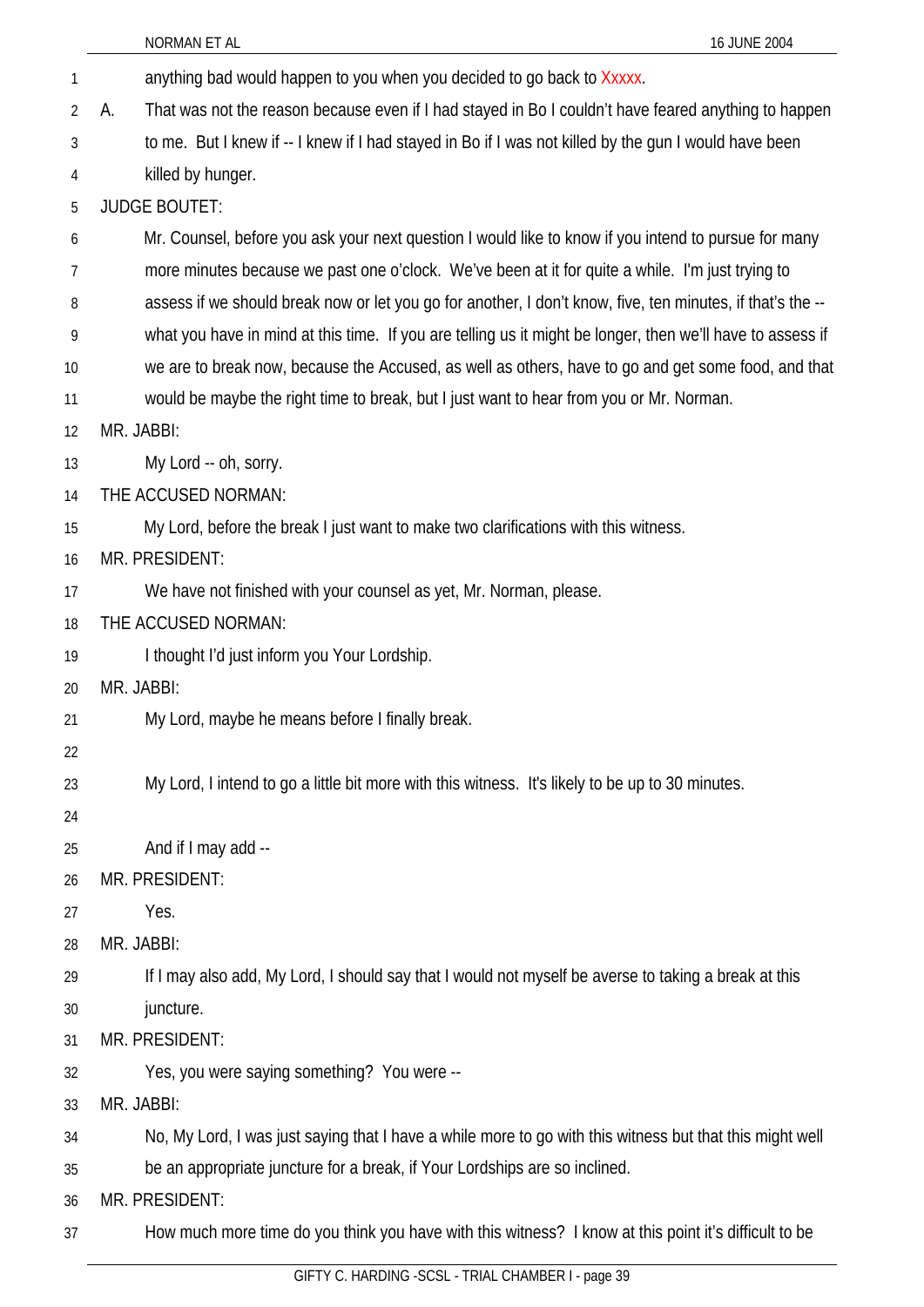|                | NORMAN ET AL<br>16 JUNE 2004                                                                         |
|----------------|------------------------------------------------------------------------------------------------------|
| 1              | very precise, but from what you have in mind, you want to go further. About how much further, you    |
| $\overline{2}$ | know, do you want to go?                                                                             |
| 3              | MR. JABBI:                                                                                           |
| 4              | My Lord, we have about halfway with cross-examination -- sorry, My Lord, I believe I have gone about |
| 5              | halfway in the cross-examination.                                                                    |
| 6              | MR. PRESIDENT:                                                                                       |
| 7              | Right. Mr. Norman, we have taken -- we've taken note of your request to ask for two or three         |
| 8              | clarifications. This you would do after counsel has wrapped up his cross-examination.                |
| 9              |                                                                                                      |
| 10             | And we are adjourning this matter to tomorrow, the 17th, I suppose -- tomorrow, the 17th of June, at |
| 11             | 9:30 a.m The Court stands adjourned.                                                                 |
| 12             | (Court adjourned at 1309H)                                                                           |
| 13             | (Pages 23 to 40 by Gifty C. Harding)                                                                 |
| 14             |                                                                                                      |
| 15             |                                                                                                      |
| 16             |                                                                                                      |
| 17             |                                                                                                      |
| 18             |                                                                                                      |
| 19             |                                                                                                      |
| 20             |                                                                                                      |
| 21             |                                                                                                      |
| 22<br>23       |                                                                                                      |
| 24             |                                                                                                      |
| 25             |                                                                                                      |
| 26             |                                                                                                      |
| 27             |                                                                                                      |
| 28             |                                                                                                      |
| 29             |                                                                                                      |
| 30             |                                                                                                      |
| 31             |                                                                                                      |
| 32             |                                                                                                      |
| 33             |                                                                                                      |
| 34             |                                                                                                      |
|                |                                                                                                      |